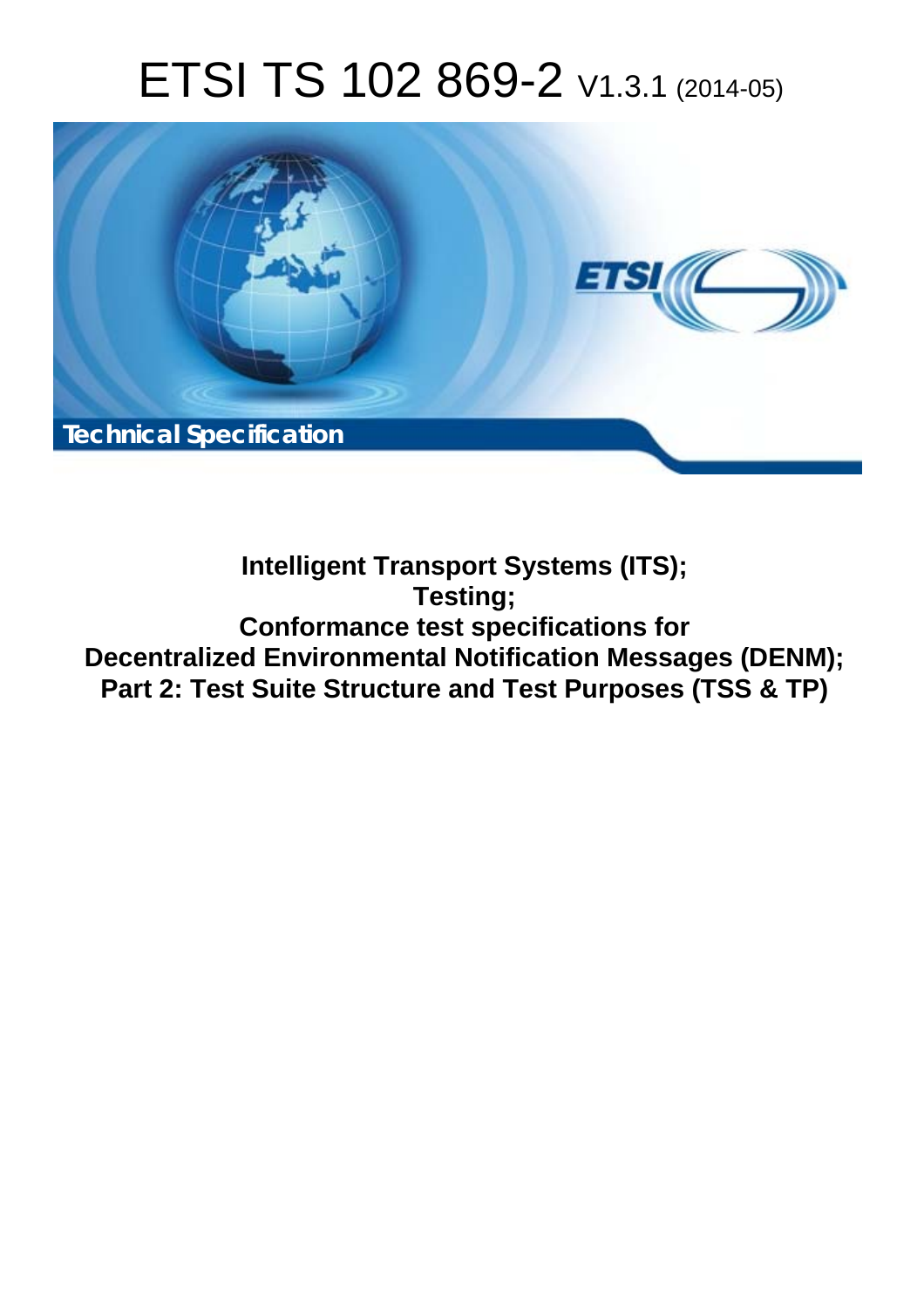Reference RTS/ITS-00150

Keywords

ITS, testing, TSS&TP

#### *ETSI*

#### 650 Route des Lucioles F-06921 Sophia Antipolis Cedex - FRANCE

Tel.: +33 4 92 94 42 00 Fax: +33 4 93 65 47 16

Siret N° 348 623 562 00017 - NAF 742 C Association à but non lucratif enregistrée à la Sous-Préfecture de Grasse (06) N° 7803/88

#### *Important notice*

The present document can be downloaded from: [http://www.etsi.org](http://www.etsi.org/)

The present document may be made available in electronic versions and/or in print. The content of any electronic and/or print versions of the present document shall not be modified without the prior written authorization of ETSI. In case of any existing or perceived difference in contents between such versions and/or in print, the only prevailing document is the print of the Portable Document Format (PDF) version kept on a specific network drive within ETSI Secretariat.

Users of the present document should be aware that the document may be subject to revision or change of status. Information on the current status of this and other ETSI documents is available at <http://portal.etsi.org/tb/status/status.asp>

If you find errors in the present document, please send your comment to one of the following services: [http://portal.etsi.org/chaircor/ETSI\\_support.asp](http://portal.etsi.org/chaircor/ETSI_support.asp)

#### *Copyright Notification*

No part may be reproduced or utilized in any form or by any means, electronic or mechanical, including photocopying and microfilm except as authorized by written permission of ETSI.

The content of the PDF version shall not be modified without the written authorization of ETSI. The copyright and the foregoing restriction extend to reproduction in all media.

> © European Telecommunications Standards Institute 2014. All rights reserved.

**DECT**TM, **PLUGTESTS**TM, **UMTS**TM and the ETSI logo are Trade Marks of ETSI registered for the benefit of its Members. **3GPP**TM and **LTE**™ are Trade Marks of ETSI registered for the benefit of its Members and of the 3GPP Organizational Partners.

**GSM**® and the GSM logo are Trade Marks registered and owned by the GSM Association.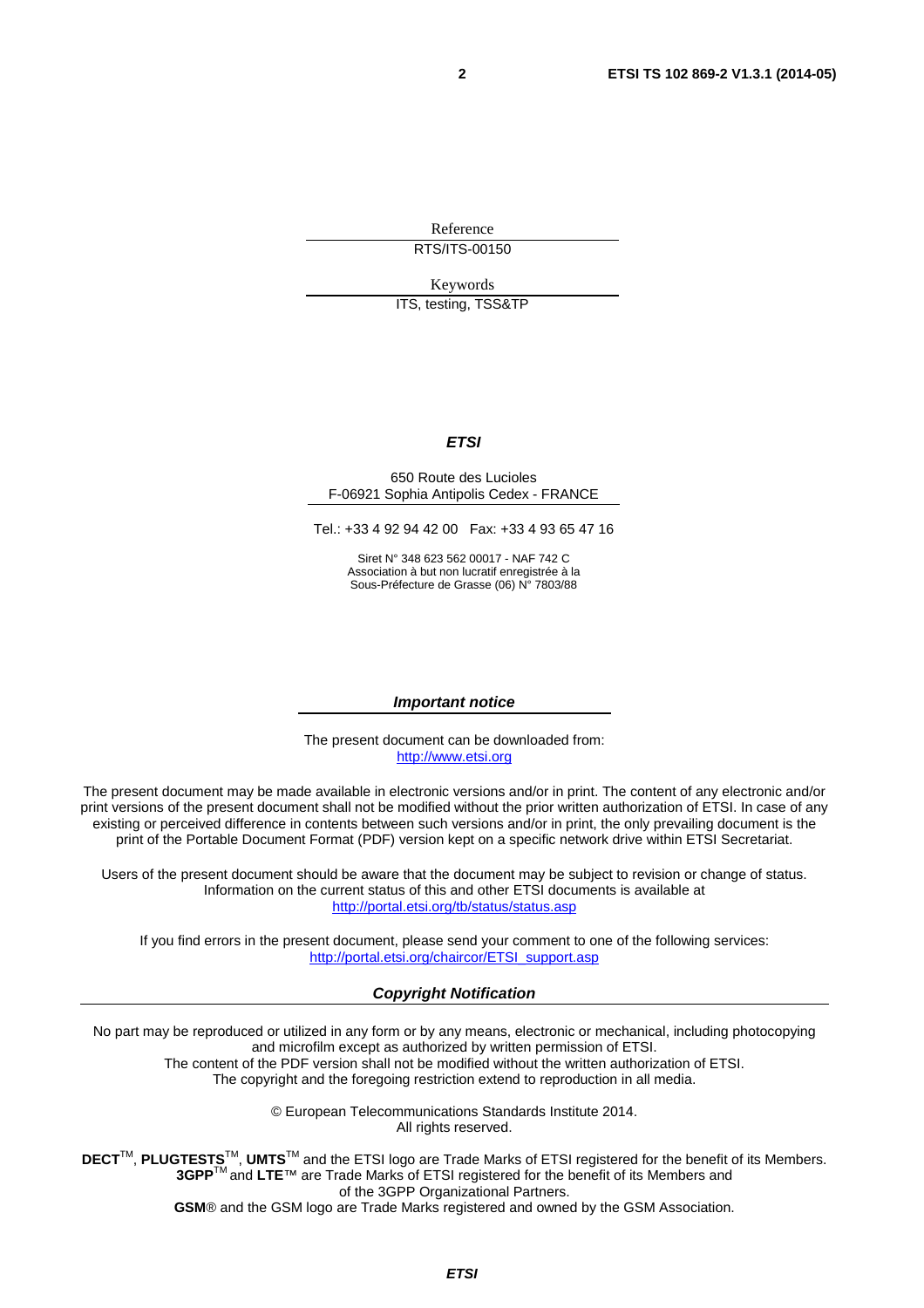# Contents

| 1       |  |
|---------|--|
| 2       |  |
| 2.1     |  |
| 2.2     |  |
| 3       |  |
| 3.1     |  |
| 3.2     |  |
| 4       |  |
| 4.1     |  |
| 4.2     |  |
| 4.2.1   |  |
| 4.2.2   |  |
| 4.2.3   |  |
| 5       |  |
| 5.1     |  |
| 5.1.1   |  |
| 5.1.2   |  |
| 5.1.3   |  |
| 5.1.4   |  |
| 5.1.5   |  |
| 5.2     |  |
| 5.2.1   |  |
| 5.2.1.1 |  |
| 5.2.1.2 |  |
| 5.2.1.3 |  |
| 5.2.1.4 |  |
| 5.2.1.5 |  |
| 5.2.2   |  |
| 5.2.3   |  |
|         |  |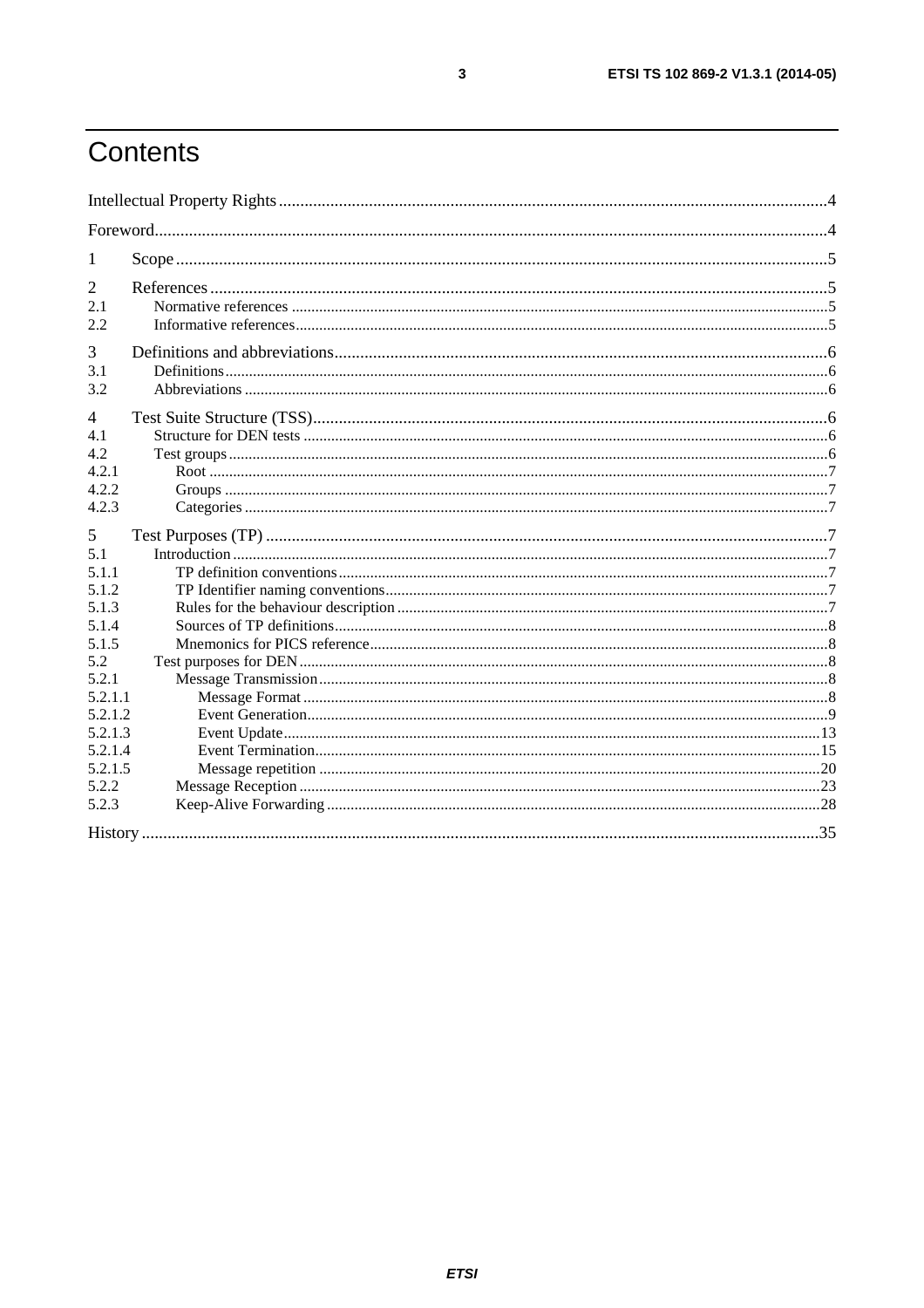# <span id="page-3-0"></span>Intellectual Property Rights

IPRs essential or potentially essential to the present document may have been declared to ETSI. The information pertaining to these essential IPRs, if any, is publicly available for **ETSI members and non-members**, and can be found in ETSI SR 000 314: *"Intellectual Property Rights (IPRs); Essential, or potentially Essential, IPRs notified to ETSI in respect of ETSI standards"*, which is available from the ETSI Secretariat. Latest updates are available on the ETSI Web server [\(http://ipr.etsi.org\)](http://webapp.etsi.org/IPR/home.asp).

Pursuant to the ETSI IPR Policy, no investigation, including IPR searches, has been carried out by ETSI. No guarantee can be given as to the existence of other IPRs not referenced in ETSI SR 000 314 (or the updates on the ETSI Web server) which are, or may be, or may become, essential to the present document.

### Foreword

This Technical Specification (TS) has been produced by ETSI Technical Committee Intelligent Transport Systems (ITS).

The present document is part 2 of a multi-part deliverable covering Conformance test specification for Decentralized Environmental Notification Messages (DENM) as identified below:

Part 1: "Test requirements and Protocol Implementation Conformance Statement (PICS) proforma";

#### Part 2: "Test Suite Structure and Test Purposes (TSS & TP)";

Part 3: "Abstract Test Suite (ATS) and Protocol Implementation eXtra Information for Testing (PIXIT)".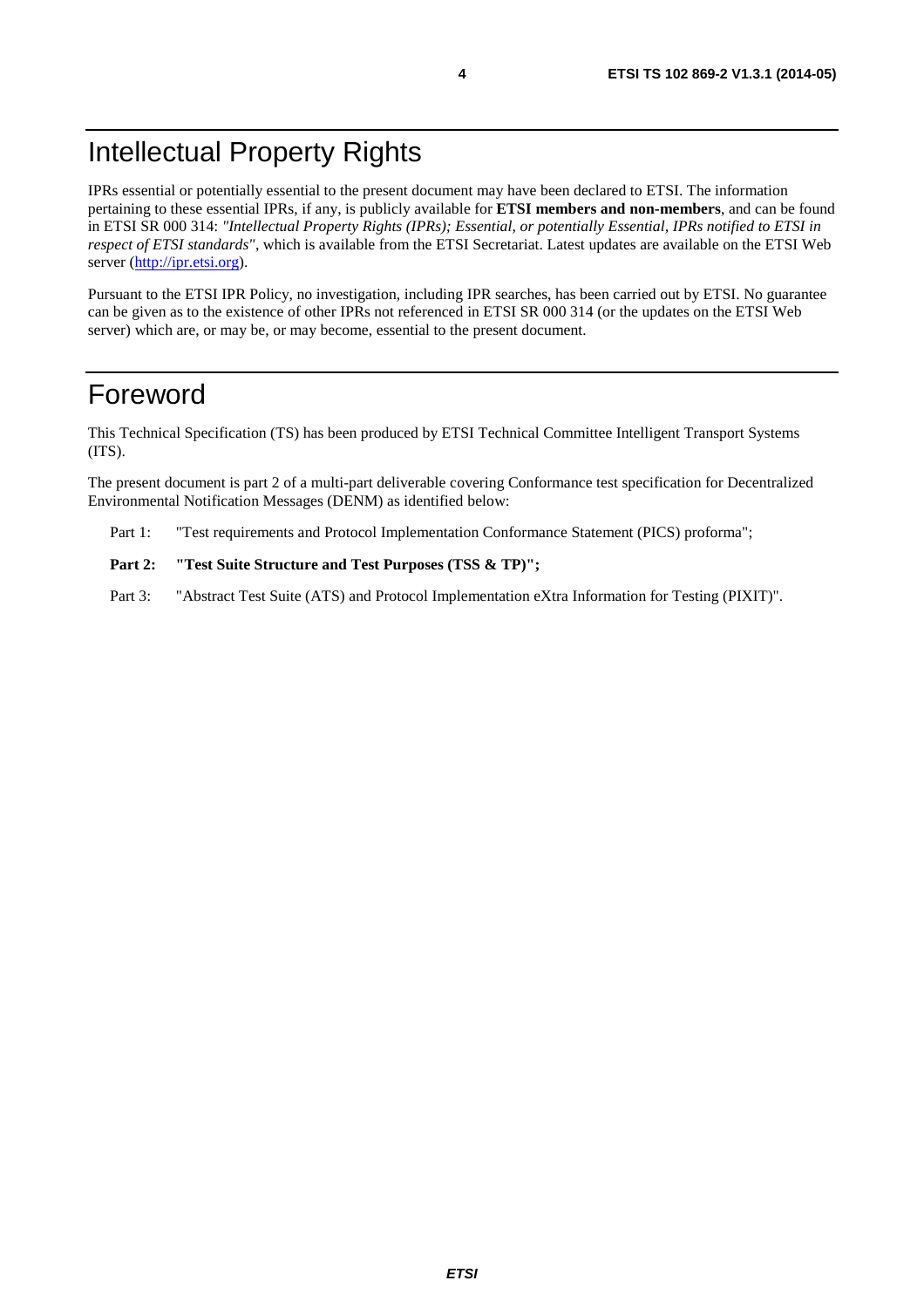### <span id="page-4-0"></span>1 Scope

The present document provides the Test Suite Structure and Test Purposes (TSS & TP) for Decentralized Environmental Notification Messages (DENM) as defined in EN 302 637-3 [1] in compliance with the relevant requirements and in accordance with the relevant guidance given in ISO/IEC 9646-7 [6].

The ISO standard for the methodology of conformance testing (ISO/IEC 9646-1 [3] and ISO/IEC 9646-2 [4]) as well as the ETSI rules for conformance testing (ETS 300 406 [7]) are used as a basis for the test methodology.

# 2 References

References are either specific (identified by date of publication and/or edition number or version number) or non-specific. For specific references, only the cited version applies. For non-specific references, the latest version of the reference document (including any amendments) applies.

Referenced documents which are not found to be publicly available in the expected location might be found at [http://docbox.etsi.org/Reference.](http://docbox.etsi.org/Reference)

NOTE: While any hyperlinks included in this clause were valid at the time of publication ETSI cannot guarantee their long term validity.

### 2.1 Normative references

The following referenced documents are necessary for the application of the present document.

| $[1]$ | ETSI EN 302 637-3 (V1.2.0): "Intelligent Transport Systems (ITS); Vehicular Communications;<br>Basic Set of Applications; Part 3: Specifications of Decentralized Environmental Notification<br>Basic Service".                                                              |
|-------|------------------------------------------------------------------------------------------------------------------------------------------------------------------------------------------------------------------------------------------------------------------------------|
| $[2]$ | ETSI TS 102 869-1 (V1.3.1): "Intelligent Transport Systems (ITS); Testing; Conformance test<br>specifications for Decentralized Environmental Notification Messages (DENM); Part 1: Test<br>requirements and Protocol Implementation Conformance Statement (PICS) proforma". |
| $[3]$ | ISO/IEC 9646-1 (1994): "Information technology -- Open Systems Interconnection --<br>Conformance testing methodology and framework -- Part 1: General concepts".                                                                                                             |
| $[4]$ | ISO/IEC 9646-2 (1994): "Information technology -- Open Systems Interconnection --<br>Conformance testing methodology and framework -- Part 2: Abstract Test Suite specification".                                                                                            |
| $[5]$ | ISO/IEC 9646-6 (1994): "Information technology -- Open Systems Interconnection --<br>Conformance testing methodology and framework -- Part 6: Protocol profile test specification".                                                                                          |
| [6]   | ISO/IEC 9646-7 (1995): "Information technology -- Open Systems Interconnection --<br>Conformance testing methodology and framework -- Part 7: Implementation Conformance<br>Statements".                                                                                     |
| $[7]$ | ETSI ETS 300 406 (1995): "Methods for testing and Specification (MTS); Protocol and profile<br>conformance testing specifications; Standardization methodology".                                                                                                             |

### 2.2 Informative references

The following referenced documents are not necessary for the application of the present document but they assist the user with regard to a particular subject area.

[i.1] ETSI EG 202 798 (V1.1.1): "Intelligent Transport Systems (ITS); Testing; Framework for conformance and interoperability testing".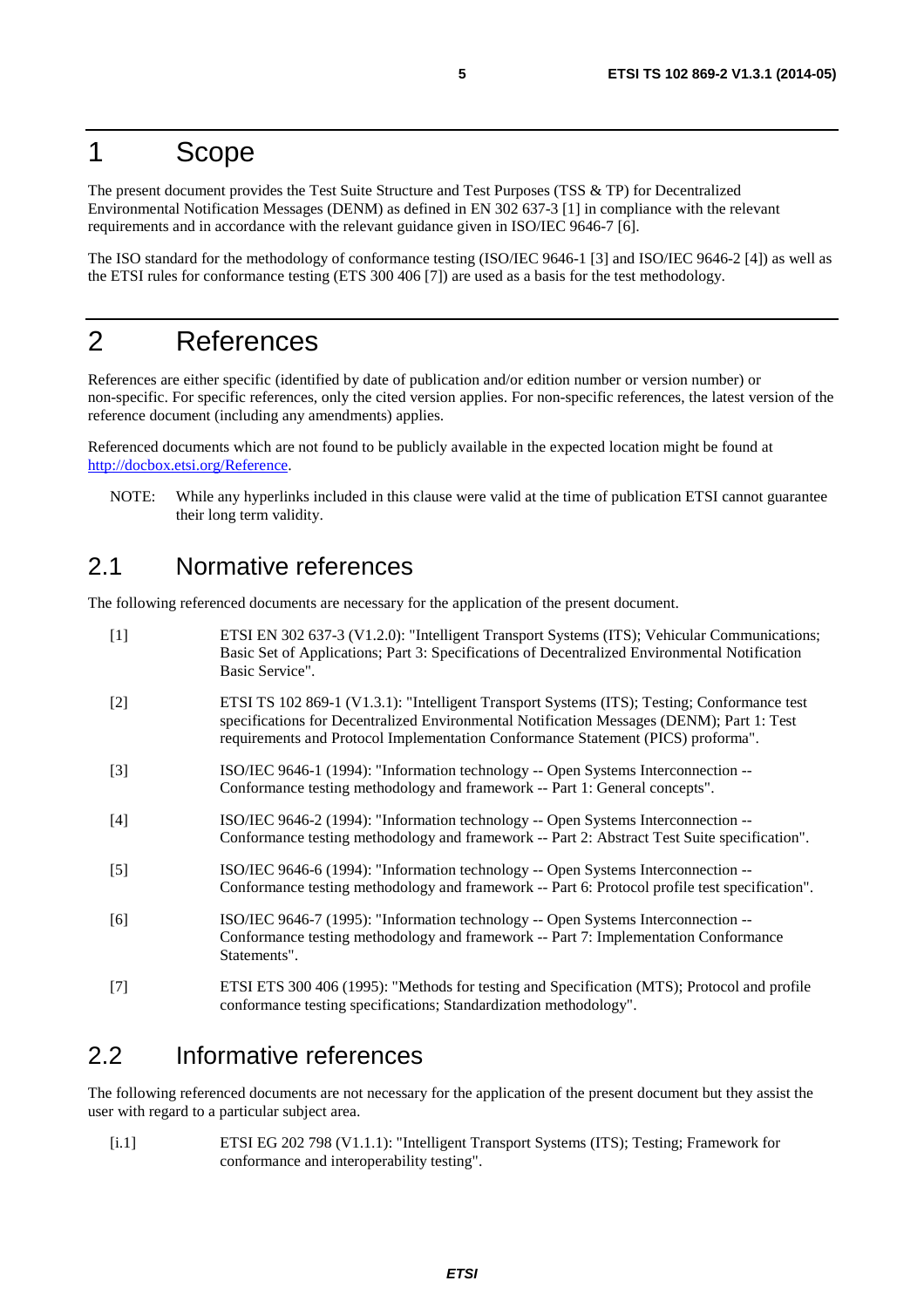# <span id="page-5-0"></span>3 Definitions and abbreviations

### 3.1 Definitions

For the purposes of the present document, the terms and definitions given in EN 302 637-3 [\[1](#page-4-0)], ISO/IEC 9646-6 [\[5](#page-4-0)] and ISO/IEC 9646-7 [\[6](#page-4-0)] apply.

### 3.2 Abbreviations

For the purposes of the present document, the following abbreviations apply:

| <b>BV</b>    | Valid Behaviour                                  |
|--------------|--------------------------------------------------|
| <b>CAN</b>   | Controller Area Network                          |
| <b>CLT</b>   | Current Local Time                               |
| DE           | Data Element                                     |
| <b>DEN</b>   | Decentralized Environmental Notification         |
| <b>DENM</b>  | Decentralized Environmental Notification Message |
| <b>EVGN</b>  | Event Generation                                 |
| <b>ITS</b>   | <b>Intelligent Transportation Systems</b>        |
| <b>ITS-S</b> | <b>Intelligent Transport System - Station</b>    |
| <b>IUT</b>   | <b>Implementation Under Test</b>                 |
| <b>MSGF</b>  | Message Format                                   |
| <b>PDU</b>   | Protocol Data Unit                               |
| TP           | <b>Test Purposes</b>                             |
| <b>TSS</b>   | <b>Test Suite Structure</b>                      |

# 4 Test Suite Structure (TSS)

### 4.1 Structure for DEN tests

Table 1 shows the DEN Test Suite Structure (TSS) including its subgroups defined for conformance testing.

| <b>Table 1: TSS for DEN</b> |  |  |  |  |
|-----------------------------|--|--|--|--|
|-----------------------------|--|--|--|--|

| Root       | Group                  | category         |
|------------|------------------------|------------------|
| <b>DEN</b> | Message transmission   | lValid behaviour |
|            | --- Message format     | Valid behaviour  |
|            | --- Event Generation   | lValid behaviour |
|            | --- Event Update       | Valid behaviour  |
|            | --- Event Termination  | lValid behaviour |
|            | --- Message Repetition | Valid behaviour  |
|            | Message reception      | lValid behaviour |
|            | Keep-alive Forwarding  | Valid behaviour  |

The test suite is structured as a tree with the root defined as DEN. The tree is of rank 2 with the first rank a Group, the second a category. The second rank is the standard ISO conformance test categories.

### 4.2 Test groups

The test suite has a total of three levels. The first level is the root. The second level separates the root into various functional areas. The third level is the standard ISO conformance test categories.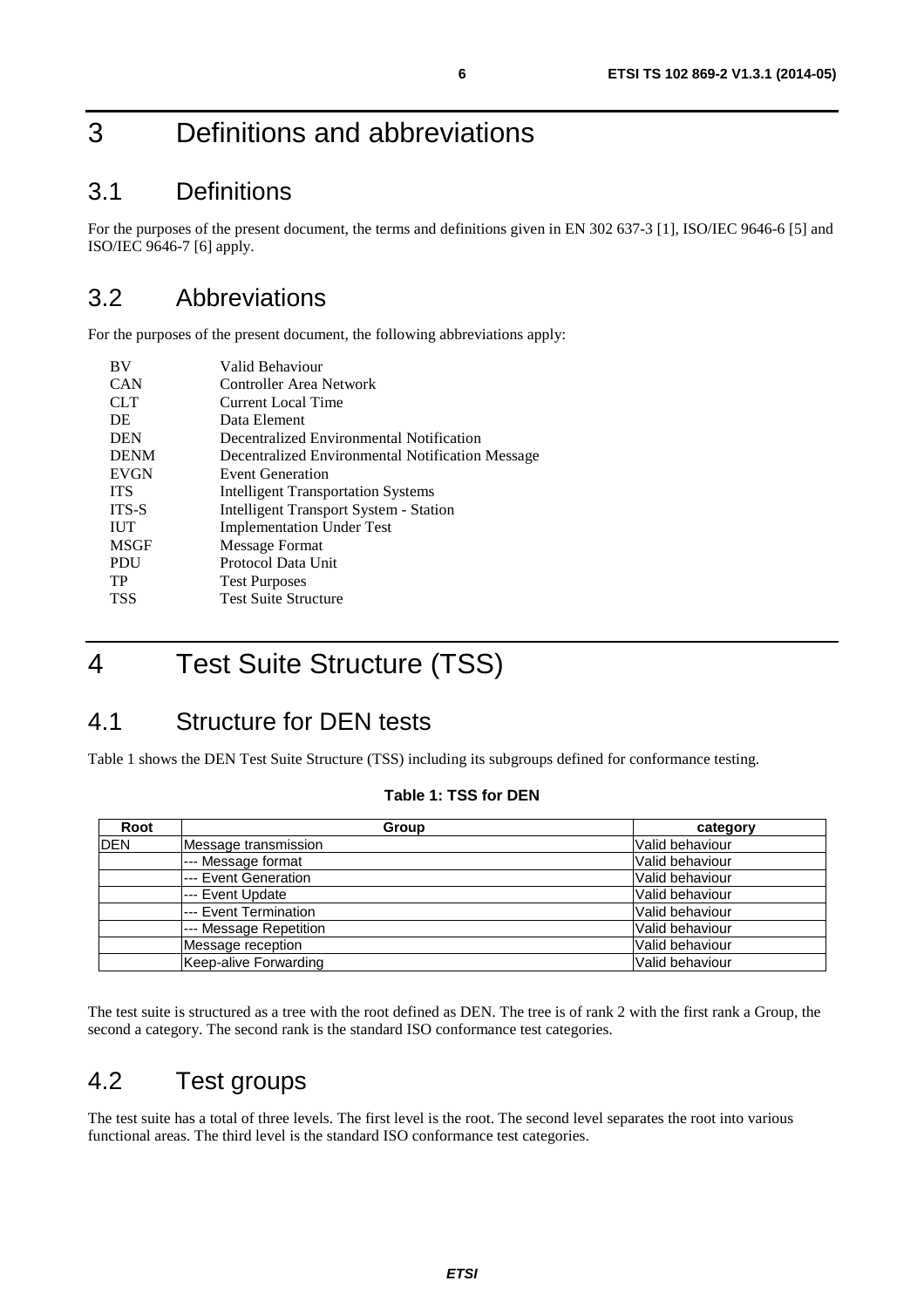### <span id="page-6-0"></span>4.2.1 Root

The root identify the Decentralized environmental Notification Messages (DENM) given in EN 302 637-3 [\[1](#page-4-0)].

### 4.2.2 Groups

This level contains three functional areas identified as:

- Message transmission
- Message format
- Event Generation
- Event Update
- Event Termination
- **Message Repetition**
- Message reception
- Keep-alive Forwarding

### 4.2.3 Categories

This level contains the standard ISO conformance test categories limited to the valid behaviour.

# 5 Test Purposes (TP)

### 5.1 Introduction

### 5.1.1 TP definition conventions

The TP definition is built according to EG 202 798 [\[i.1](#page-4-0)].

### 5.1.2 TP Identifier naming conventions

The identifier of the TP is built according to table 2.

#### **Table 2: TP naming convention**

| Identifier: | TP/ <root>/<gr>/<x>/<nn></nn></x></gr></root> |              |                                           |
|-------------|-----------------------------------------------|--------------|-------------------------------------------|
|             | $<$ root $>$ = root                           | <b>DEN</b>   |                                           |
|             | $\text{q}$ r $>$ = group                      | <b>MSGF</b>  | Message transmission - Message format     |
|             |                                               | <b>IEVGN</b> | Message transmission - Event Generation   |
|             |                                               | <b>IEVUP</b> | Message transmission - Event Update       |
|             |                                               | <b>EVTR</b>  | Message transmission - Event Termination  |
|             |                                               | <b>EVRP</b>  | Message transmission - Message Repetition |
|             |                                               | <b>MSRV</b>  | Message reception                         |
|             |                                               | <b>KAFW</b>  | Keep-alive Forwarding                     |
|             | $\langle x \rangle$ = type of testing         | BV           | Valid Behaviour tests                     |
|             | $\textsf{knn}$ = sequential number            |              | 01 to 99                                  |

### 5.1.3 Rules for the behaviour description

The description of the TP is built according to EG 202 798 [\[i.1](#page-4-0)].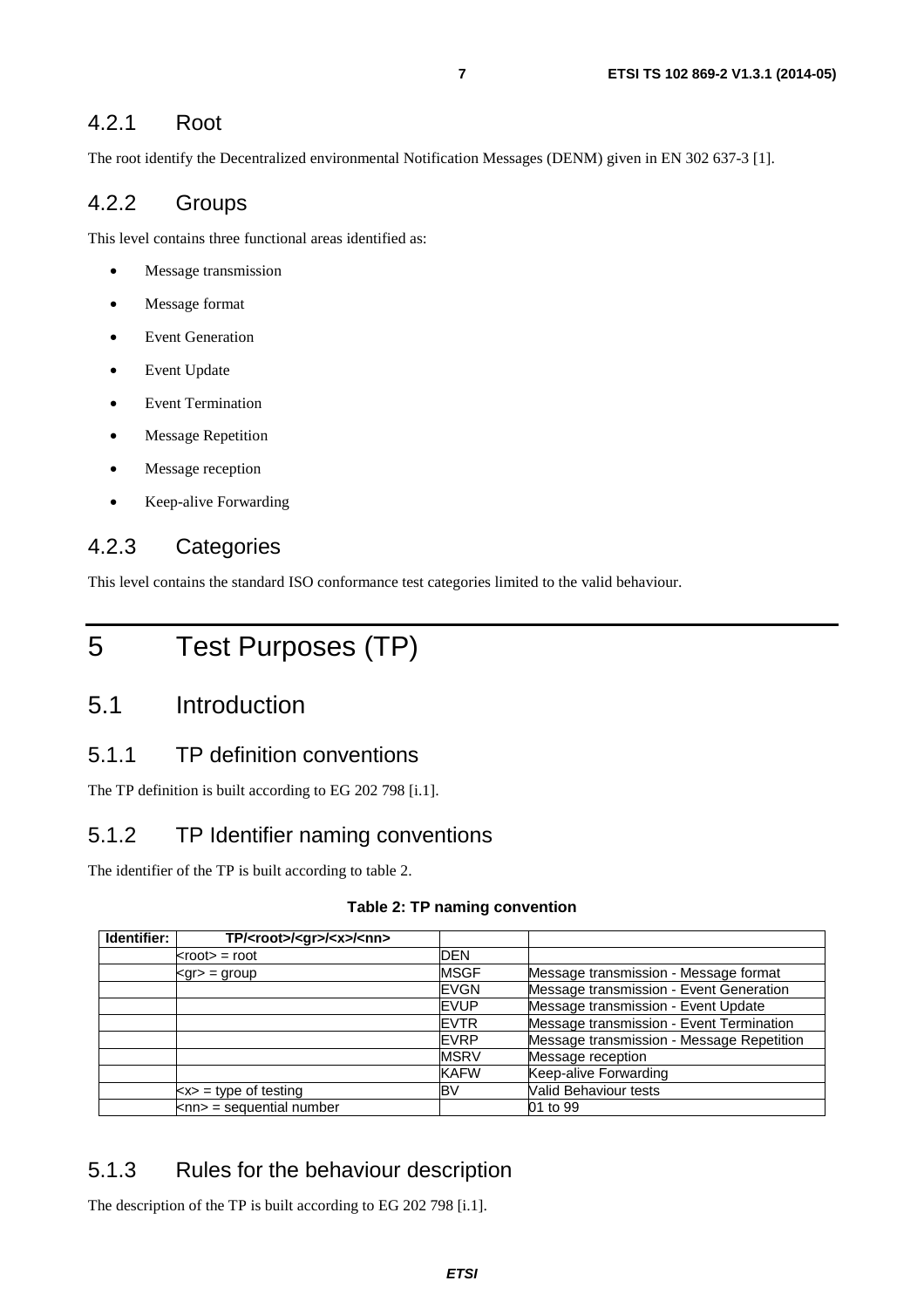<span id="page-7-0"></span>EN 302 637-3 [\[1](#page-4-0)] does not use the finite state machine concept. As consequence, the test purposes use a generic "Initial State" that corresponds to a state where the IUT is ready for starting the test execution. Furthermore, the IUT shall be left in this "Initial State", when the test is completed.

Being in the "Initial State" refers to the starting point of the initial device configuration. There are no pending actions, no instantiated buffers or variables, which could disturb the execution of a test.

### 5.1.4 Sources of TP definitions

All TPs are specified according to EN 302 637-3 [\[1](#page-4-0)].

### 5.1.5 Mnemonics for PICS reference

To avoid an update of all TPs when the PICS document is changed, table 3 introduce mnemonics name and the correspondence with the real PICS item number

#### **Table 3: Mnemonics for PICS reference**

| --<br>м        | <b>DICC.</b><br>ĦН.                                      |
|----------------|----------------------------------------------------------|
| PICS<br>v<br>- | <b>ECT</b><br>$\Omega$<br>$\mathbf{v}$<br>$\ddotsc$<br>. |

### 5.2 Test purposes for DEN

### 5.2.1 Message Transmission

### 5.2.1.1 Message Format

| TP Id                                | <b>TP/DEN/ MSGF/BV-01</b>                                              |  |  |
|--------------------------------------|------------------------------------------------------------------------|--|--|
|                                      |                                                                        |  |  |
| <b>Test objective</b>                | Check that protocolVersion is set to 1 and messageID is set to 1       |  |  |
| Reference                            | EN 302 637-3 [1], clause B.1                                           |  |  |
| <b>PICS Selection</b>                |                                                                        |  |  |
|                                      | <b>Initial conditions</b>                                              |  |  |
| with {                               |                                                                        |  |  |
| the IUT being in the "initial state" |                                                                        |  |  |
|                                      |                                                                        |  |  |
|                                      | <b>Expected behaviour</b>                                              |  |  |
| ensure that $\{$                     |                                                                        |  |  |
| when $\{$                            |                                                                        |  |  |
|                                      | the IUT receives an AppDENM_Trigger request from the application layer |  |  |
|                                      |                                                                        |  |  |
| then $\{$                            |                                                                        |  |  |
| the IUT sends a valid DENM           |                                                                        |  |  |
|                                      |                                                                        |  |  |
| containing ITS PDU header            |                                                                        |  |  |
| containing protocolVersion           |                                                                        |  |  |
| indicating value 1                   |                                                                        |  |  |
| and containing messageID             |                                                                        |  |  |
|                                      | indicating value 1                                                     |  |  |
|                                      |                                                                        |  |  |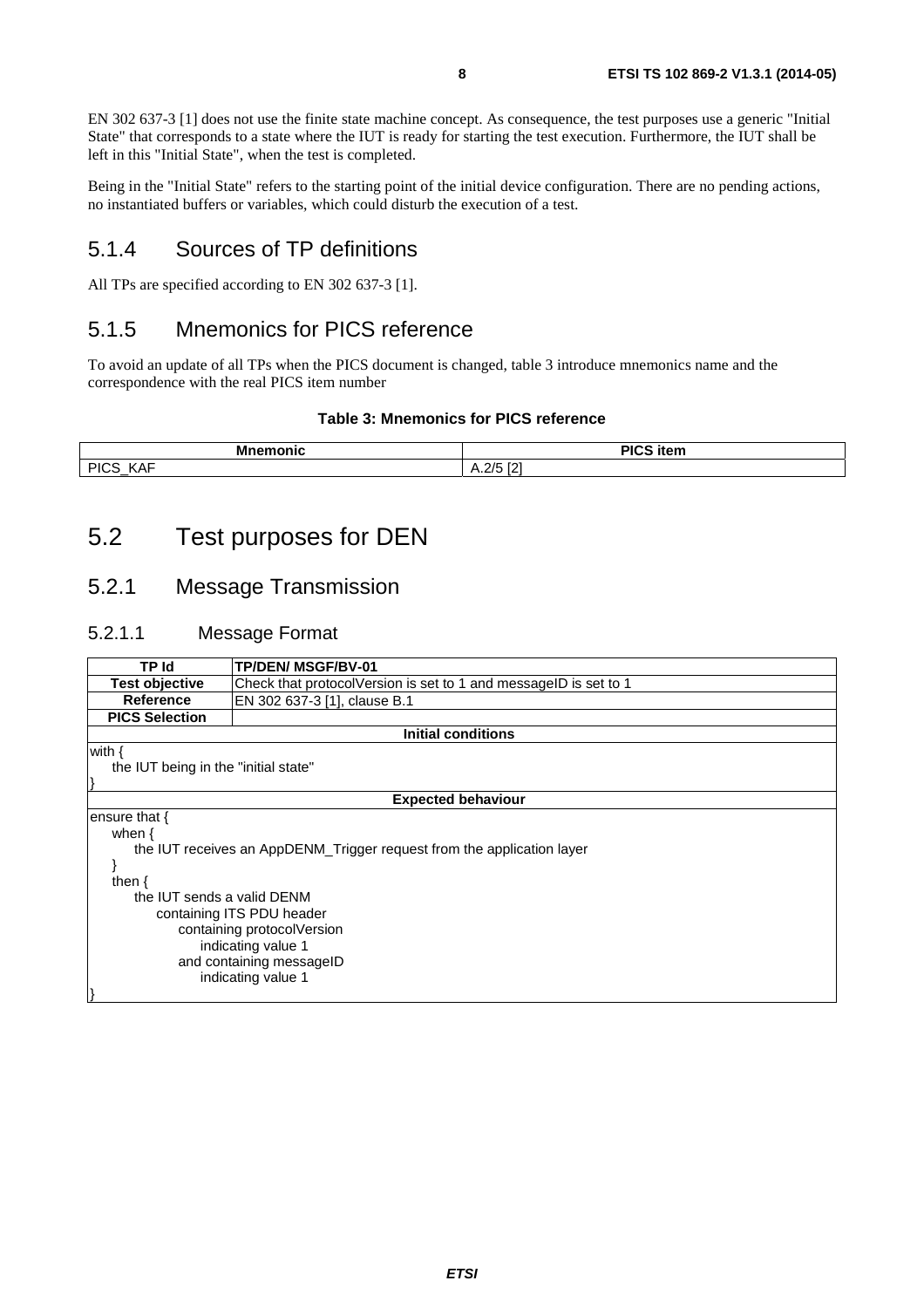<span id="page-8-0"></span>

| <b>TP Id</b>                                                           | TP/DEN/ MSGF/BV-02                                    |  |
|------------------------------------------------------------------------|-------------------------------------------------------|--|
| <b>Test objective</b>                                                  | Check that sent DENM contains at least one 'trace' DE |  |
| <b>Reference</b>                                                       | EN 302 637-3 [1], clause 6.1.3.2                      |  |
| <b>PICS Selection</b>                                                  |                                                       |  |
|                                                                        | Initial conditions                                    |  |
| with                                                                   |                                                       |  |
| the IUT being in the "initial state"                                   |                                                       |  |
|                                                                        |                                                       |  |
|                                                                        | <b>Expected behaviour</b>                             |  |
| ensure that {                                                          |                                                       |  |
| when $\{$                                                              |                                                       |  |
| the IUT receives an AppDENM_Trigger request from the application layer |                                                       |  |
|                                                                        |                                                       |  |
| then $\{$                                                              |                                                       |  |
| the IUT sends a valid DENM                                             |                                                       |  |
| containing location container                                          |                                                       |  |
| containing at least one 'trace'                                        |                                                       |  |
|                                                                        |                                                       |  |

### 5.2.1.2 Event Generation



| <b>TP Id</b>                                 | TP/DEN/EVGN/BV-02                                                   |  |  |
|----------------------------------------------|---------------------------------------------------------------------|--|--|
| <b>Test objective</b>                        | Check that a new ActionID value is assigned for each generated DENM |  |  |
| Reference                                    | EN 302 637-3 [1], clause 6.1.1                                      |  |  |
| <b>PICS Selection</b>                        |                                                                     |  |  |
|                                              | <b>Initial conditions</b>                                           |  |  |
| with {                                       |                                                                     |  |  |
| the IUT being in the "initial state"         |                                                                     |  |  |
|                                              | and the IUT having generated several events                         |  |  |
|                                              |                                                                     |  |  |
| <b>Expected behaviour</b>                    |                                                                     |  |  |
| ensure that {                                |                                                                     |  |  |
| when $\{$                                    |                                                                     |  |  |
| the IUT is requested to generate a new event |                                                                     |  |  |
|                                              |                                                                     |  |  |
| then $\{$                                    |                                                                     |  |  |
| the IUT sends a valid DENM                   |                                                                     |  |  |
| containing management container              |                                                                     |  |  |
| containing actionID                          |                                                                     |  |  |
| indicating an unused value                   |                                                                     |  |  |
|                                              |                                                                     |  |  |
|                                              |                                                                     |  |  |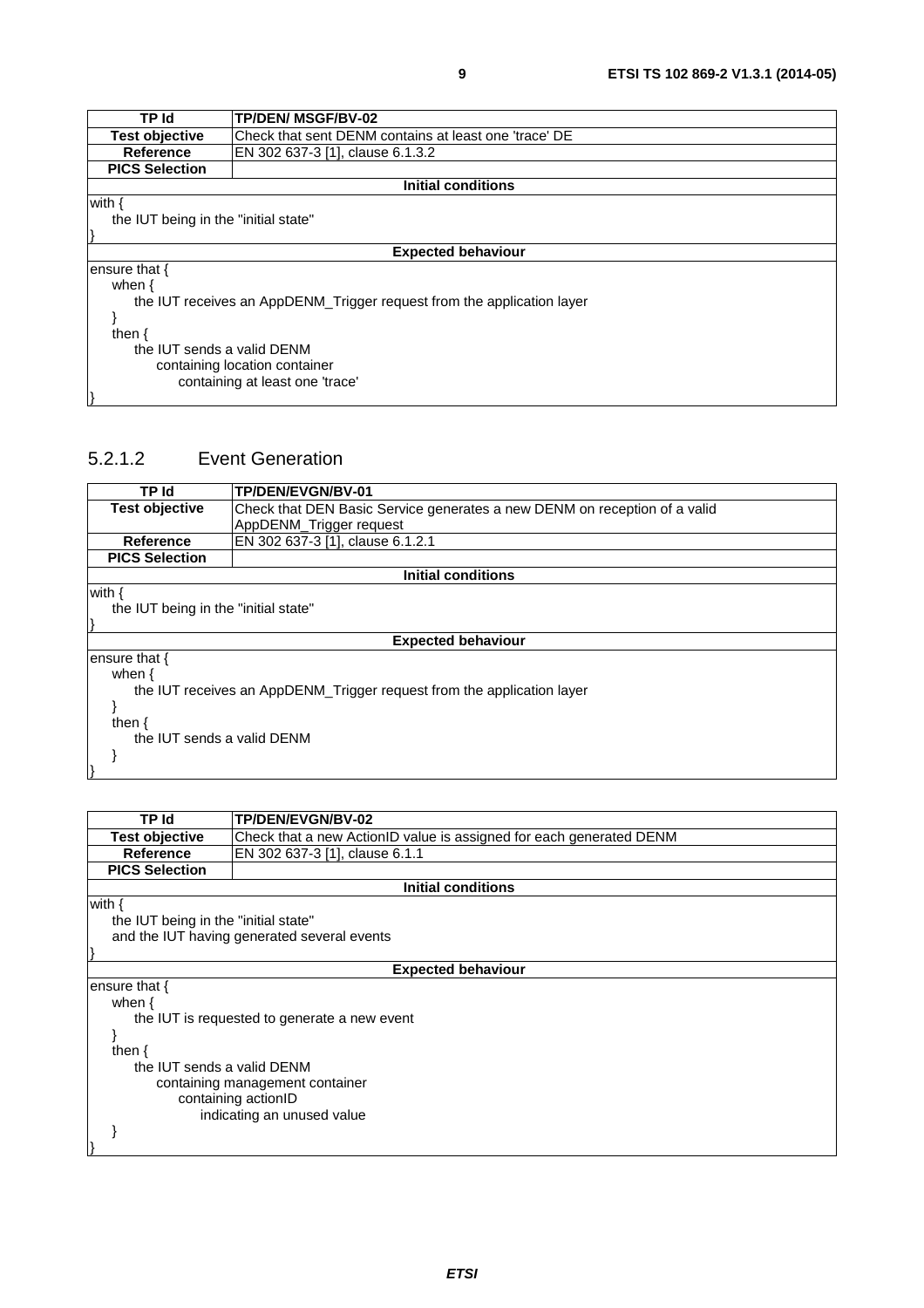| TP Id                                | <b>TP/DEN/EVGN/BV-03</b>                                           |  |  |
|--------------------------------------|--------------------------------------------------------------------|--|--|
| <b>Test objective</b>                | Check that newly created ActionID contains the originator ITS-S ID |  |  |
| Reference                            | EN 302 637-3 [1], clause 6.1.1                                     |  |  |
| <b>PICS Selection</b>                |                                                                    |  |  |
|                                      | <b>Initial conditions</b>                                          |  |  |
| with {                               |                                                                    |  |  |
| the IUT being in the "initial state" |                                                                    |  |  |
|                                      |                                                                    |  |  |
|                                      | <b>Expected behaviour</b>                                          |  |  |
| ensure that {                        |                                                                    |  |  |
| when $\{$                            |                                                                    |  |  |
|                                      | the IUT is requested to generate a new event                       |  |  |
|                                      |                                                                    |  |  |
| then $\{$                            |                                                                    |  |  |
|                                      | the IUT sends a valid DENM                                         |  |  |
| containing management container      |                                                                    |  |  |
| containing actionID                  |                                                                    |  |  |
| containing originatorStationID       |                                                                    |  |  |
| indicating its own StationID         |                                                                    |  |  |
|                                      |                                                                    |  |  |
|                                      |                                                                    |  |  |

| <b>TP Id</b>                         | TP/DEN/EVGN/BV-04                                                                |  |  |
|--------------------------------------|----------------------------------------------------------------------------------|--|--|
| <b>Test objective</b>                | Check that Cause and subcause values included in DENM as provided by application |  |  |
|                                      | <b>Reference</b><br>EN 302 637-3 [1], clause 7.1.3                               |  |  |
| <b>PICS Selection</b>                |                                                                                  |  |  |
|                                      | <b>Initial conditions</b>                                                        |  |  |
| with $\{$                            |                                                                                  |  |  |
| the IUT being in the "initial state" |                                                                                  |  |  |
|                                      |                                                                                  |  |  |
|                                      | <b>Expected behaviour</b>                                                        |  |  |
| ensure that $\{$                     |                                                                                  |  |  |
| when $\{$                            |                                                                                  |  |  |
|                                      | the IUT receives an AppDENM_trigger request from the application layer           |  |  |
|                                      | containing situation container                                                   |  |  |
|                                      | containing eventType                                                             |  |  |
|                                      | containing causeCode                                                             |  |  |
|                                      | indicating Value1                                                                |  |  |
|                                      | containing subCauseCode                                                          |  |  |
|                                      | indicating Value2                                                                |  |  |
|                                      |                                                                                  |  |  |
| then $\{$                            |                                                                                  |  |  |
|                                      | the IUT sends a valid DENM                                                       |  |  |
| containing situation container       |                                                                                  |  |  |
| containing eventType                 |                                                                                  |  |  |
| containing causeCode                 |                                                                                  |  |  |
| indicating Value1                    |                                                                                  |  |  |
|                                      | containing subCauseCode                                                          |  |  |
|                                      | indicating Value2                                                                |  |  |
|                                      |                                                                                  |  |  |
|                                      |                                                                                  |  |  |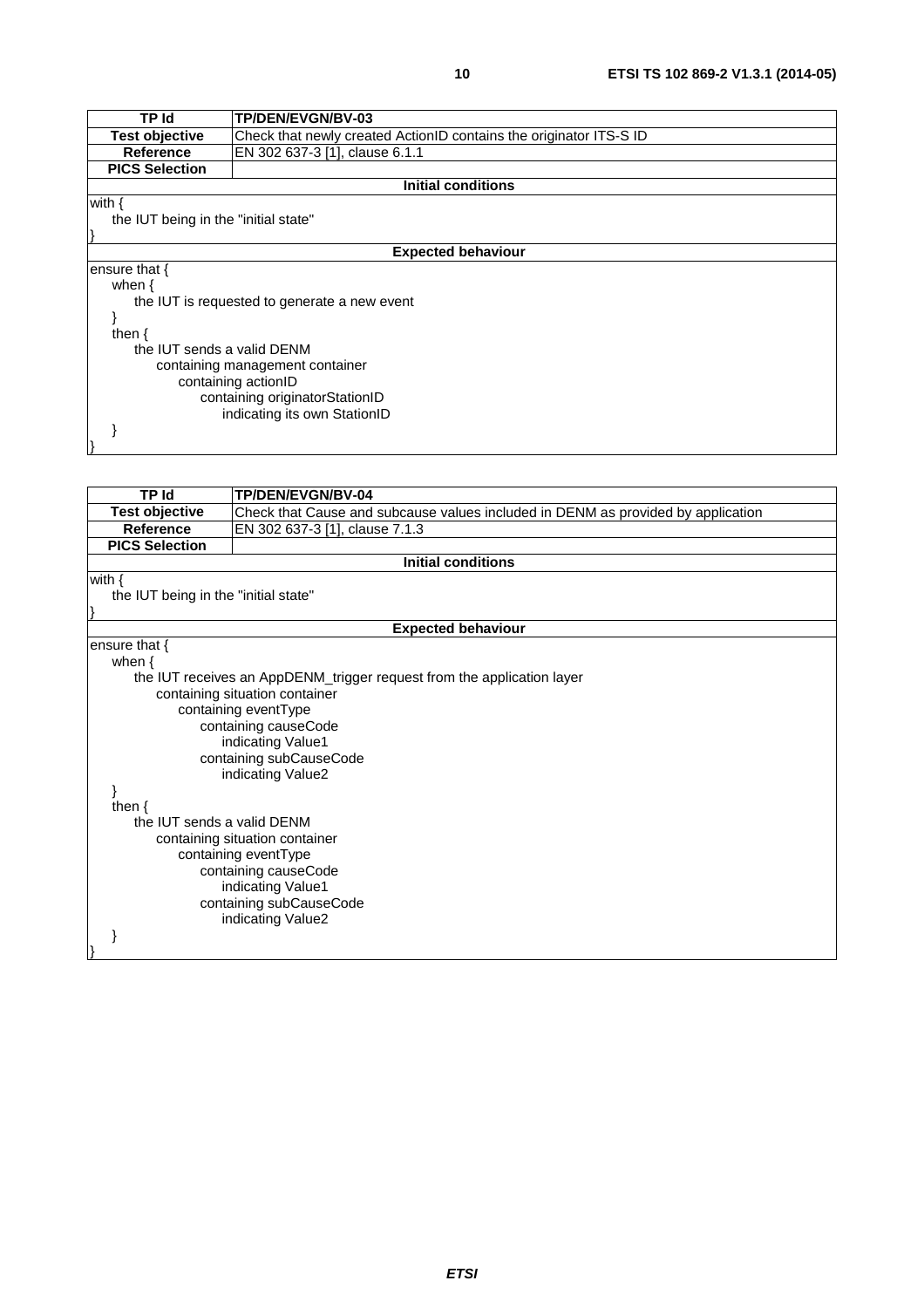| TP Id                                        | <b>TP/DEN/EVGN/BV-05</b>                                                                    |  |
|----------------------------------------------|---------------------------------------------------------------------------------------------|--|
| <b>Test objective</b>                        | Check that reference Time is set to the current time when generating a DENM for a new event |  |
| <b>Reference</b>                             | EN 302 637-3 [1], clause 8.1.1.2                                                            |  |
| <b>PICS Selection</b>                        |                                                                                             |  |
|                                              | <b>Initial conditions</b>                                                                   |  |
| with {                                       |                                                                                             |  |
| the IUT being in the "initial state"         |                                                                                             |  |
| and the IUT having generated several events  |                                                                                             |  |
|                                              |                                                                                             |  |
| <b>Expected behaviour</b>                    |                                                                                             |  |
| ensure that $\{$                             |                                                                                             |  |
| when $\{$                                    |                                                                                             |  |
| the IUT is requested to generate a new event |                                                                                             |  |
|                                              |                                                                                             |  |
| then $\{$                                    |                                                                                             |  |
| the IUT sends a valid DENM                   |                                                                                             |  |
| containing management container              |                                                                                             |  |
| containing referenceTime                     |                                                                                             |  |
| indicating CLT                               |                                                                                             |  |
|                                              |                                                                                             |  |
|                                              |                                                                                             |  |

| TP/DEN/EVGN/BV-06                                                           |  |
|-----------------------------------------------------------------------------|--|
| Check that on startup, sequenceNumber is initialized with latest used value |  |
| EN 302 637-3 [1], clause 8.1.1.1                                            |  |
|                                                                             |  |
| <b>Initial conditions</b>                                                   |  |
|                                                                             |  |
| the IUT being in the "initial state"                                        |  |
| and the IUT having generated several events                                 |  |
| and the IUT having generated its last DENM                                  |  |
| containing management container                                             |  |
| containing actionID                                                         |  |
| containing sequenceNumber                                                   |  |
| indicating SEQ1                                                             |  |
| and the IUT having been restarted                                           |  |
|                                                                             |  |
| <b>Expected behaviour</b>                                                   |  |
| ensure that $\{$                                                            |  |
| when $\{$                                                                   |  |
| the IUT is requested to generate a new event                                |  |
|                                                                             |  |
| then $\{$<br>the IUT sends a valid DENM                                     |  |
|                                                                             |  |
| containing management container                                             |  |
| containing actionID<br>containing sequenceNumber                            |  |
| indicating SEQ1 + 1                                                         |  |
|                                                                             |  |
|                                                                             |  |
|                                                                             |  |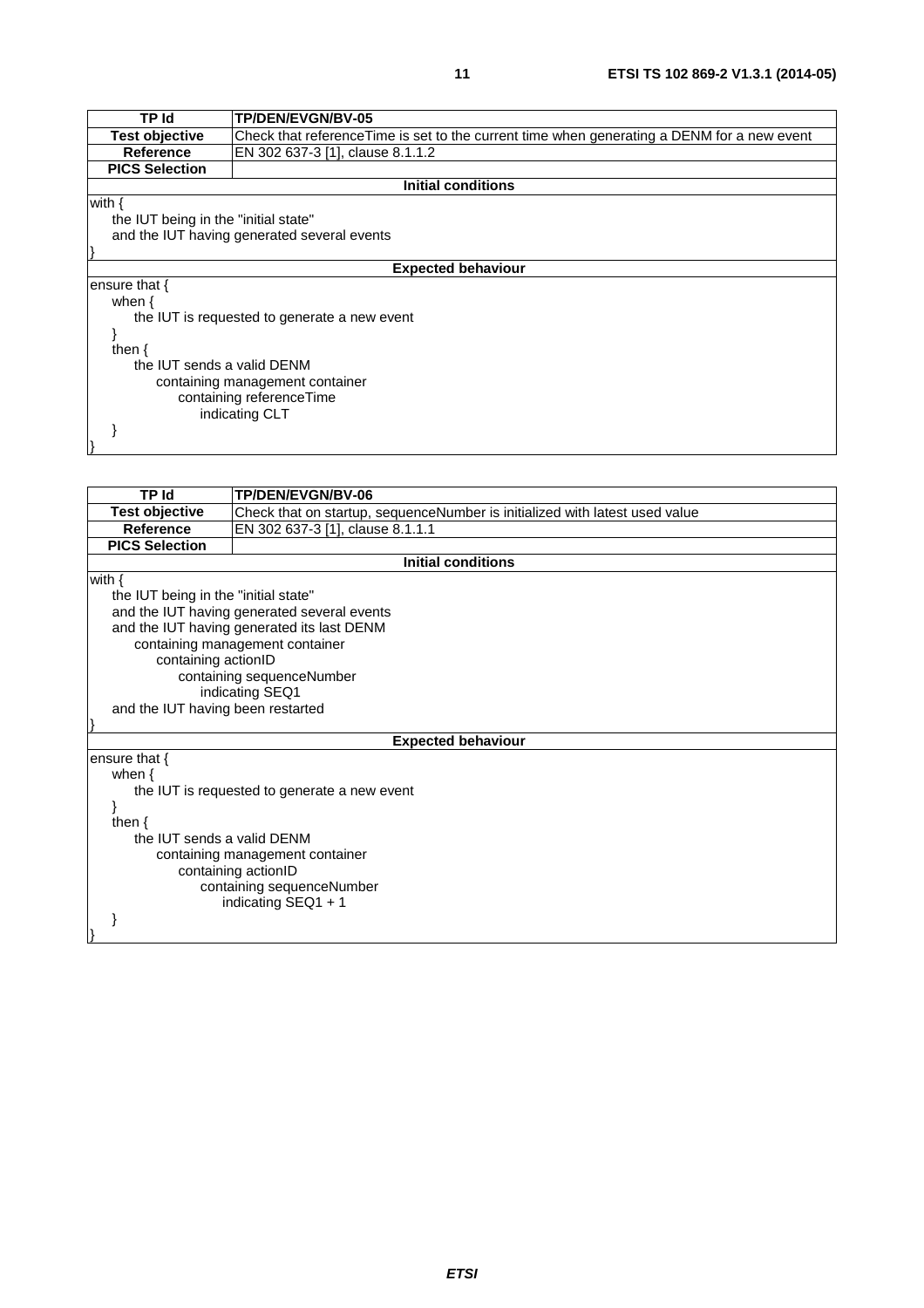| <b>TP Id</b>                         | TP/DEN/EVGN/BV-07                                                                         |  |
|--------------------------------------|-------------------------------------------------------------------------------------------|--|
| <b>Test objective</b>                | Check that sequenceNumber is incremented and set to an unused value each time an event is |  |
|                                      | detected                                                                                  |  |
| Reference                            | EN 302 637-3 [1], clauses 6.1.1 and 8.1.1.1                                               |  |
| <b>PICS Selection</b>                |                                                                                           |  |
|                                      | <b>Initial conditions</b>                                                                 |  |
| with $\{$                            |                                                                                           |  |
| the IUT being in the "initial state" |                                                                                           |  |
|                                      | and the IUT having generated several events                                               |  |
|                                      | and the IUT having generated its last DENM                                                |  |
|                                      | containing management container                                                           |  |
|                                      | containing actionID                                                                       |  |
|                                      | containing sequenceNumber                                                                 |  |
|                                      | indicating SEQ1                                                                           |  |
|                                      | and no active event being associated with sequenceNumber SEQ1 + 1                         |  |
|                                      |                                                                                           |  |
|                                      | <b>Expected behaviour</b>                                                                 |  |
| ensure that $\{$                     |                                                                                           |  |
|                                      | when $\{$                                                                                 |  |
|                                      | the IUT is requested to generate a new event                                              |  |
|                                      |                                                                                           |  |
| then $\{$                            |                                                                                           |  |
| the IUT sends a valid DENM           |                                                                                           |  |
| containing management container      |                                                                                           |  |
| containing actionID                  |                                                                                           |  |
| containing sequenceNumber            |                                                                                           |  |
|                                      | indicating SEQ1 + 1                                                                       |  |
|                                      |                                                                                           |  |
|                                      |                                                                                           |  |

| TP Id                                | TP/DEN/EVGN/BV-08                                                                         |  |
|--------------------------------------|-------------------------------------------------------------------------------------------|--|
| <b>Test objective</b>                | Check that sequenceNumber is incremented and set to an unused value each time an event is |  |
|                                      | detected                                                                                  |  |
| <b>Reference</b>                     | EN 302 637-3 [1], clauses 6.1.1 and 8.1.1.1                                               |  |
| <b>PICS Selection</b>                |                                                                                           |  |
|                                      | <b>Initial conditions</b>                                                                 |  |
| with $\{$                            |                                                                                           |  |
| the IUT being in the "initial state" |                                                                                           |  |
|                                      | and the IUT having generated several events                                               |  |
|                                      | and the IUT having generated its last DENM                                                |  |
|                                      | containing management container                                                           |  |
|                                      | containing actionID                                                                       |  |
|                                      | containing sequenceNumber                                                                 |  |
|                                      | indicating SEQ1                                                                           |  |
|                                      | and an active event being associated with sequence Number SEQ1 + 1                        |  |
|                                      | and no active event being associated with sequence Number $SEQ1 + 2$                      |  |
|                                      | <b>Expected behaviour</b>                                                                 |  |
| ensure that $\{$                     |                                                                                           |  |
| when $\{$                            |                                                                                           |  |
|                                      |                                                                                           |  |
|                                      | the IUT is requested to generate a new event                                              |  |
| then $\{$                            |                                                                                           |  |
| the IUT sends a valid DENM           |                                                                                           |  |
| containing management container      |                                                                                           |  |
| containing actionID                  |                                                                                           |  |
|                                      | containing sequenceNumber                                                                 |  |
|                                      | indicating $SEQ1 + 2$                                                                     |  |
|                                      |                                                                                           |  |
|                                      |                                                                                           |  |
|                                      |                                                                                           |  |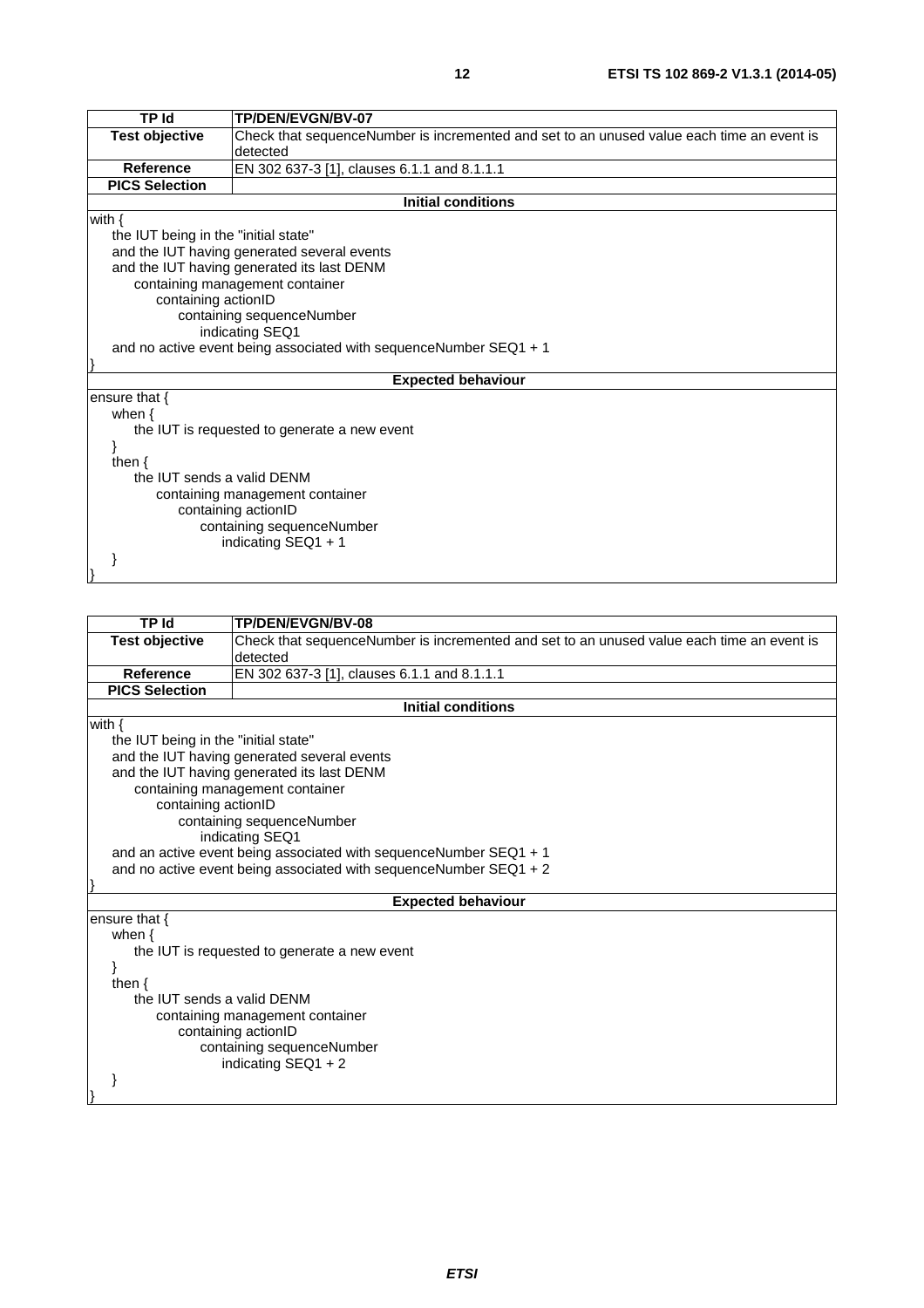<span id="page-12-0"></span>

| <b>TP Id</b>                               | TP/DEN/EVGN/BV-09                                                              |  |
|--------------------------------------------|--------------------------------------------------------------------------------|--|
| <b>Test objective</b>                      | Check that the sequence number restarts from 0 when it reaches its range limit |  |
| Reference                                  | EN 302 637-3 [1], clause 6.1.1                                                 |  |
| <b>PICS Selection</b>                      |                                                                                |  |
|                                            | <b>Initial conditions</b>                                                      |  |
| with $\{$                                  |                                                                                |  |
| the IUT being in the "initial state"       |                                                                                |  |
|                                            | and the IUT having generated several events                                    |  |
| and the IUT having generated its last DENM |                                                                                |  |
|                                            | containing management container                                                |  |
| containing actionID                        |                                                                                |  |
|                                            | containing sequenceNumber                                                      |  |
| indicating 65535                           |                                                                                |  |
|                                            | and no active event being associated with sequenceNumber 0                     |  |
|                                            |                                                                                |  |
|                                            | <b>Expected behaviour</b>                                                      |  |
| ensure that $\{$                           |                                                                                |  |
| when $\{$                                  |                                                                                |  |
|                                            | the IUT is requested to generate a new event                                   |  |
|                                            |                                                                                |  |
| then $\{$                                  |                                                                                |  |
| the IUT sends a valid DENM                 |                                                                                |  |
| containing management container            |                                                                                |  |
| containing actionID                        |                                                                                |  |
| containing sequenceNumber                  |                                                                                |  |
|                                            | indicating 0                                                                   |  |
|                                            |                                                                                |  |
|                                            |                                                                                |  |

## 5.2.1.3 Event Update

| TP Id                                 | TP/DEN/EVUP/BV-01                                                             |  |
|---------------------------------------|-------------------------------------------------------------------------------|--|
| <b>Test objective</b>                 | Check that DEN Basic Service generates an update DENM on reception of a valid |  |
|                                       | AppDENM update request                                                        |  |
| Reference                             | EN 302 637-3 [1], clause 6.1.2.2                                              |  |
| <b>PICS Selection</b>                 |                                                                               |  |
|                                       | Initial conditions                                                            |  |
| with $\{$                             |                                                                               |  |
| the IUT being in the "initial state"  |                                                                               |  |
| and the IUT having generated an event |                                                                               |  |
|                                       |                                                                               |  |
| <b>Expected behaviour</b>             |                                                                               |  |
| ensure that {                         |                                                                               |  |
| when $\{$                             |                                                                               |  |
|                                       | the IUT receives an AppDENM_update request from the application layer         |  |
|                                       |                                                                               |  |
| then $\{$                             |                                                                               |  |
| the IUT sends a valid DENM            |                                                                               |  |
|                                       |                                                                               |  |
|                                       |                                                                               |  |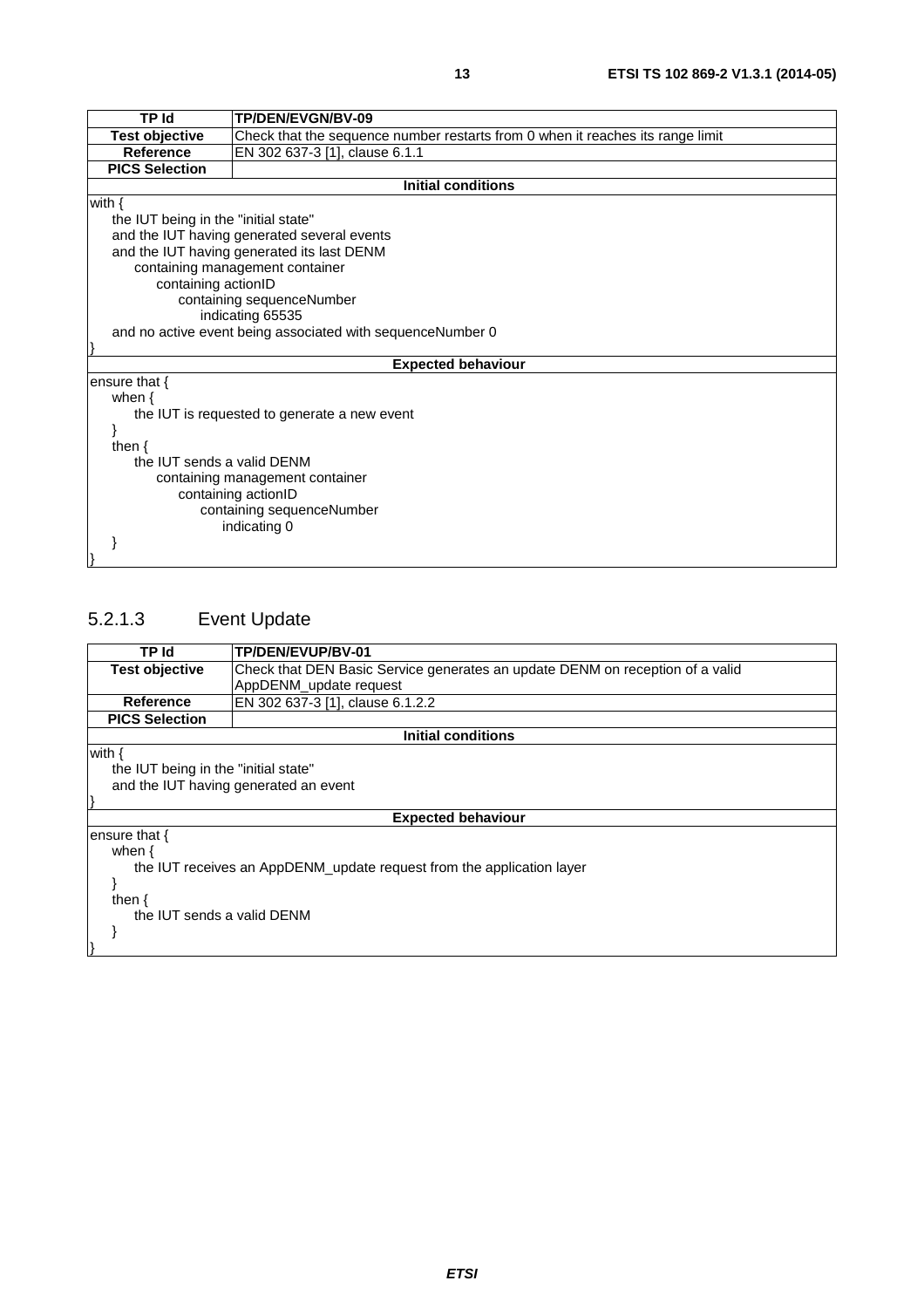| <b>TP Id</b>                    | TP/DEN/EVUP/BV-02                                                                                |  |
|---------------------------------|--------------------------------------------------------------------------------------------------|--|
| <b>Test objective</b>           | Check that the actionID is not changed by DENM update                                            |  |
| <b>Reference</b>                | EN 302 637-3 [1], clauses 6.1.2.2 and 8.1.1.1                                                    |  |
| <b>PICS Selection</b>           |                                                                                                  |  |
|                                 | <b>Initial conditions</b>                                                                        |  |
|                                 |                                                                                                  |  |
| with {                          |                                                                                                  |  |
|                                 | the IUT being in the "initial state"                                                             |  |
|                                 | and the IUT having generated an event                                                            |  |
|                                 | containing management container                                                                  |  |
| containing actionID             |                                                                                                  |  |
| indicating ACTION_ID1           |                                                                                                  |  |
|                                 |                                                                                                  |  |
|                                 | <b>Expected behaviour</b>                                                                        |  |
| ensure that $\{$                |                                                                                                  |  |
| when $\{$                       |                                                                                                  |  |
|                                 | the IUT receives an AppDENM_update request associated with ACTION_ID1 from the application layer |  |
|                                 |                                                                                                  |  |
| then $\{$                       |                                                                                                  |  |
| the IUT sends a valid DENM      |                                                                                                  |  |
| containing management container |                                                                                                  |  |
| containing actionID             |                                                                                                  |  |
|                                 |                                                                                                  |  |
|                                 | indicating ACTION_ID1                                                                            |  |
|                                 |                                                                                                  |  |
|                                 |                                                                                                  |  |

| <b>TP Id</b>                                                                                     | TP/DEN/EVUP/BV-03                                                                        |  |  |
|--------------------------------------------------------------------------------------------------|------------------------------------------------------------------------------------------|--|--|
| <b>Test objective</b>                                                                            | Check that referenceTime is updated and greater than previous value for each DENM update |  |  |
| Reference                                                                                        | EN 302 637-3 [1], clause 6.1.2.2                                                         |  |  |
| <b>PICS Selection</b>                                                                            |                                                                                          |  |  |
|                                                                                                  | <b>Initial conditions</b>                                                                |  |  |
| with $\{$                                                                                        |                                                                                          |  |  |
| the IUT being in the "initial state"                                                             |                                                                                          |  |  |
|                                                                                                  | and the IUT having generated an event                                                    |  |  |
|                                                                                                  | containing management container                                                          |  |  |
| containing actionID                                                                              |                                                                                          |  |  |
|                                                                                                  | indicating ACTION_ID1                                                                    |  |  |
| containing referenceTime                                                                         |                                                                                          |  |  |
| indicating REFERENCETIME1                                                                        |                                                                                          |  |  |
|                                                                                                  |                                                                                          |  |  |
|                                                                                                  | <b>Expected behaviour</b>                                                                |  |  |
| ensure that $\{$                                                                                 |                                                                                          |  |  |
| when $\{$                                                                                        |                                                                                          |  |  |
| the IUT receives an AppDENM_update request associated with ACTION_ID1 from the application layer |                                                                                          |  |  |
|                                                                                                  |                                                                                          |  |  |
|                                                                                                  | then $\{$                                                                                |  |  |
| the IUT sends a valid DENM                                                                       |                                                                                          |  |  |
| containing management container                                                                  |                                                                                          |  |  |
| containing actionID<br>indicating ACTION_ID1                                                     |                                                                                          |  |  |
| and containing referenceTime                                                                     |                                                                                          |  |  |
|                                                                                                  | indicating REFERENCETIME2 > REFERENCETIME1                                               |  |  |
|                                                                                                  |                                                                                          |  |  |
|                                                                                                  |                                                                                          |  |  |
|                                                                                                  |                                                                                          |  |  |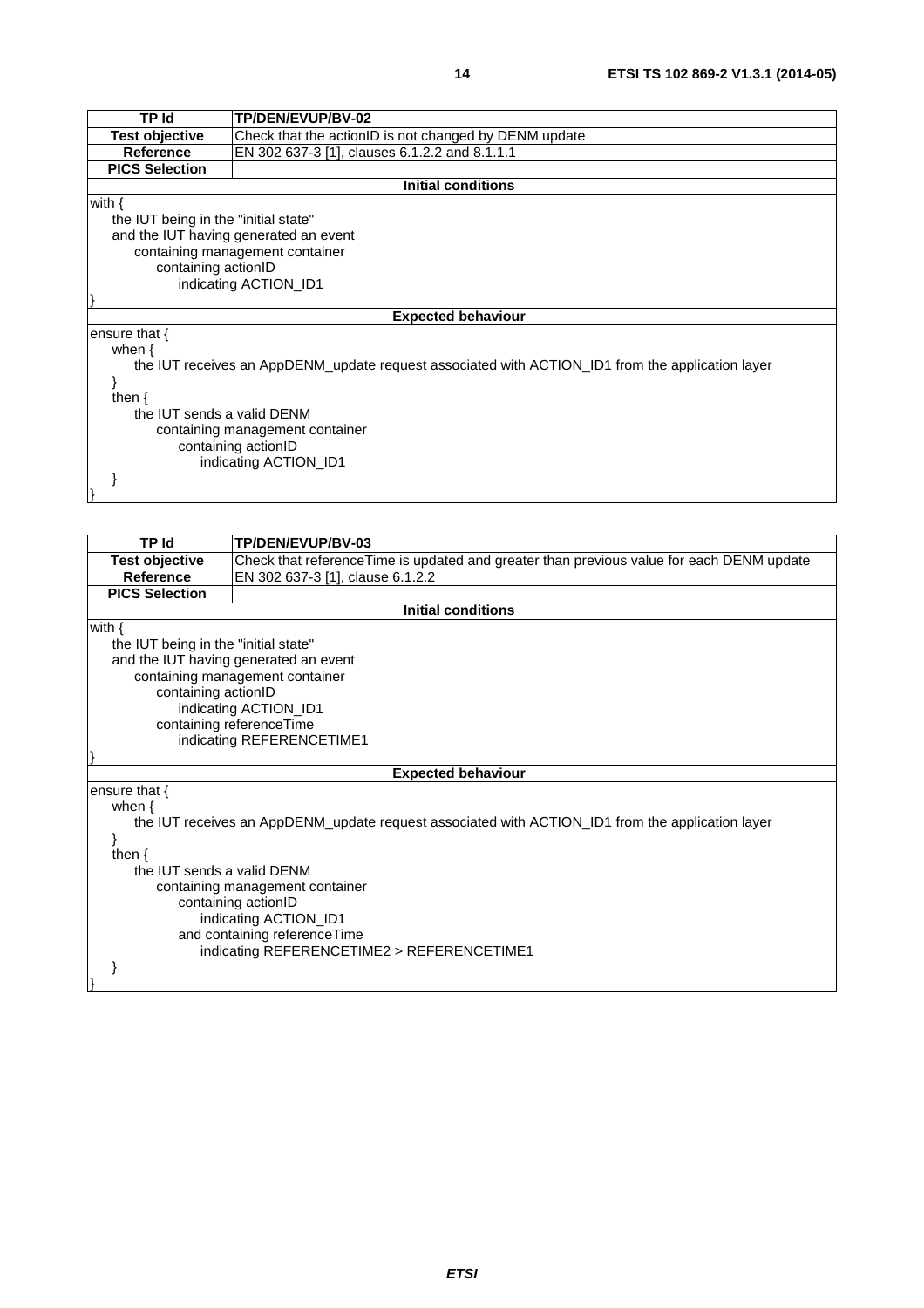<span id="page-14-0"></span>

| TP Id                                                                     | TP/DEN/EVUP/BV-04                                                                           |
|---------------------------------------------------------------------------|---------------------------------------------------------------------------------------------|
| <b>Test objective</b>                                                     | Check that DEN Basic Service does not send any update DENM if actionID is not in originator |
|                                                                           | <b>ITS-S message table</b>                                                                  |
| <b>Reference</b>                                                          | EN 302 637-3 [1], clause 8.1.2                                                              |
| <b>PICS Selection</b>                                                     |                                                                                             |
|                                                                           | <b>Initial conditions</b>                                                                   |
| with $\{$                                                                 |                                                                                             |
| the IUT being in the "initial state"                                      |                                                                                             |
|                                                                           | and the IUT having generated an event                                                       |
|                                                                           | and the IUT not having sent event being associated with actionID ACTION_ID1                 |
| containing originatorStationID                                            |                                                                                             |
|                                                                           | indicating its own stationID                                                                |
| and containing sequenceNumber                                             |                                                                                             |
|                                                                           |                                                                                             |
| indicating SEQ1                                                           |                                                                                             |
|                                                                           | <b>Expected behaviour</b>                                                                   |
| ensure that $\{$                                                          |                                                                                             |
| when $\{$                                                                 |                                                                                             |
|                                                                           |                                                                                             |
| the IUT is requested to update an event associated to actionID ACTION ID1 |                                                                                             |
|                                                                           |                                                                                             |
| then $\{$                                                                 |                                                                                             |
| the IUT does not send any DENM for this event                             |                                                                                             |
|                                                                           |                                                                                             |
|                                                                           |                                                                                             |

### 5.2.1.4 Event Termination

| TP Id                                 | TP/DEN/EVTR/BV-01                                                                                   |  |
|---------------------------------------|-----------------------------------------------------------------------------------------------------|--|
| <b>Test objective</b>                 | Check that DEN Basic Service generates a cancellation DENM when application indicates the           |  |
|                                       | premature termination of an event for which it is the originator                                    |  |
| <b>Reference</b>                      | EN 302 637-3 [1], clauses 6.1.2.4 and 8.1.1.2                                                       |  |
| <b>PICS Selection</b>                 |                                                                                                     |  |
|                                       | <b>Initial conditions</b>                                                                           |  |
| with $\{$                             |                                                                                                     |  |
|                                       | the IUT being in the "initial state"                                                                |  |
| and the IUT having generated an event |                                                                                                     |  |
| containing management container       |                                                                                                     |  |
| containing actionID                   |                                                                                                     |  |
|                                       | indicating ACTION_ID1                                                                               |  |
| and containing validity Duration      |                                                                                                     |  |
|                                       | indicating DURATION_1                                                                               |  |
|                                       |                                                                                                     |  |
| <b>Expected behaviour</b>             |                                                                                                     |  |
| ensure that $\{$                      |                                                                                                     |  |
| when $\{$                             |                                                                                                     |  |
|                                       | the IUT receives an AppDENM_termination request associated to ACTION_ID1 from the application layer |  |
|                                       |                                                                                                     |  |
| then $\{$                             |                                                                                                     |  |
| the IUT sends a valid DENM            |                                                                                                     |  |
| containing management container       |                                                                                                     |  |
| containing actionID                   |                                                                                                     |  |
| indicating ACTION_ID1                 |                                                                                                     |  |
| and containing is Cancellation        |                                                                                                     |  |
|                                       | indicating value TRUE                                                                               |  |
|                                       |                                                                                                     |  |
|                                       |                                                                                                     |  |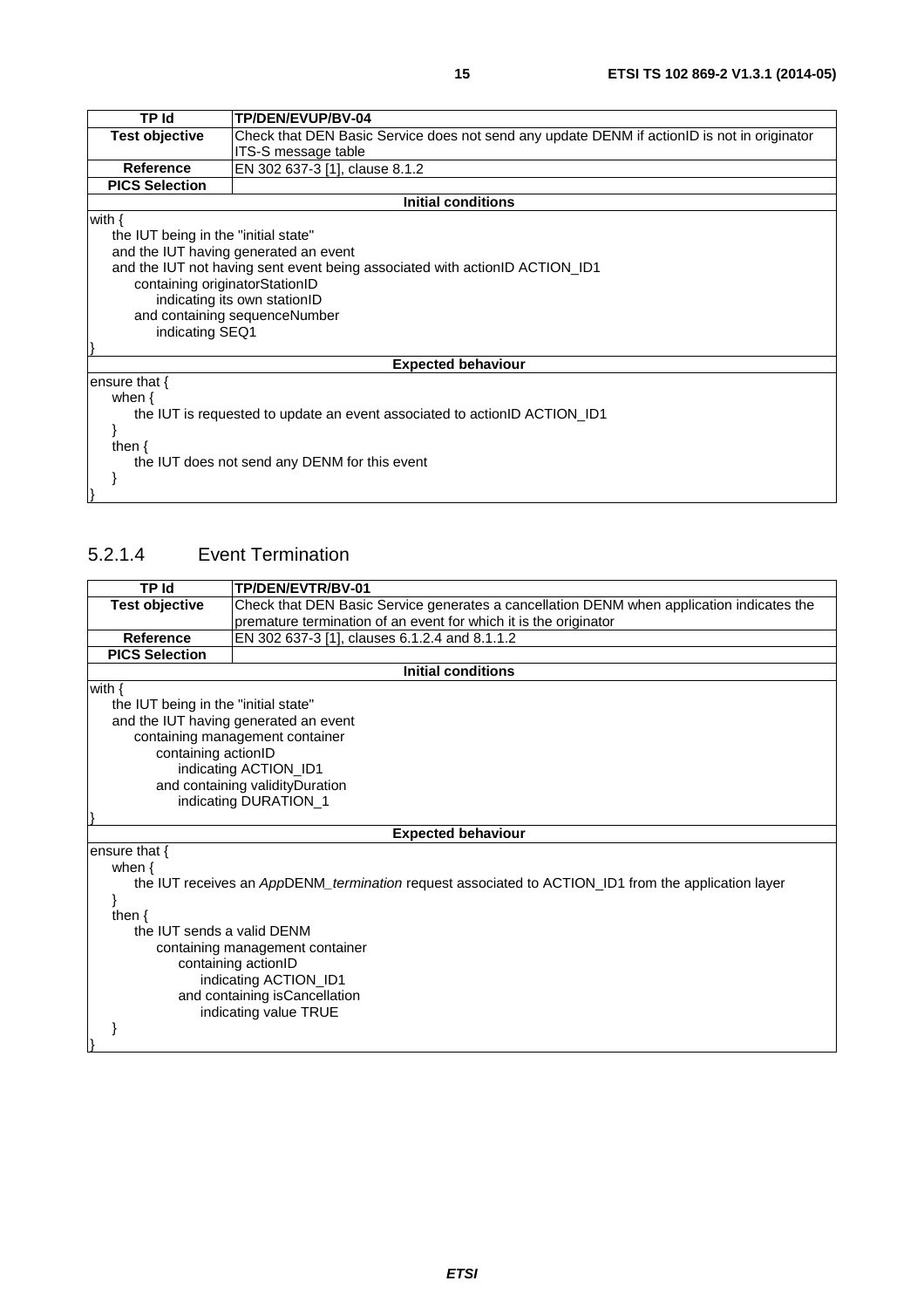| TP Id                                                                                               | TP/DEN/EVTR/BV-02                                                                     |  |
|-----------------------------------------------------------------------------------------------------|---------------------------------------------------------------------------------------|--|
| <b>Test objective</b>                                                                               | Check that DEN Basic Service generates a negation DENM when application indicates the |  |
|                                                                                                     | premature termination of an event for which it is not the originator                  |  |
| <b>Reference</b>                                                                                    | EN 302 637-3 [1], clause 6.1.2.4                                                      |  |
| <b>PICS Selection</b>                                                                               |                                                                                       |  |
|                                                                                                     | Initial conditions                                                                    |  |
| with $\{$                                                                                           |                                                                                       |  |
| the IUT being in the "initial state"                                                                |                                                                                       |  |
| and the IUT having received an event                                                                |                                                                                       |  |
|                                                                                                     | containing management container                                                       |  |
| containing actionID                                                                                 |                                                                                       |  |
|                                                                                                     | indicating ACTION_ID1                                                                 |  |
| containing originatorStationID                                                                      |                                                                                       |  |
| indicating stationID different from its own stationID                                               |                                                                                       |  |
|                                                                                                     |                                                                                       |  |
|                                                                                                     |                                                                                       |  |
|                                                                                                     | <b>Expected behaviour</b>                                                             |  |
| ensure that $\{$                                                                                    |                                                                                       |  |
| when $\{$                                                                                           |                                                                                       |  |
| the IUT receives an AppDENM_termination request associated to ACTION_ID1 from the application layer |                                                                                       |  |
|                                                                                                     |                                                                                       |  |
| then $\{$                                                                                           |                                                                                       |  |
| the IUT sends a valid DENM                                                                          |                                                                                       |  |
| containing management container                                                                     |                                                                                       |  |
| containing actionID                                                                                 |                                                                                       |  |
| indicating ACTION_ID1                                                                               |                                                                                       |  |
| and containing isNegation                                                                           |                                                                                       |  |
|                                                                                                     | indicating value TRUE                                                                 |  |
|                                                                                                     |                                                                                       |  |
|                                                                                                     |                                                                                       |  |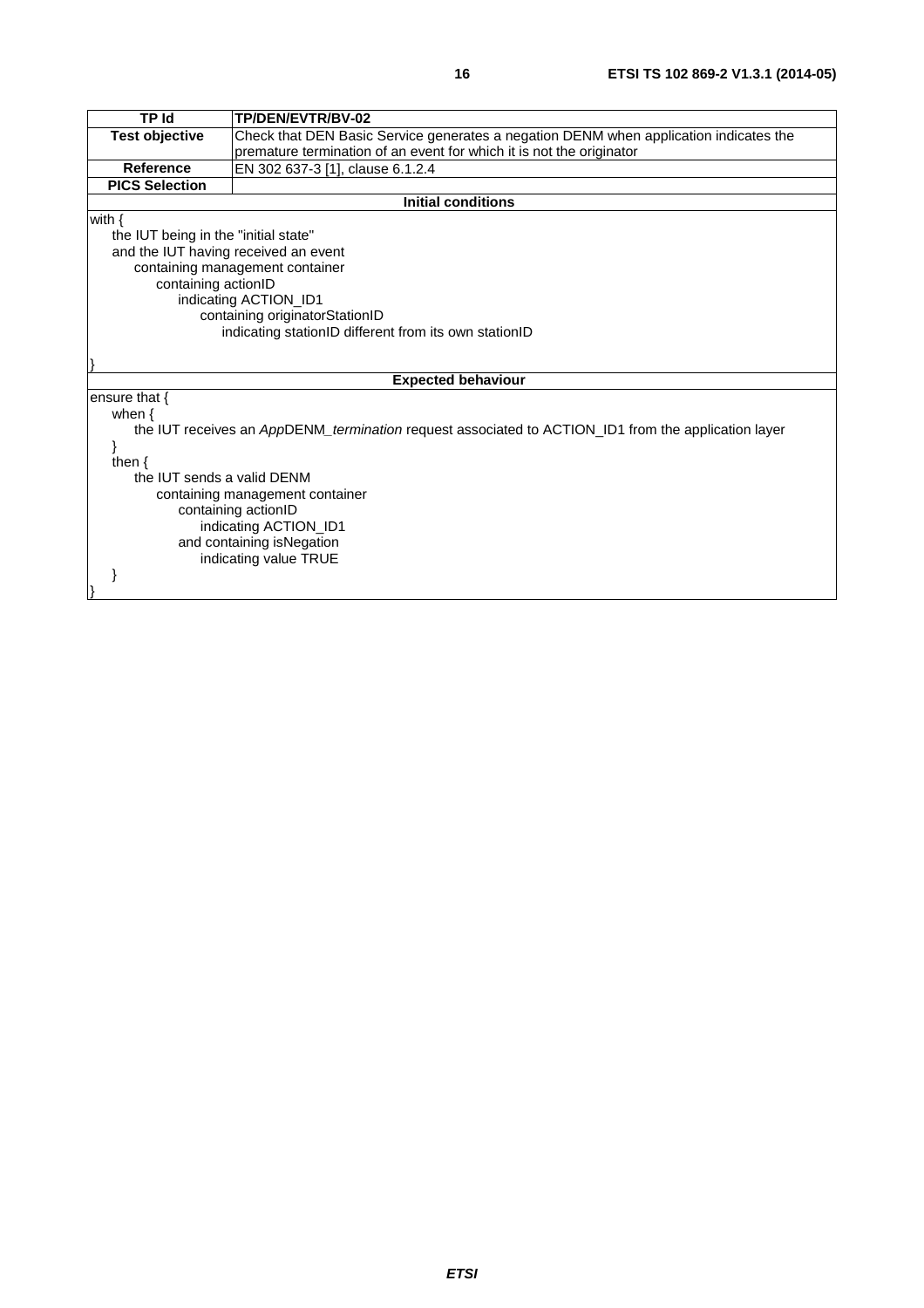| TP Id                                                  | TP/DEN/EVTR/BV-03                                                                                                |  |
|--------------------------------------------------------|------------------------------------------------------------------------------------------------------------------|--|
| <b>Test objective</b>                                  | Check that referenceTime is set to the latest value received for this event in negation DENM                     |  |
| <b>Reference</b>                                       | EN 302 637-3 [1], clauses 6.1.2.4 and 8.1.1.2                                                                    |  |
| <b>PICS Selection</b>                                  |                                                                                                                  |  |
|                                                        | <b>Initial conditions</b>                                                                                        |  |
| with $\{$                                              |                                                                                                                  |  |
| the IUT being in the "initial state"                   |                                                                                                                  |  |
| and the IUT having received an event                   |                                                                                                                  |  |
|                                                        | containing management container                                                                                  |  |
| containing actionID                                    |                                                                                                                  |  |
|                                                        | indicating ACTION_ID1                                                                                            |  |
|                                                        | containing originatorStationID                                                                                   |  |
|                                                        | indicating stationID different from its own stationID                                                            |  |
|                                                        | and containing referenceTime                                                                                     |  |
|                                                        | indicating REFERENCETIME1                                                                                        |  |
|                                                        | and the IUT having received an event                                                                             |  |
|                                                        | containing management container                                                                                  |  |
| containing actionID                                    |                                                                                                                  |  |
|                                                        | indicating ACTION_ID1                                                                                            |  |
|                                                        | and containing referenceTime                                                                                     |  |
|                                                        | indicating REFERENCETIME2 > REFERENCETIME1                                                                       |  |
|                                                        |                                                                                                                  |  |
|                                                        | <b>Expected behaviour</b>                                                                                        |  |
| ensure that {                                          |                                                                                                                  |  |
|                                                        | when $\{$<br>the IUT receives an AppDENM_termination request associated to ACTION_ID1 from the application layer |  |
|                                                        |                                                                                                                  |  |
| ł<br>then $\{$                                         |                                                                                                                  |  |
|                                                        | the IUT sends a valid DENM                                                                                       |  |
|                                                        |                                                                                                                  |  |
| containing management container<br>containing actionID |                                                                                                                  |  |
| indicating ACTION_ID1                                  |                                                                                                                  |  |
| and containing referenceTime                           |                                                                                                                  |  |
| indicating value REFERENCETIME2                        |                                                                                                                  |  |
| and containing isNegation                              |                                                                                                                  |  |
|                                                        | indicating value TRUE                                                                                            |  |
|                                                        |                                                                                                                  |  |
|                                                        |                                                                                                                  |  |
|                                                        |                                                                                                                  |  |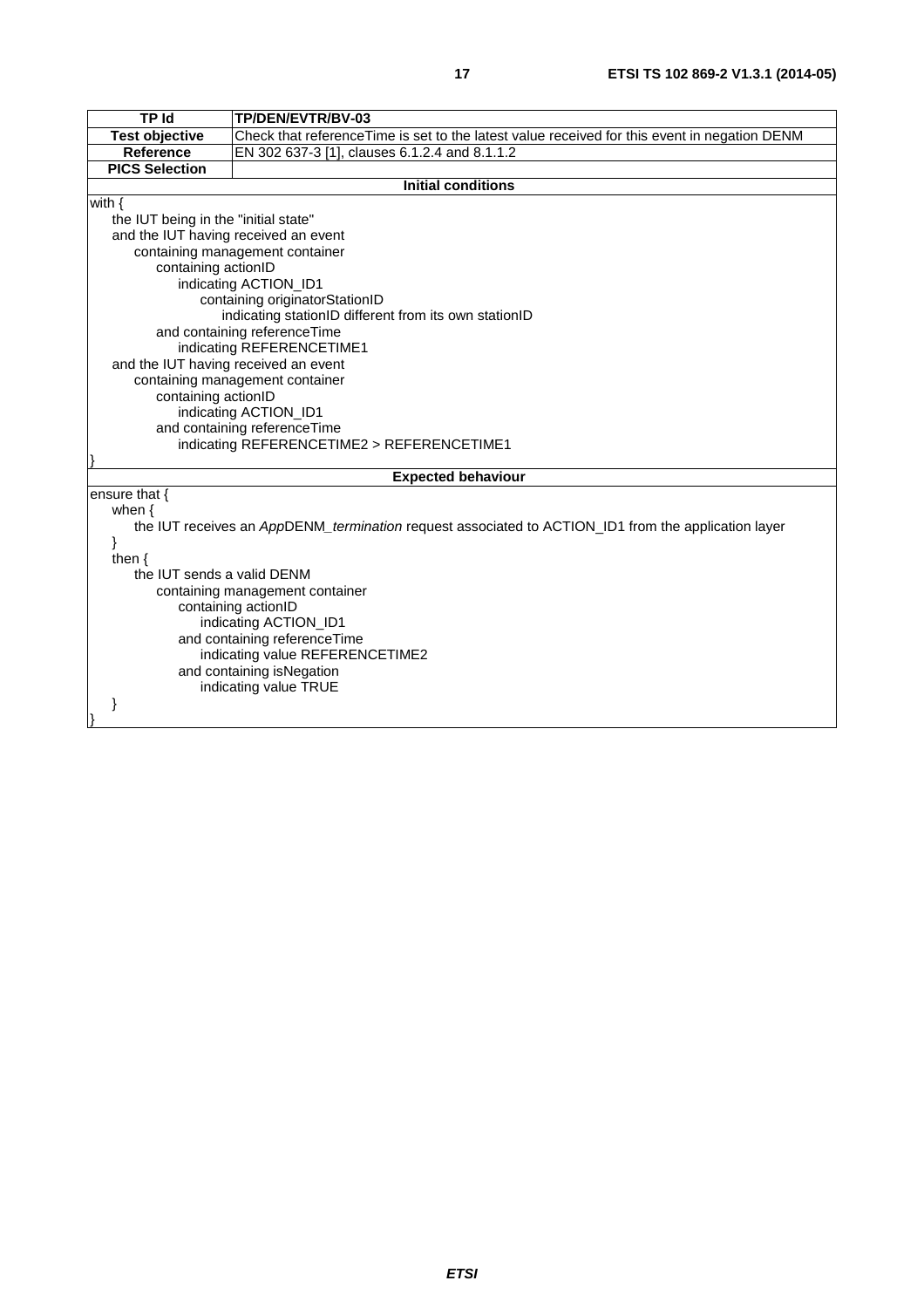| <b>TP Id</b>                          | TP/DEN/EVTR/BV-04                                                                                   |  |  |
|---------------------------------------|-----------------------------------------------------------------------------------------------------|--|--|
| <b>Test objective</b>                 | Check that situation container and location container are not present in cancellation DENM          |  |  |
| <b>Reference</b>                      | EN 302 637-3 [1], clause 7.1                                                                        |  |  |
| <b>PICS Selection</b>                 |                                                                                                     |  |  |
|                                       | <b>Initial conditions</b>                                                                           |  |  |
| with $\{$                             |                                                                                                     |  |  |
| the IUT being in the "initial state"  |                                                                                                     |  |  |
|                                       | and the IUT having generated an event                                                               |  |  |
|                                       | containing management container                                                                     |  |  |
| containing actionID                   |                                                                                                     |  |  |
|                                       | indicating ACTION_ID1                                                                               |  |  |
|                                       |                                                                                                     |  |  |
|                                       |                                                                                                     |  |  |
|                                       | <b>Expected behaviour</b>                                                                           |  |  |
| ensure that {                         |                                                                                                     |  |  |
| when $\{$                             |                                                                                                     |  |  |
|                                       | the IUT receives an AppDENM_termination request associated to ACTION_ID1 from the application layer |  |  |
|                                       |                                                                                                     |  |  |
|                                       | then $\{$                                                                                           |  |  |
|                                       | the IUT sends a valid DENM                                                                          |  |  |
| containing management container       |                                                                                                     |  |  |
| containing actionID                   |                                                                                                     |  |  |
| indicating ACTION_ID1                 |                                                                                                     |  |  |
| and containing isCancellation         |                                                                                                     |  |  |
|                                       | indicating value TRUE                                                                               |  |  |
|                                       | and not containing situation container                                                              |  |  |
| and not containing location container |                                                                                                     |  |  |
|                                       |                                                                                                     |  |  |

| TP Id                                | TP/DEN/EVTR/BV-05                                                                      |  |
|--------------------------------------|----------------------------------------------------------------------------------------|--|
| <b>Test objective</b>                | Check that situation container and location container are not present in negation DENM |  |
| Reference                            | EN 302 637-3 [1], clause 7.1                                                           |  |
| <b>PICS Selection</b>                |                                                                                        |  |
|                                      | <b>Initial conditions</b>                                                              |  |
| with {                               |                                                                                        |  |
| the IUT being in the "initial state" |                                                                                        |  |
|                                      | and the IUT having received an event                                                   |  |
|                                      | containing management container                                                        |  |
| containing actionID                  |                                                                                        |  |
|                                      | indicating ACTION_ID1                                                                  |  |
|                                      | containing originatorStationID                                                         |  |
|                                      | indicating stationID different from its own stationID                                  |  |
|                                      |                                                                                        |  |
|                                      |                                                                                        |  |
| <b>Expected behaviour</b>            |                                                                                        |  |
| lensure that {                       |                                                                                        |  |

sure tnat <sub>{</sub> when {

}

 $\vert$ 

 the IUT receives an *App*DENM*\_termination* request associated to ACTION\_ID1 from the application layer then { the IUT sends a valid DENM

 containing management container containing actionID indicating ACTION\_ID1 and containing isNegation indicating value TRUE and not containing situation container and not containing location container

#### } }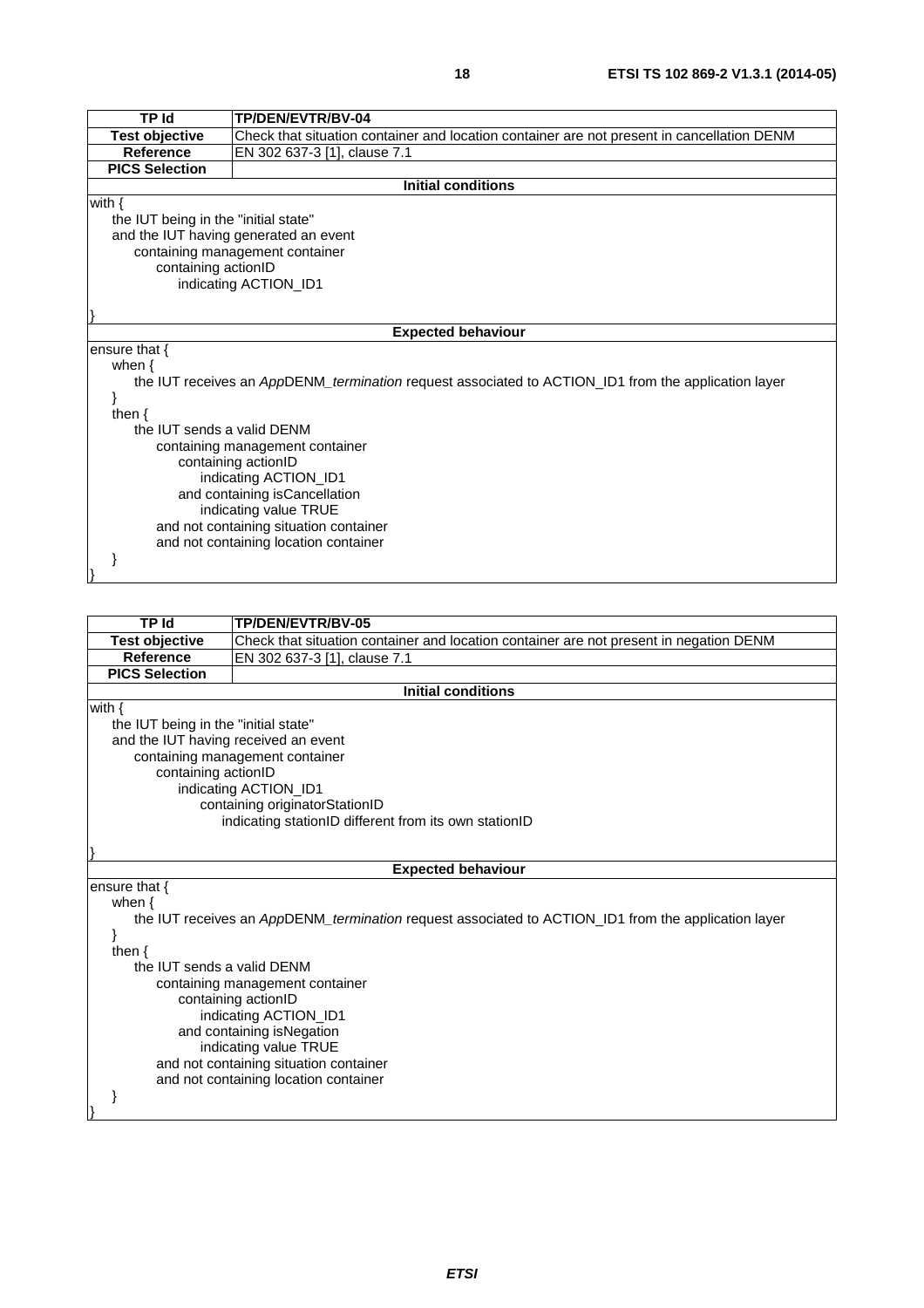| <b>TP Id</b>                                              | TP/DEN/EVTR/BV-06                                                                                                                                |  |
|-----------------------------------------------------------|--------------------------------------------------------------------------------------------------------------------------------------------------|--|
| <b>Test objective</b>                                     | Check that DEN Basic Service does not send any termination DENM if actionID is not in                                                            |  |
|                                                           | originator ITS-S message table or receiver ITS-S message table                                                                                   |  |
| Reference                                                 | EN 302 637-3 [1], clause 8.1.2                                                                                                                   |  |
| <b>PICS Selection</b>                                     |                                                                                                                                                  |  |
|                                                           | <b>Initial conditions</b>                                                                                                                        |  |
| with $\{$                                                 |                                                                                                                                                  |  |
| the IUT being in the "initial state"                      |                                                                                                                                                  |  |
|                                                           | and the IUT having generated several events                                                                                                      |  |
|                                                           | and the IUT not having send event being associated with ACTION_ID1                                                                               |  |
| containing originatorStationID                            |                                                                                                                                                  |  |
|                                                           | indicating its own stationID                                                                                                                     |  |
|                                                           | and containing sequenceNumber                                                                                                                    |  |
|                                                           | indicating SEQ1                                                                                                                                  |  |
|                                                           | <b>Expected behaviour</b>                                                                                                                        |  |
|                                                           |                                                                                                                                                  |  |
| ensure that $\{$                                          |                                                                                                                                                  |  |
| when $\{$                                                 |                                                                                                                                                  |  |
|                                                           | the IUT is requested to terminate an event associated to ACTION_ID1                                                                              |  |
|                                                           | containing originatorStationID<br>indicating its own stationID                                                                                   |  |
|                                                           | and containing sequenceNumber                                                                                                                    |  |
|                                                           | indicating SEQ1                                                                                                                                  |  |
|                                                           |                                                                                                                                                  |  |
| then $\{$                                                 |                                                                                                                                                  |  |
| the IUT does not send any termination DENM for this event |                                                                                                                                                  |  |
|                                                           |                                                                                                                                                  |  |
|                                                           |                                                                                                                                                  |  |
| NOTE:                                                     | Event associated to ACTION_ID1 cannot be present in receiver ITS-S message table as its stationID is<br>IUT's stationID (see TP/DEN/EVTR/BV-07). |  |

| <b>TP Id</b>                                              | TP/DEN/EVTR/BV-07                                                                                                                                      |  |
|-----------------------------------------------------------|--------------------------------------------------------------------------------------------------------------------------------------------------------|--|
| <b>Test objective</b>                                     | Check that DEN Basic Service does not send any termination DENM if actionID is not in                                                                  |  |
|                                                           | originator ITS-S message table or receiver ITS-S message table                                                                                         |  |
| Reference                                                 | EN 302 637-3 [1], clause 8.1.2                                                                                                                         |  |
| <b>PICS Selection</b>                                     |                                                                                                                                                        |  |
|                                                           | <b>Initial conditions</b>                                                                                                                              |  |
| with $\{$                                                 |                                                                                                                                                        |  |
| the IUT being in the "initial state"                      |                                                                                                                                                        |  |
|                                                           | and the IUT having received several events                                                                                                             |  |
|                                                           | and the IUT not having received event being associated with ACTION_ID1                                                                                 |  |
| containing originatorStationID                            |                                                                                                                                                        |  |
|                                                           | indicating STATION_ID1 different from its own stationID                                                                                                |  |
|                                                           | and containing sequenceNumber                                                                                                                          |  |
| indicating SEQ1                                           |                                                                                                                                                        |  |
|                                                           |                                                                                                                                                        |  |
|                                                           | <b>Expected behaviour</b>                                                                                                                              |  |
| ensure that {                                             |                                                                                                                                                        |  |
| when $\{$                                                 |                                                                                                                                                        |  |
|                                                           | the IUT is requested to terminate an event associated to ACTION_ID1                                                                                    |  |
|                                                           | containing originatorStationID                                                                                                                         |  |
|                                                           | indicating STATION_ID1                                                                                                                                 |  |
|                                                           | and containing sequenceNumber                                                                                                                          |  |
| indicating SEQ1                                           |                                                                                                                                                        |  |
|                                                           |                                                                                                                                                        |  |
| then $\{$                                                 |                                                                                                                                                        |  |
| the IUT does not send any termination DENM for this event |                                                                                                                                                        |  |
|                                                           |                                                                                                                                                        |  |
|                                                           |                                                                                                                                                        |  |
| NOTE:                                                     | Event associated to ACTION_ID1 cannot be present in originator ITS-S message table as its stationID is not<br>IUT's stationID (see TP/DEN/EVTR/BV-06). |  |
|                                                           |                                                                                                                                                        |  |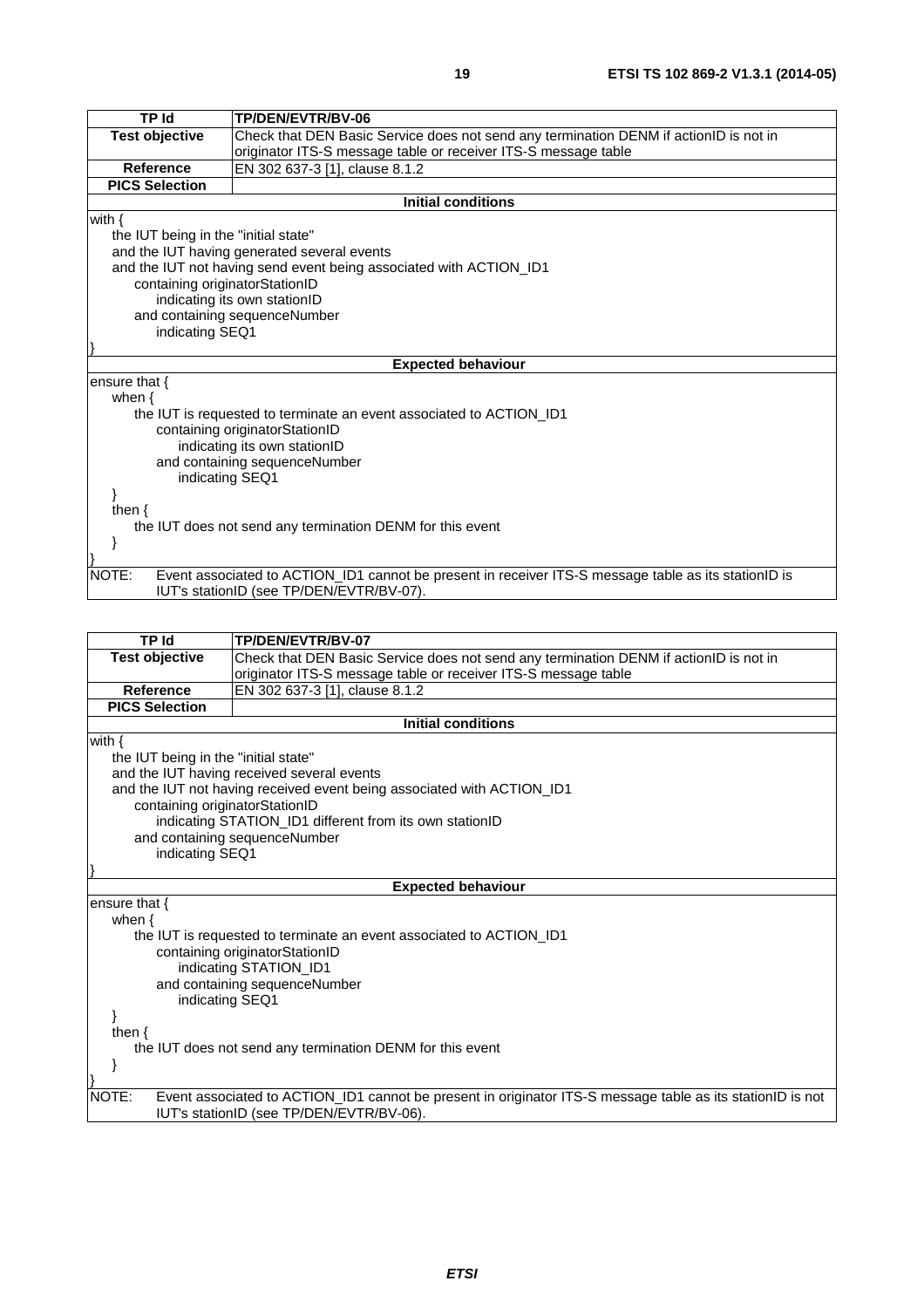### <span id="page-19-0"></span>5.2.1.5 Message repetition

| <b>TP Id</b>                                                                  | TP/DEN/EVRP/BV-01                                                                        |  |
|-------------------------------------------------------------------------------|------------------------------------------------------------------------------------------|--|
| <b>Test objective</b>                                                         | Check that DEN Basic Service repeats DENM transmission according to transmissionInterval |  |
|                                                                               | parameter provided by application                                                        |  |
| Reference                                                                     | EN 302 637-3 [1], clause 6.1.2.3                                                         |  |
| <b>PICS Selection</b>                                                         |                                                                                          |  |
|                                                                               | Initial conditions                                                                       |  |
| with $\{$                                                                     |                                                                                          |  |
| the IUT being in the "initial state"                                          |                                                                                          |  |
|                                                                               | and the IUT having generated an event                                                    |  |
|                                                                               | containing management container                                                          |  |
| containing actionID                                                           |                                                                                          |  |
|                                                                               | indicating ACTION_ID1                                                                    |  |
|                                                                               | and containing validityDuration                                                          |  |
|                                                                               | indicating DURATION_1                                                                    |  |
|                                                                               | and containing transmissionInterval                                                      |  |
| indicating INTERVAL_1                                                         |                                                                                          |  |
|                                                                               |                                                                                          |  |
|                                                                               | <b>Expected behaviour</b>                                                                |  |
| ensure that $\{$                                                              |                                                                                          |  |
| when $\{$                                                                     |                                                                                          |  |
| the IUT is alerted of expiration of the time associated with INTERVAL_1       |                                                                                          |  |
|                                                                               |                                                                                          |  |
| then $\{$                                                                     |                                                                                          |  |
| the IUT repeats the transmission of the valid DENM associated with ACTION_ID1 |                                                                                          |  |
|                                                                               |                                                                                          |  |
|                                                                               |                                                                                          |  |
|                                                                               |                                                                                          |  |

| <b>TP Id</b>                                                                                              | TP/DEN/EVRP/BV-02                                                                             |  |
|-----------------------------------------------------------------------------------------------------------|-----------------------------------------------------------------------------------------------|--|
| <b>Test objective</b>                                                                                     | Check that the repeated DENM is always the most up-to-date message                            |  |
| Reference                                                                                                 | EN 302 637-3 [1], clause 6.1.2.3                                                              |  |
| <b>PICS Selection</b>                                                                                     |                                                                                               |  |
|                                                                                                           | <b>Initial conditions</b>                                                                     |  |
| with $\{$                                                                                                 |                                                                                               |  |
| the IUT being in the "initial state"                                                                      |                                                                                               |  |
|                                                                                                           | and the IUT having generated an event                                                         |  |
|                                                                                                           | containing management container                                                               |  |
| containing actionID                                                                                       |                                                                                               |  |
|                                                                                                           | indicating ACTION_ID1                                                                         |  |
|                                                                                                           | and containing validityDuration                                                               |  |
|                                                                                                           | indicating DURATION_1                                                                         |  |
|                                                                                                           | and containing transmissionInterval                                                           |  |
| indicating INTERVAL 1                                                                                     |                                                                                               |  |
| and the IUT having generated an update of the event associated with ACTION_ID1 modifying partly the event |                                                                                               |  |
|                                                                                                           |                                                                                               |  |
|                                                                                                           | <b>Expected behaviour</b>                                                                     |  |
| ensure that $\{$                                                                                          |                                                                                               |  |
| when $\{$                                                                                                 |                                                                                               |  |
| the IUT is alerted of expiration of the time associated with INTERVAL_1                                   |                                                                                               |  |
|                                                                                                           |                                                                                               |  |
| then $\{$                                                                                                 |                                                                                               |  |
|                                                                                                           | the IUT repeats the transmission of the most up-to-date valid DENM associated with ACTION_ID1 |  |
|                                                                                                           |                                                                                               |  |
|                                                                                                           |                                                                                               |  |

*ETSI*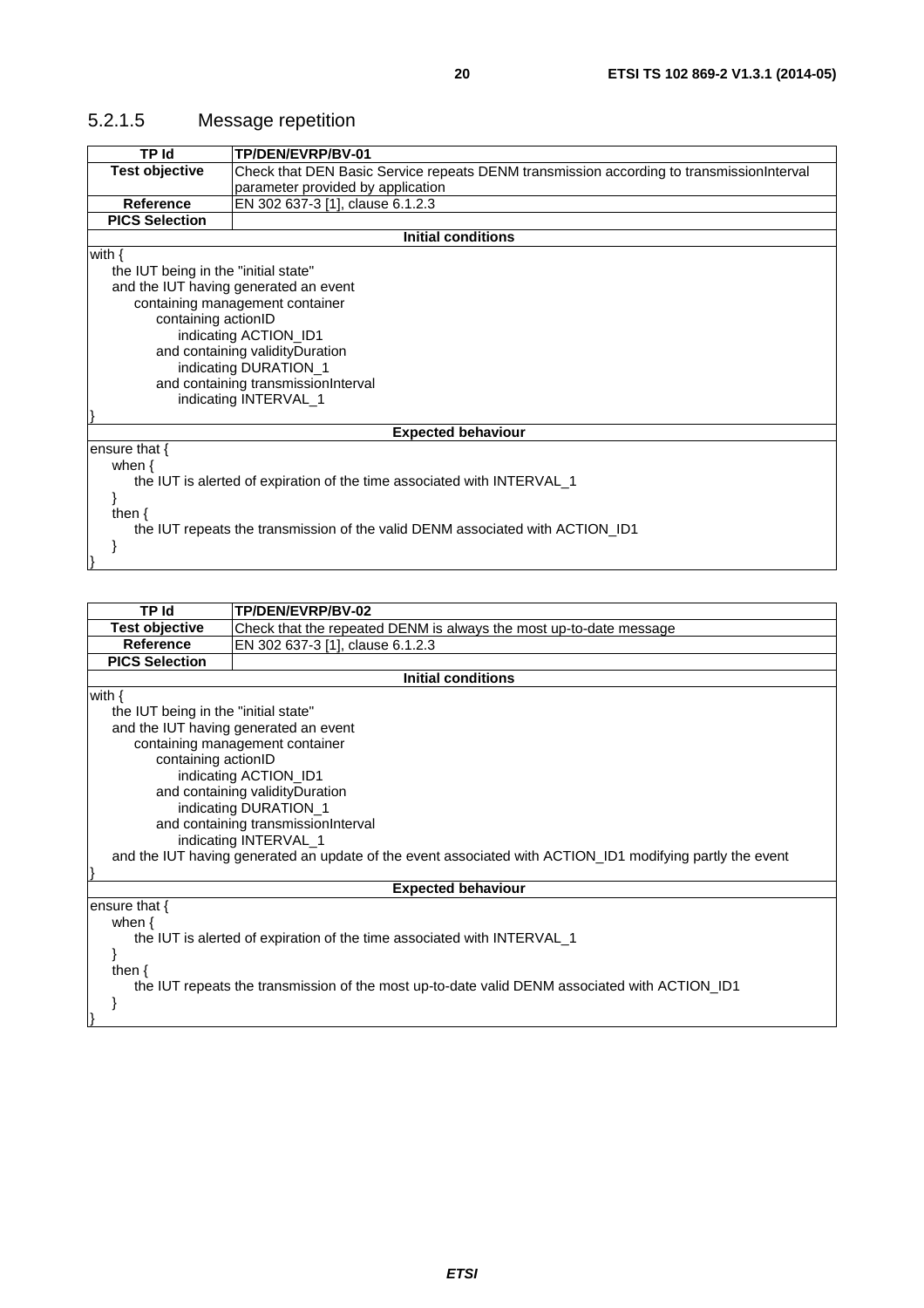| <b>TP Id</b>                                                            | <b>TP/DEN/EVRP/BV-03</b>                                                                                |  |
|-------------------------------------------------------------------------|---------------------------------------------------------------------------------------------------------|--|
| <b>Test objective</b>                                                   | Check that DEN Basic Service stops retransmitting DENM after event's validityDuration                   |  |
|                                                                         | expiration                                                                                              |  |
| Reference                                                               | EN 302 637-3 [1], clauses 6.1.2.4 and 8.1.2                                                             |  |
| <b>PICS Selection</b>                                                   |                                                                                                         |  |
|                                                                         | Initial conditions                                                                                      |  |
| with $\{$                                                               |                                                                                                         |  |
| the IUT being in the "initial state"                                    |                                                                                                         |  |
|                                                                         | and the IUT having generated an event                                                                   |  |
|                                                                         | containing management container                                                                         |  |
| containing actionID                                                     |                                                                                                         |  |
|                                                                         | indicating ACTION_ID1                                                                                   |  |
|                                                                         | and containing validityDuration                                                                         |  |
|                                                                         | indicating DURATION_1                                                                                   |  |
|                                                                         | and containing transmissionInterval                                                                     |  |
|                                                                         | indicating INTERVAL_1                                                                                   |  |
|                                                                         | and the IUT having repeated (one or more) the transmission of the valid DENM associated with ACTION_ID1 |  |
|                                                                         |                                                                                                         |  |
|                                                                         | <b>Expected behaviour</b>                                                                               |  |
| ensure that $\{$                                                        |                                                                                                         |  |
| when $\{$                                                               |                                                                                                         |  |
| the IUT is alerted of expiration of the time associated with DURATION_1 |                                                                                                         |  |
|                                                                         |                                                                                                         |  |
| then $\{$                                                               |                                                                                                         |  |
|                                                                         | the IUT stops the retransmission of the most up-to-date valid DENM associated with ACTION_ID1           |  |
|                                                                         |                                                                                                         |  |
|                                                                         |                                                                                                         |  |

| TP Id                                                                                                   | TP/DEN/EVRP/BV-04                                                                             |  |
|---------------------------------------------------------------------------------------------------------|-----------------------------------------------------------------------------------------------|--|
| <b>Test objective</b>                                                                                   | Check that DEN Basic Service stops retransmitting DENM after event's repetitionDuration       |  |
|                                                                                                         | expiration                                                                                    |  |
| <b>Reference</b>                                                                                        | EN 302 637-3 [1], clause 8.1.2                                                                |  |
| <b>PICS Selection</b>                                                                                   |                                                                                               |  |
|                                                                                                         | <b>Initial conditions</b>                                                                     |  |
| with $\{$                                                                                               |                                                                                               |  |
| the IUT being in the "initial state"                                                                    |                                                                                               |  |
|                                                                                                         | and the IUT having received an AppDENM_trigger request from application layer                 |  |
| containing repetitionDuration                                                                           |                                                                                               |  |
| indicating DURATION_2                                                                                   |                                                                                               |  |
|                                                                                                         | and the IUT having generated an event                                                         |  |
|                                                                                                         | containing management container                                                               |  |
|                                                                                                         | containing actionID                                                                           |  |
|                                                                                                         | indicating ACTION ID1                                                                         |  |
|                                                                                                         | and containing validityDuration                                                               |  |
|                                                                                                         | indicating DURATION_1 > DURATION_2                                                            |  |
|                                                                                                         | and containing transmissionInterval                                                           |  |
|                                                                                                         | indicating INTERVAL_1                                                                         |  |
| and the IUT having repeated (one or more) the transmission of the valid DENM associated with ACTION_ID1 |                                                                                               |  |
|                                                                                                         |                                                                                               |  |
|                                                                                                         | <b>Expected behaviour</b>                                                                     |  |
| ensure that $\{$                                                                                        |                                                                                               |  |
| when $\{$                                                                                               |                                                                                               |  |
|                                                                                                         | the IUT is alerted of expiration of the time associated with DURATION_2                       |  |
|                                                                                                         |                                                                                               |  |
| then $\{$                                                                                               |                                                                                               |  |
|                                                                                                         | the IUT stops the retransmission of the most up-to-date valid DENM associated with ACTION_ID1 |  |
| ł                                                                                                       |                                                                                               |  |
|                                                                                                         |                                                                                               |  |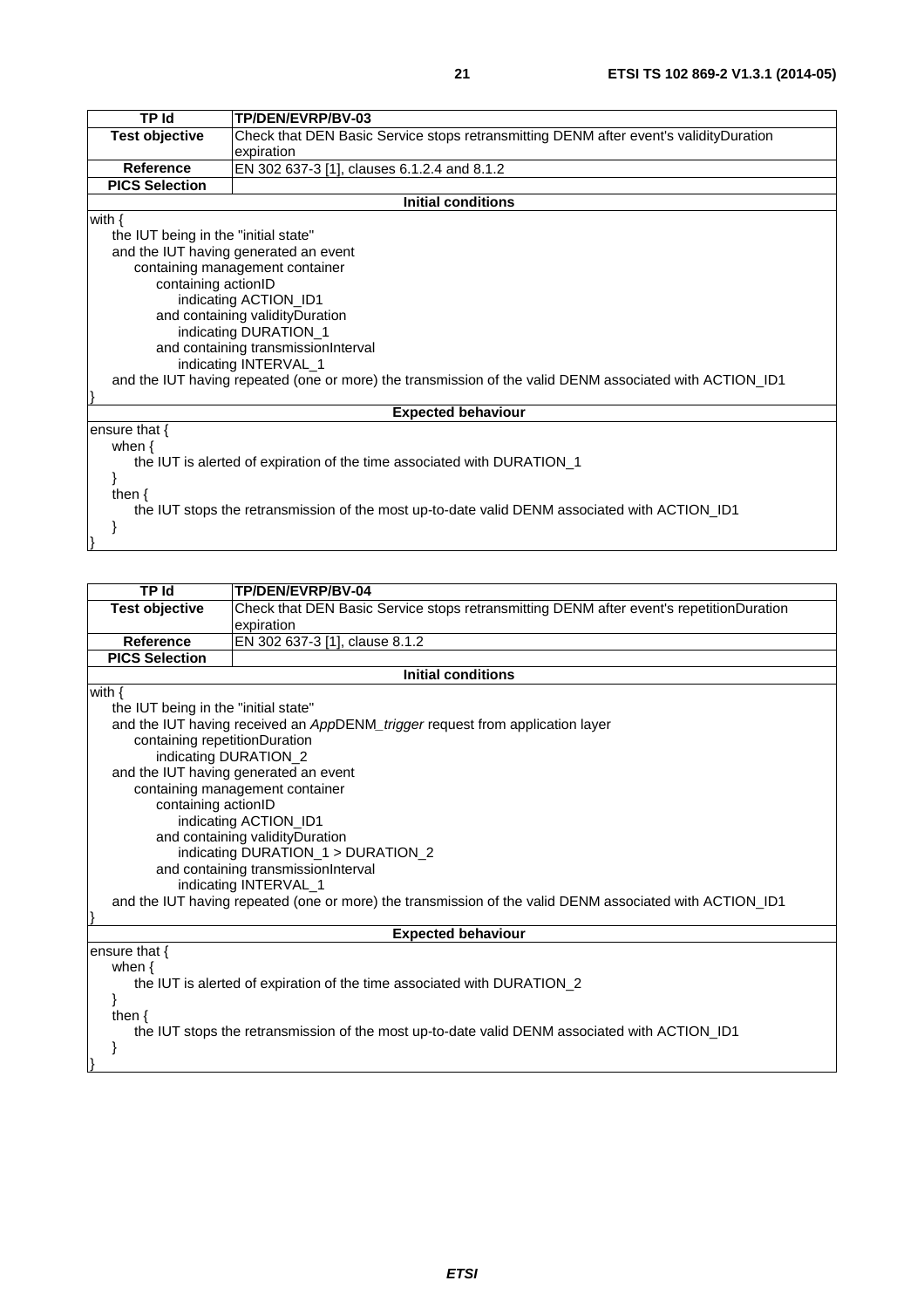| TP Id                                                                    | TP/DEN/EVRP/BV-05                                                                                                                                                                                                                                                                      |
|--------------------------------------------------------------------------|----------------------------------------------------------------------------------------------------------------------------------------------------------------------------------------------------------------------------------------------------------------------------------------|
| <b>Test objective</b>                                                    | Check that DEN Basic Service does not repeat transmission of DENM if transmission Interval is                                                                                                                                                                                          |
|                                                                          | not provided by application                                                                                                                                                                                                                                                            |
| Reference                                                                | EN 302 637-3 [1], clause 8.1.2                                                                                                                                                                                                                                                         |
| <b>PICS Selection</b>                                                    |                                                                                                                                                                                                                                                                                        |
|                                                                          | <b>Initial conditions</b>                                                                                                                                                                                                                                                              |
| with $\{$<br>the IUT being in the "initial state"<br>containing actionID | and the IUT having received an AppDENM_trigger request from application layer<br>not containing transmissionInterval<br>and the IUT having generated an event<br>containing management container<br>indicating ACTION ID1<br>and containing validity Duration<br>indicating DURATION_1 |
|                                                                          | <b>Expected behaviour</b>                                                                                                                                                                                                                                                              |
| ensure that $\{$<br>when $\{$<br>then $\{$                               | the IUT has detected that transmission interval is not provided for the event associated with ACTION_ID1<br>the IUT does not repeat the transmission of the valid DENM associated with ACTION_ID1                                                                                      |

}

| <b>TP Id</b>                                                                                          | TP/DEN/EVRP/BV-06                                                                          |  |
|-------------------------------------------------------------------------------------------------------|--------------------------------------------------------------------------------------------|--|
| <b>Test objective</b>                                                                                 | Check that DEN Basic Service does not repeat transmission of DENM if repetitionDuration is |  |
|                                                                                                       | not provided by application                                                                |  |
| Reference                                                                                             | EN 302 637-3 [1], clause 6.1.2.3                                                           |  |
| <b>PICS Selection</b>                                                                                 |                                                                                            |  |
|                                                                                                       | <b>Initial conditions</b>                                                                  |  |
| with $\{$                                                                                             |                                                                                            |  |
| the IUT being in the "initial state"                                                                  |                                                                                            |  |
|                                                                                                       | and the IUT having received an AppDENM_trigger request from application layer              |  |
|                                                                                                       | not containing repetitionDuration                                                          |  |
|                                                                                                       | and the IUT having generated an event                                                      |  |
|                                                                                                       | containing management container                                                            |  |
| containing actionID                                                                                   |                                                                                            |  |
|                                                                                                       | indicating ACTION_ID1                                                                      |  |
|                                                                                                       | and containing validityDuration                                                            |  |
|                                                                                                       | indicating DURATION_1                                                                      |  |
|                                                                                                       | and containing transmissionInterval                                                        |  |
|                                                                                                       | indicating INTERVAL_1                                                                      |  |
|                                                                                                       |                                                                                            |  |
|                                                                                                       | <b>Expected behaviour</b>                                                                  |  |
| ensure that {                                                                                         |                                                                                            |  |
| when $\{$                                                                                             |                                                                                            |  |
| the IUT has detected that repetitionDuration is not provided for the event associated with ACTION_ID1 |                                                                                            |  |
|                                                                                                       |                                                                                            |  |
|                                                                                                       | then $\{$                                                                                  |  |
| the IUT does not repeat the transmission of the valid DENM associated with ACTION ID1                 |                                                                                            |  |
|                                                                                                       |                                                                                            |  |
|                                                                                                       |                                                                                            |  |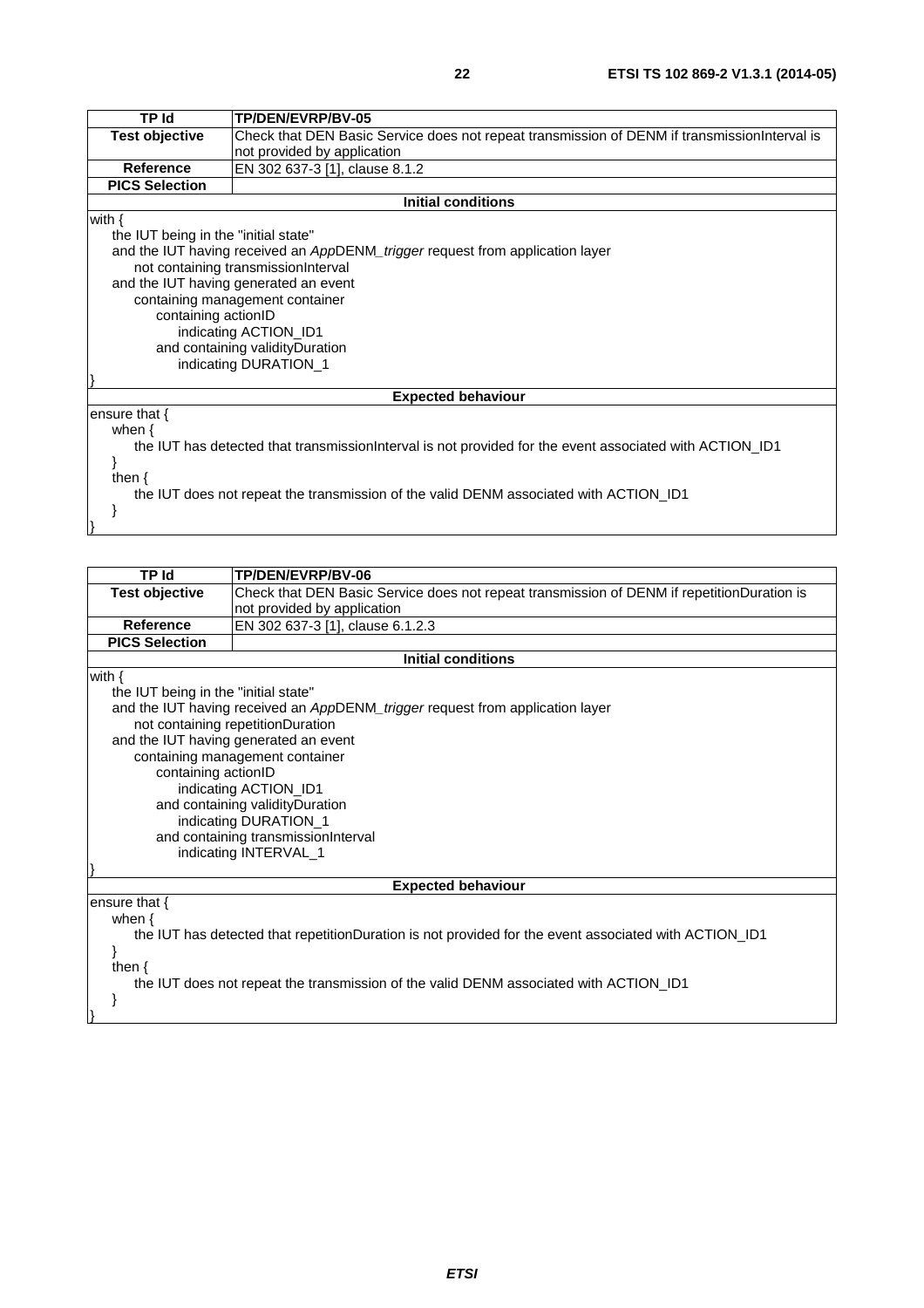<span id="page-22-0"></span>

| <b>TP Id</b>                         | TP/DEN/EVRP/BV-07                                                                                        |  |
|--------------------------------------|----------------------------------------------------------------------------------------------------------|--|
| <b>Test objective</b>                | Check that DEN Basic Service does not repeat transmission of DENM if <i>detectionTime</i> is not         |  |
|                                      | provided by application                                                                                  |  |
| <b>Reference</b>                     | EN 302 637-3 [1], clause 6.1.2.3                                                                         |  |
| <b>PICS Selection</b>                |                                                                                                          |  |
|                                      | <b>Initial conditions</b>                                                                                |  |
| with $\{$                            |                                                                                                          |  |
| the IUT being in the "initial state" |                                                                                                          |  |
|                                      | and the IUT having received an AppDENM_trigger request from application layer                            |  |
| not containing detection Time        |                                                                                                          |  |
|                                      | and the IUT having generated an event                                                                    |  |
|                                      | containing management container                                                                          |  |
|                                      | containing actionID                                                                                      |  |
|                                      | indicating ACTION_ID1                                                                                    |  |
|                                      | and containing validityDuration                                                                          |  |
|                                      | indicating DURATION_1                                                                                    |  |
| and containing transmissionInterval  |                                                                                                          |  |
|                                      | indicating INTERVAL_1                                                                                    |  |
|                                      | <b>Expected behaviour</b>                                                                                |  |
| ensure that $\{$                     |                                                                                                          |  |
| when $\{$                            |                                                                                                          |  |
|                                      | the IUT has detected that <i>detection Time</i> is not provided for the event associated with ACTION ID1 |  |
|                                      |                                                                                                          |  |
| then $\{$                            |                                                                                                          |  |
|                                      | the IUT does not repeat the transmission of the valid DENM associated with ACTION_ID1                    |  |

# 5.2.2 Message Reception

 } }

| <b>TP Id</b>                                           | TP/DEN/MSRV/BV-01                                                                          |  |
|--------------------------------------------------------|--------------------------------------------------------------------------------------------|--|
| <b>Test objective</b>                                  | Check that receiver ITS-S transmits DENM to application if it concerns an unknown ActionID |  |
|                                                        | and if it is not a termination DENM                                                        |  |
| Reference                                              | EN 302 637-3 [1], clause 8.3.2                                                             |  |
| <b>PICS Selection</b>                                  |                                                                                            |  |
|                                                        | <b>Initial conditions</b>                                                                  |  |
| with $\{$                                              |                                                                                            |  |
| the IUT being in the "initial state"                   |                                                                                            |  |
| and the IUT not having send DENM                       |                                                                                            |  |
|                                                        | containing management container                                                            |  |
| containing actionID                                    |                                                                                            |  |
|                                                        | indicating ACTION_ID1                                                                      |  |
|                                                        | and the IUT not having received DENM                                                       |  |
|                                                        | containing management container                                                            |  |
| containing actionID                                    |                                                                                            |  |
|                                                        | indicating ACTION_ID1                                                                      |  |
|                                                        |                                                                                            |  |
|                                                        | <b>Expected behaviour</b>                                                                  |  |
| ensure that {                                          |                                                                                            |  |
|                                                        | when $\{$                                                                                  |  |
| the IUT receives a DENM that is not a termination      |                                                                                            |  |
| containing management container<br>containing actionID |                                                                                            |  |
| indicating ACTION_ID1                                  |                                                                                            |  |
|                                                        |                                                                                            |  |
| then $\{$                                              |                                                                                            |  |
| the IUT transmits the DENM content to upper layer      |                                                                                            |  |
|                                                        |                                                                                            |  |
|                                                        |                                                                                            |  |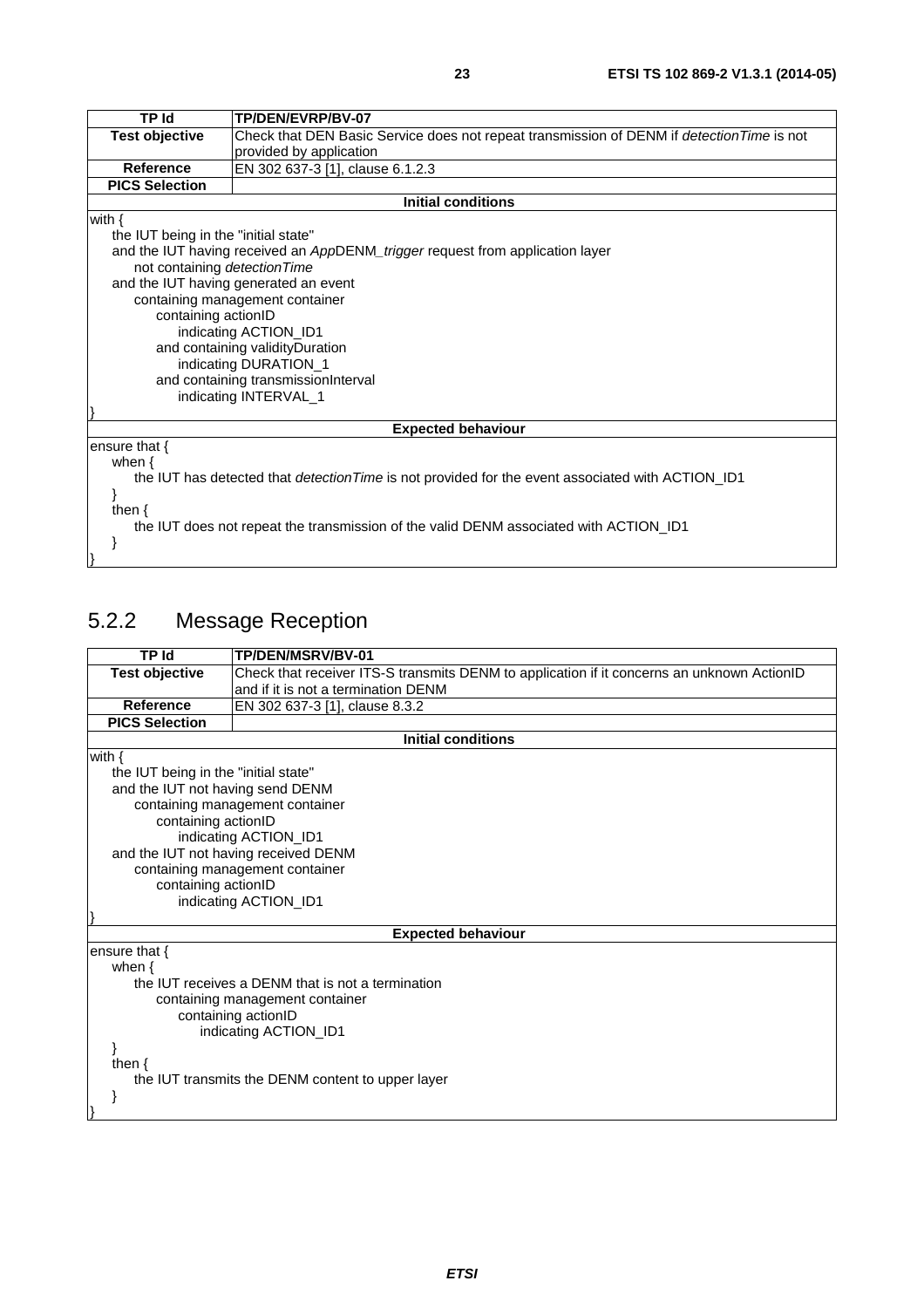| <b>TP Id</b>                                      | TP/DEN/MSRV/BV-02                                                                           |  |  |
|---------------------------------------------------|---------------------------------------------------------------------------------------------|--|--|
| <b>Test objective</b>                             | Check that receiver ITS-S transmits DENM to application if it concerns a known ActionID and |  |  |
|                                                   | referenceTime is greater than highest value received for this ActionID                      |  |  |
| Reference                                         | EN 302 637-3 [1], clause 8.3.2                                                              |  |  |
| <b>PICS Selection</b>                             |                                                                                             |  |  |
|                                                   | <b>Initial conditions</b>                                                                   |  |  |
| with $\{$                                         |                                                                                             |  |  |
| the IUT being in the "initial state"              |                                                                                             |  |  |
| and the IUT having received DENM                  |                                                                                             |  |  |
|                                                   | containing management container                                                             |  |  |
| containing actionID                               |                                                                                             |  |  |
|                                                   | indicating ACTION_ID1                                                                       |  |  |
|                                                   | and containing referenceTime                                                                |  |  |
|                                                   | indicating REFERENCETIME_1                                                                  |  |  |
|                                                   |                                                                                             |  |  |
|                                                   | <b>Expected behaviour</b>                                                                   |  |  |
| ensure that $\{$                                  |                                                                                             |  |  |
| when $\{$                                         |                                                                                             |  |  |
| the IUT receives a DENM                           |                                                                                             |  |  |
| containing management container                   |                                                                                             |  |  |
| containing actionID                               |                                                                                             |  |  |
| indicating ACTION_ID1                             |                                                                                             |  |  |
| and containing referenceTime                      |                                                                                             |  |  |
|                                                   | indicating REFERENCETIME_2 greater than REFERENCETIME_1                                     |  |  |
|                                                   |                                                                                             |  |  |
| then $\{$                                         |                                                                                             |  |  |
| the IUT transmits the DENM content to upper layer |                                                                                             |  |  |
|                                                   |                                                                                             |  |  |
|                                                   |                                                                                             |  |  |

| <b>TP Id</b>                                                 | TP/DEN/MSRV/BV-03                                                                      |  |  |
|--------------------------------------------------------------|----------------------------------------------------------------------------------------|--|--|
| <b>Test objective</b>                                        | Check that receiver ITS-S discards termination DENM if it concerns an unknown ActionID |  |  |
| Reference                                                    | EN 302 637-3 [1], clause 8.3.2                                                         |  |  |
| <b>PICS Selection</b>                                        |                                                                                        |  |  |
|                                                              | <b>Initial conditions</b>                                                              |  |  |
| with $\{$                                                    |                                                                                        |  |  |
| the IUT being in the "initial state"                         |                                                                                        |  |  |
|                                                              | and the IUT having sent several events                                                 |  |  |
| and the IUT not having send DENM                             |                                                                                        |  |  |
|                                                              | containing actionID                                                                    |  |  |
|                                                              | indicating ACTION_ID1                                                                  |  |  |
|                                                              |                                                                                        |  |  |
|                                                              | <b>Expected behaviour</b>                                                              |  |  |
| ensure that $\{$                                             |                                                                                        |  |  |
| when $\{$                                                    |                                                                                        |  |  |
| the IUT receives a termination DENM                          |                                                                                        |  |  |
| containing actionID                                          |                                                                                        |  |  |
| indicating ACTION_ID1                                        |                                                                                        |  |  |
|                                                              |                                                                                        |  |  |
| then $\{$                                                    |                                                                                        |  |  |
| the IUT discards the DENM                                    |                                                                                        |  |  |
| and the IUT does not forward the DENM content to upper layer |                                                                                        |  |  |
|                                                              |                                                                                        |  |  |
|                                                              |                                                                                        |  |  |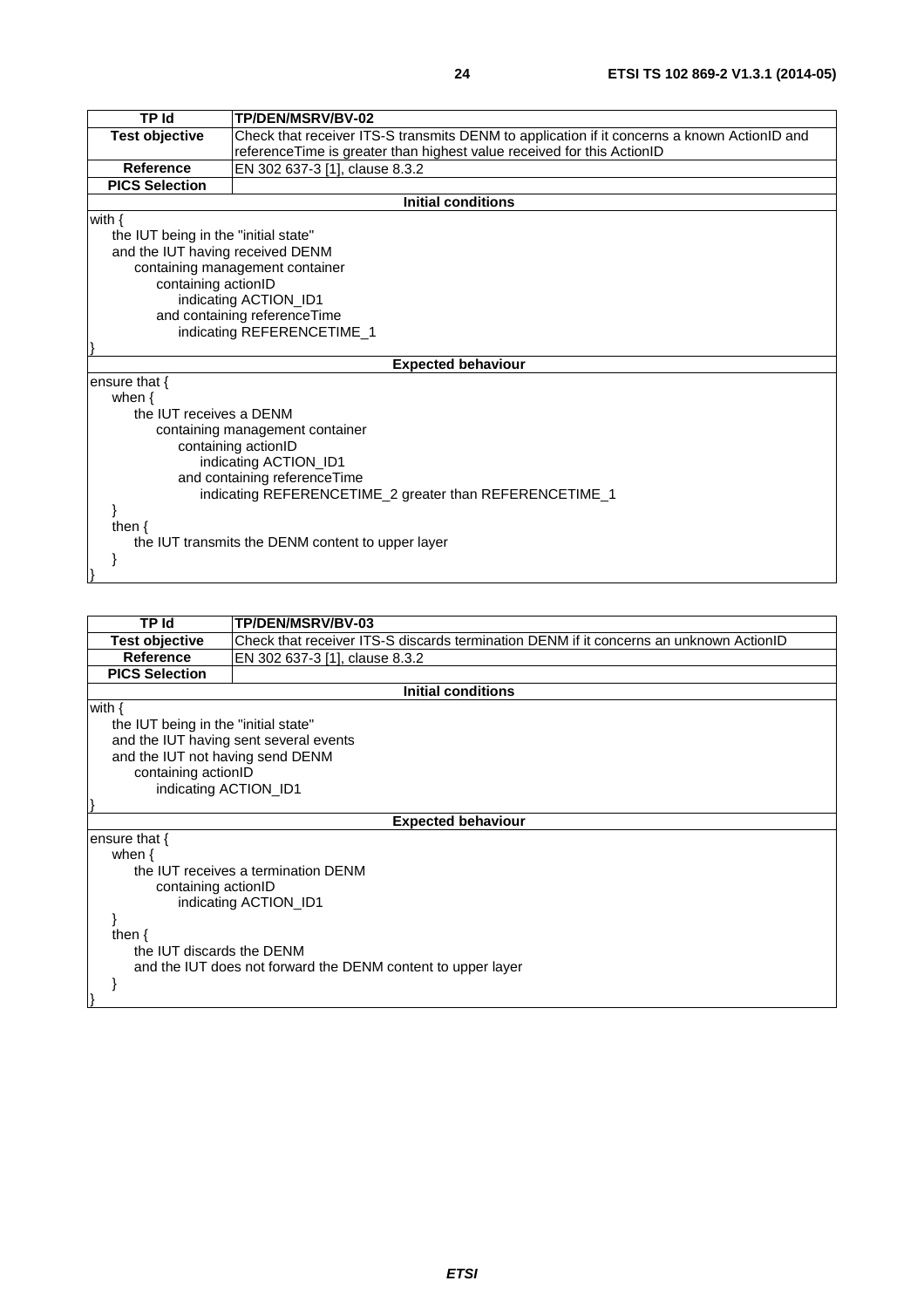| <b>TP Id</b>              | <b>TP/DEN/MSRV/BV-04</b>                                                               |  |  |
|---------------------------|----------------------------------------------------------------------------------------|--|--|
| <b>Test objective</b>     | Check that receiver ITS-S discards termination DENM if it concerns an unknown ActionID |  |  |
| <b>Reference</b>          | EN 302 637-3 [1], clause 8.3.2                                                         |  |  |
| <b>PICS Selection</b>     |                                                                                        |  |  |
|                           | <b>Initial conditions</b>                                                              |  |  |
| with {                    |                                                                                        |  |  |
|                           | the IUT being in the "initial state"                                                   |  |  |
|                           | and the IUT having received several events                                             |  |  |
|                           | and the IUT not having received DENM                                                   |  |  |
|                           | containing actionID                                                                    |  |  |
| indicating ACTION ID1     |                                                                                        |  |  |
|                           |                                                                                        |  |  |
| <b>Expected behaviour</b> |                                                                                        |  |  |
| ensure that $\{$          |                                                                                        |  |  |
| when $\{$                 |                                                                                        |  |  |
|                           | the IUT receives a termination DENM                                                    |  |  |
| containing actionID       |                                                                                        |  |  |
| indicating ACTION ID1     |                                                                                        |  |  |
|                           |                                                                                        |  |  |
| then $\{$                 |                                                                                        |  |  |
| the IUT discards the DENM |                                                                                        |  |  |
|                           | and the IUT does not forward the DENM content to upper layer                           |  |  |
|                           |                                                                                        |  |  |
|                           |                                                                                        |  |  |

| <b>TP Id</b>                                                 | TP/DEN/MSRV/BV-05                                                                             |  |  |
|--------------------------------------------------------------|-----------------------------------------------------------------------------------------------|--|--|
| <b>Test objective</b>                                        | Check that receiver ITS-S discards DENM if reference Time is less than highest value received |  |  |
|                                                              | for this ActionID                                                                             |  |  |
| <b>Reference</b>                                             | EN 302 637-3 [1], clause 8.3.2                                                                |  |  |
| <b>PICS Selection</b>                                        |                                                                                               |  |  |
|                                                              | <b>Initial conditions</b>                                                                     |  |  |
| with $\{$                                                    |                                                                                               |  |  |
| the IUT being in the "initial state"                         |                                                                                               |  |  |
| and the IUT having received DENM                             |                                                                                               |  |  |
|                                                              | containing management container                                                               |  |  |
| containing actionID                                          |                                                                                               |  |  |
|                                                              | indicating ACTION_ID1                                                                         |  |  |
|                                                              | and containing referenceTime                                                                  |  |  |
|                                                              | indicating REFERENCETIME_1                                                                    |  |  |
|                                                              |                                                                                               |  |  |
|                                                              | <b>Expected behaviour</b>                                                                     |  |  |
| ensure that {<br>when $\{$                                   |                                                                                               |  |  |
| the IUT receives a DENM                                      |                                                                                               |  |  |
|                                                              | containing management container                                                               |  |  |
|                                                              |                                                                                               |  |  |
| containing actionID<br>indicating ACTION_ID1                 |                                                                                               |  |  |
| and containing referenceTime                                 |                                                                                               |  |  |
| indicating REFERENCETIME_2 less than REFERENCETIME_1         |                                                                                               |  |  |
|                                                              |                                                                                               |  |  |
| then $\{$                                                    |                                                                                               |  |  |
| the IUT discards the DENM                                    |                                                                                               |  |  |
| and the IUT does not forward the DENM content to upper layer |                                                                                               |  |  |
|                                                              |                                                                                               |  |  |
|                                                              |                                                                                               |  |  |
|                                                              |                                                                                               |  |  |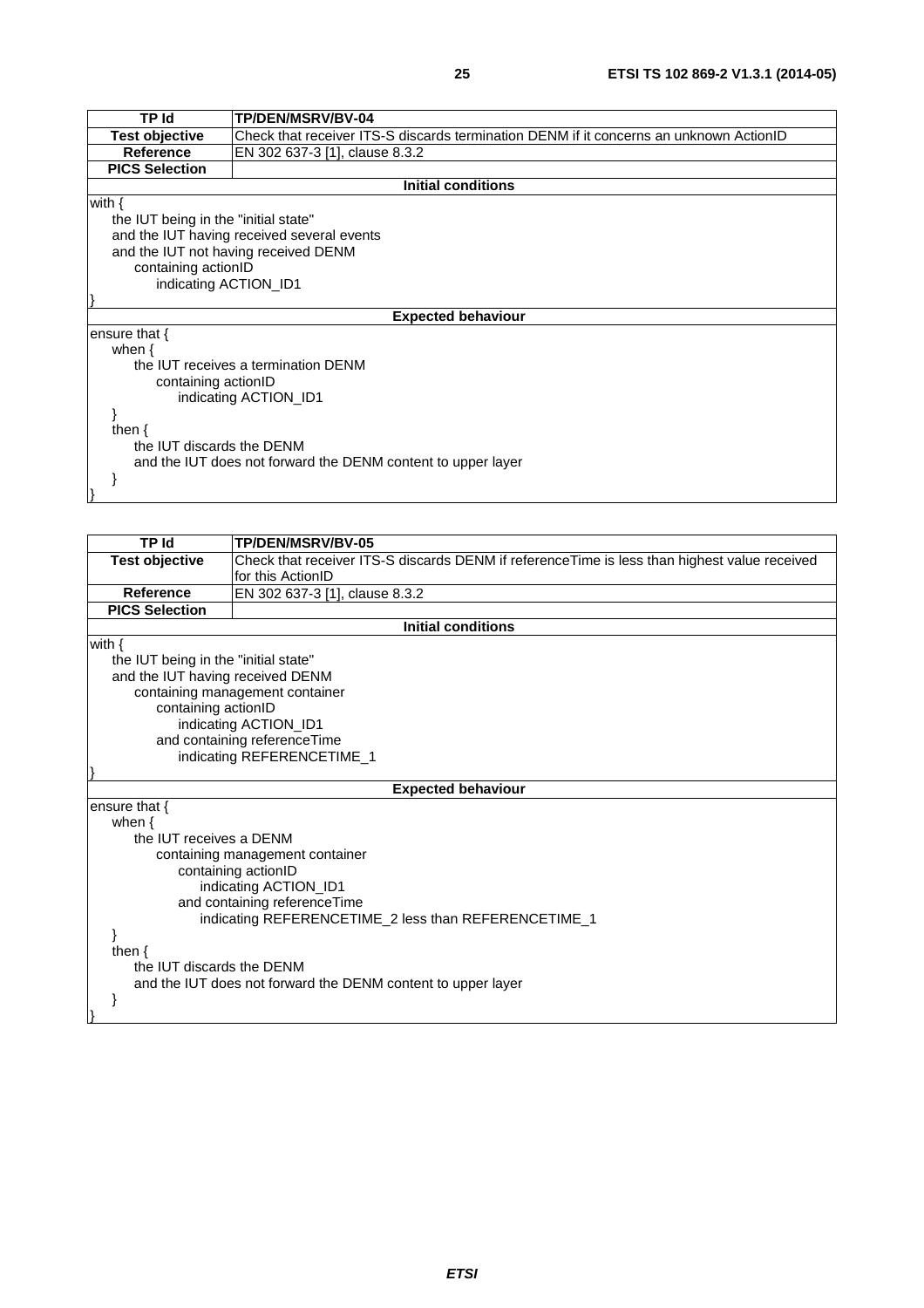| TP Id                                | TP/DEN/MSRV/BV-06                                                                           |  |  |
|--------------------------------------|---------------------------------------------------------------------------------------------|--|--|
| <b>Test objective</b>                | Check that receiver ITS-S discards DENM if referenceTime is equal to highest received value |  |  |
|                                      | and detection Time is smaller than highest received value                                   |  |  |
| Reference                            | EN 302 637-3 [1], clause 8.3.2                                                              |  |  |
| <b>PICS Selection</b>                |                                                                                             |  |  |
|                                      | <b>Initial conditions</b>                                                                   |  |  |
| with $\{$                            |                                                                                             |  |  |
| the IUT being in the "initial state" |                                                                                             |  |  |
| and the IUT having received DENM     |                                                                                             |  |  |
|                                      | containing management container                                                             |  |  |
| containing actionID                  |                                                                                             |  |  |
|                                      | indicating ACTION_ID1                                                                       |  |  |
|                                      | and containing referenceTime                                                                |  |  |
|                                      | indicating REFERENCETIME_1                                                                  |  |  |
| and containing detection Time        |                                                                                             |  |  |
| indicating TIME_1                    |                                                                                             |  |  |
|                                      | <b>Expected behaviour</b>                                                                   |  |  |
| ensure that {                        |                                                                                             |  |  |
| when $\{$                            |                                                                                             |  |  |
| the IUT receives a DENM              |                                                                                             |  |  |
|                                      | containing management container                                                             |  |  |
|                                      | containing actionID                                                                         |  |  |
|                                      | indicating ACTION_ID1                                                                       |  |  |
| and containing referenceTime         |                                                                                             |  |  |
| indicating REFERENCETIME_1           |                                                                                             |  |  |
| and containing detectionTime         |                                                                                             |  |  |
|                                      | indicating TIME_2 smaller than TIME_1                                                       |  |  |
|                                      |                                                                                             |  |  |
| then $\{$                            |                                                                                             |  |  |
| the IUT discards the DENM            |                                                                                             |  |  |
|                                      | and the IUT does not forward the DENM content to upper layer                                |  |  |
|                                      |                                                                                             |  |  |
|                                      |                                                                                             |  |  |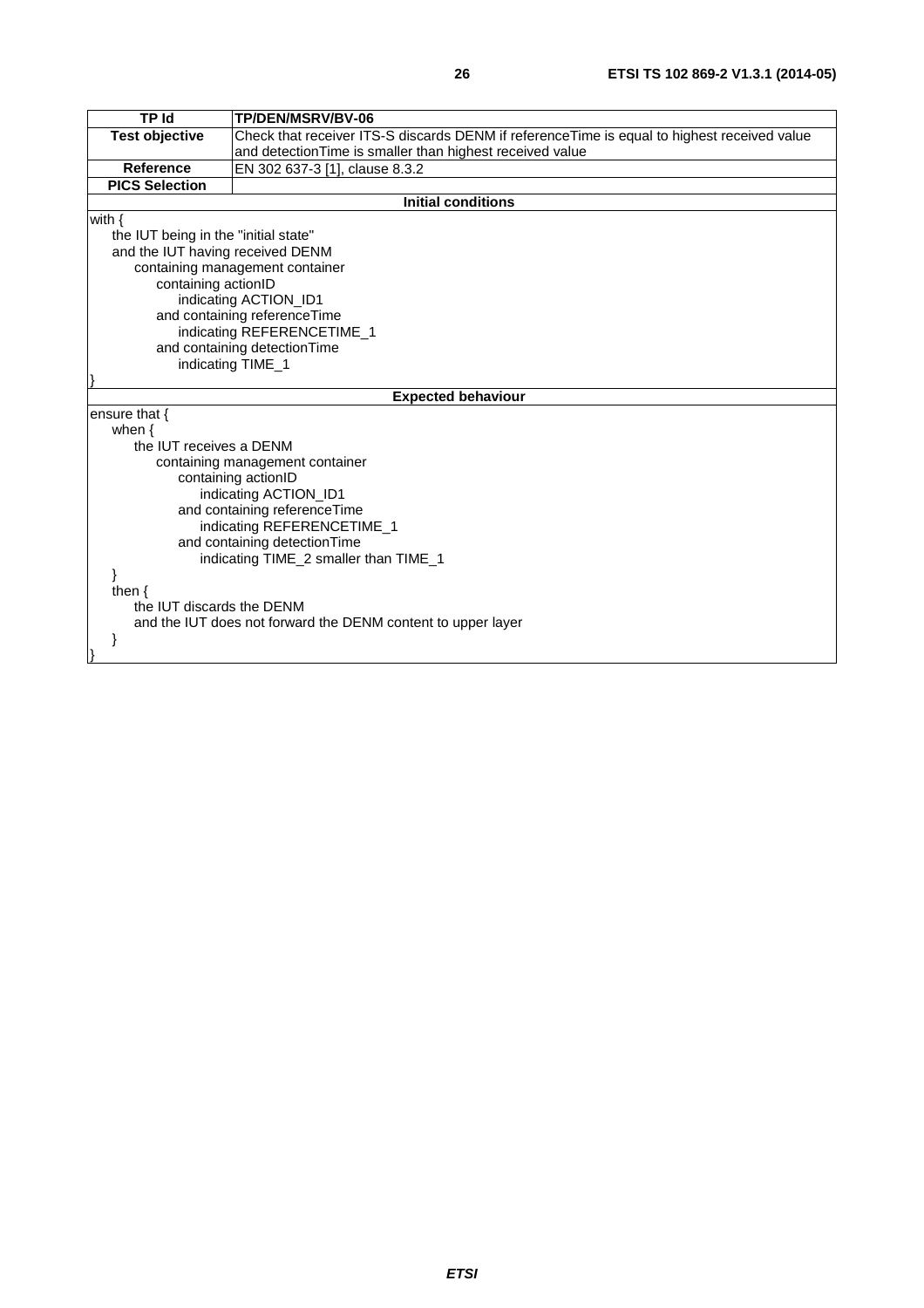| <b>TP Id</b>                          | TP/DEN/MSRV/BV-07                                                                           |  |  |
|---------------------------------------|---------------------------------------------------------------------------------------------|--|--|
| <b>Test objective</b>                 | Check that receiver ITS-S transmits DENM to application if it concerns a known ActionID and |  |  |
|                                       | referenceTime is equal to highest received value and detectionTime is greater than highest  |  |  |
|                                       | received value                                                                              |  |  |
| Reference                             | EN 302 637-3 [1], clause 8.3.2                                                              |  |  |
| <b>PICS Selection</b>                 |                                                                                             |  |  |
|                                       | <b>Initial conditions</b>                                                                   |  |  |
| with $\{$                             |                                                                                             |  |  |
| the IUT being in the "initial state"  |                                                                                             |  |  |
| and the IUT having received DENM      |                                                                                             |  |  |
|                                       | containing management container                                                             |  |  |
| containing actionID                   |                                                                                             |  |  |
|                                       | indicating ACTION_ID1                                                                       |  |  |
|                                       | and containing reference Time                                                               |  |  |
|                                       | indicating REFERENCETIME_1                                                                  |  |  |
|                                       | and containing detection Time                                                               |  |  |
|                                       | indicating TIME_1                                                                           |  |  |
|                                       |                                                                                             |  |  |
|                                       | <b>Expected behaviour</b>                                                                   |  |  |
| ensure that $\{$                      |                                                                                             |  |  |
| when $\{$                             |                                                                                             |  |  |
| the IUT receives a DENM               |                                                                                             |  |  |
|                                       | containing management container                                                             |  |  |
|                                       | containing actionID                                                                         |  |  |
|                                       | indicating ACTION_ID1                                                                       |  |  |
| and containing referenceTime          |                                                                                             |  |  |
| indicating REFERENCETIME_1            |                                                                                             |  |  |
| and containing detection Time         |                                                                                             |  |  |
| indicating TIME_2 greater than TIME_1 |                                                                                             |  |  |
|                                       |                                                                                             |  |  |
| then $\{$                             |                                                                                             |  |  |
|                                       | the IUT transmits the DENM content to upper layer                                           |  |  |
| }                                     |                                                                                             |  |  |
|                                       |                                                                                             |  |  |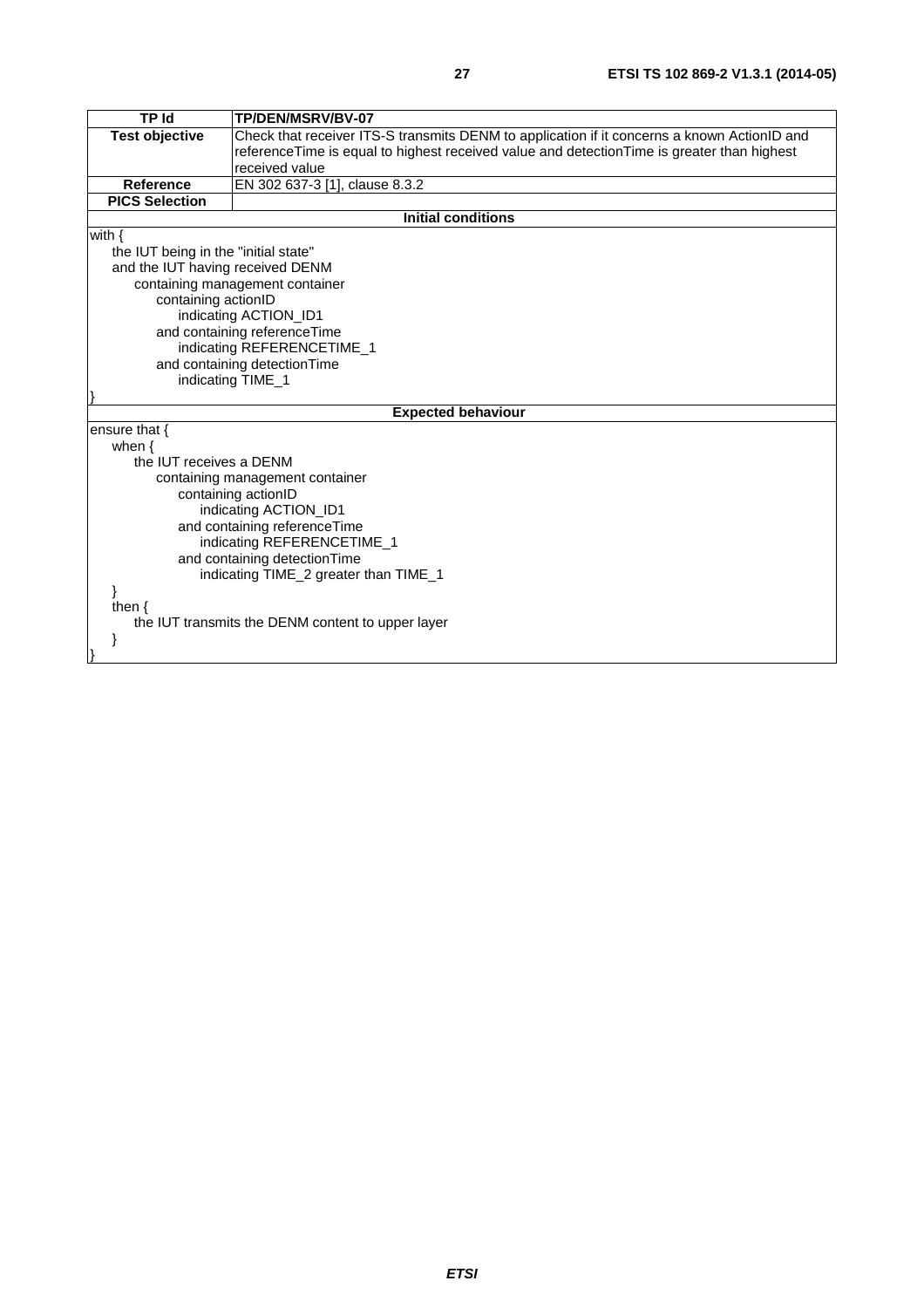<span id="page-27-0"></span>

| 5.2.3 | <b>Keep-Alive Forwarding</b> |
|-------|------------------------------|
|-------|------------------------------|

| <b>TP Id</b>                         | TP/DEN/KAFW/BV-01                                                                        |  |  |
|--------------------------------------|------------------------------------------------------------------------------------------|--|--|
| <b>Test objective</b>                | Check that forwarder ITS-S forwards DENM if no DENM with same ActionId has been received |  |  |
|                                      | during forwarding delay                                                                  |  |  |
| <b>Reference</b>                     | EN 302 637-3 [1], clause 8.2.2                                                           |  |  |
| <b>PICS Selection</b>                | PICS_KAF                                                                                 |  |  |
|                                      | <b>Initial conditions</b>                                                                |  |  |
| with $\{$                            |                                                                                          |  |  |
| the IUT being in the "initial state" |                                                                                          |  |  |
| and the IUT having received a DENM   |                                                                                          |  |  |
| containing actionID                  |                                                                                          |  |  |
| indicating ACTION_ID1                |                                                                                          |  |  |
|                                      | and containing transmissionInterval                                                      |  |  |
|                                      | indicating TRANS_INTERVAL1                                                               |  |  |
| and containing validity Duration     |                                                                                          |  |  |
|                                      | indicating value more than 3 times greater than TRANS_INTERVAL1                          |  |  |
|                                      | and the IUT having starting timer T_Forwarding for this DENM                             |  |  |
|                                      | and the IUT not having received further DENM                                             |  |  |
| containing actionID                  |                                                                                          |  |  |
| indicating ACTION_ID1                |                                                                                          |  |  |
|                                      |                                                                                          |  |  |
| <b>Expected behaviour</b>            |                                                                                          |  |  |
| ensure that $\{$                     |                                                                                          |  |  |
| when $\{$                            |                                                                                          |  |  |
| the timer T_Forwarding expires       |                                                                                          |  |  |
|                                      |                                                                                          |  |  |
| then $\{$                            |                                                                                          |  |  |
|                                      | the IUT reconstructs and sends the DENM associated to ACTION ID1                         |  |  |
|                                      |                                                                                          |  |  |
|                                      |                                                                                          |  |  |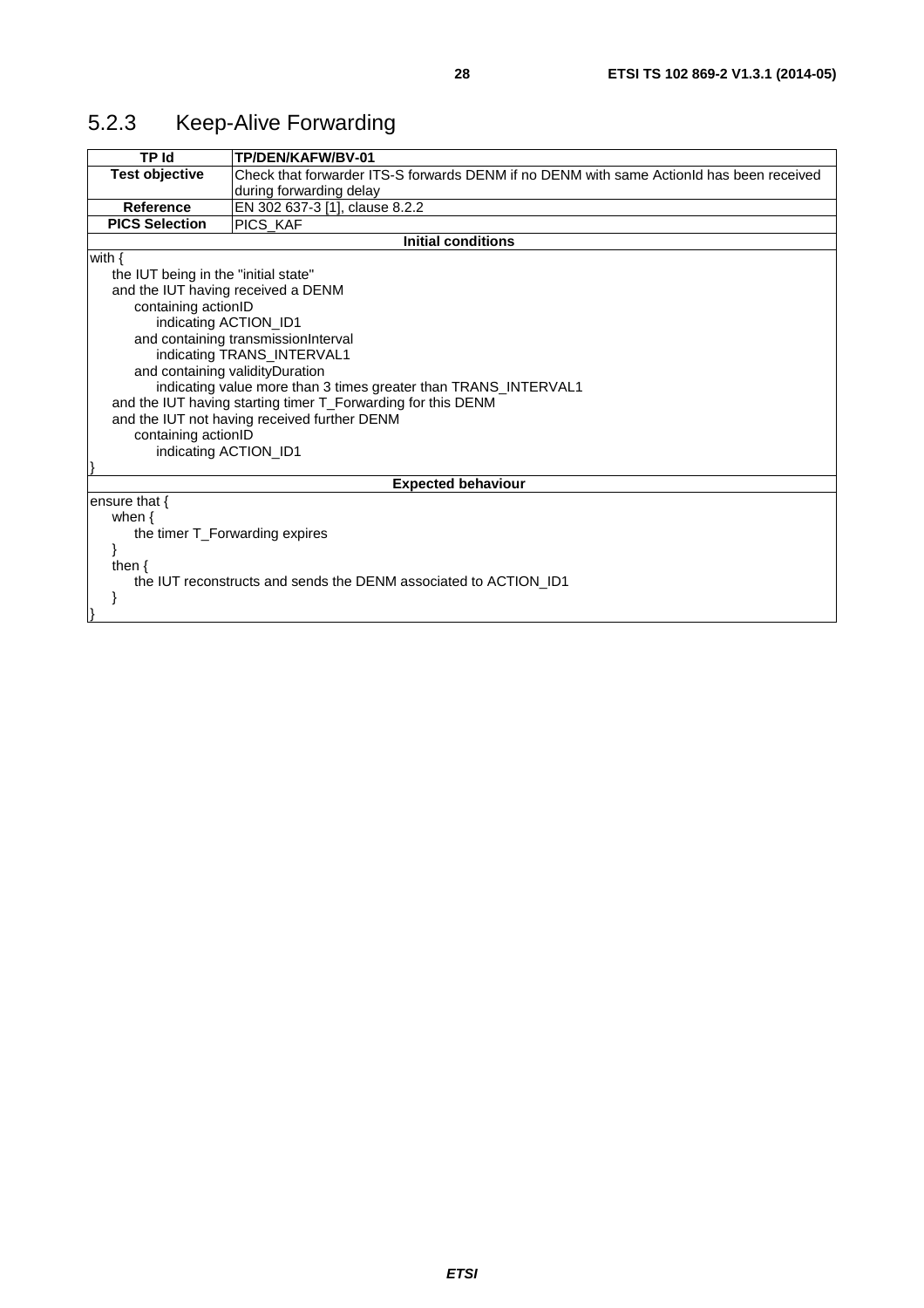| <b>TP Id</b>                                                     | TP/DEN/KAFW/BV-02                                                                        |  |  |
|------------------------------------------------------------------|------------------------------------------------------------------------------------------|--|--|
| <b>Test objective</b>                                            | Check that forwarder ITS-S forwards DENM if no DENM with same ActionId and referenceTime |  |  |
|                                                                  | greater or equal to the last received DENM has been received during forwarding delay     |  |  |
| <b>Reference</b>                                                 | EN 302 637-3 [1], clause 8.2.2                                                           |  |  |
| <b>PICS Selection</b>                                            | PICS_KAF                                                                                 |  |  |
|                                                                  | <b>Initial conditions</b>                                                                |  |  |
| with $\{$                                                        |                                                                                          |  |  |
| the IUT being in the "initial state"                             |                                                                                          |  |  |
| and the IUT having received a DENM                               |                                                                                          |  |  |
| containing actionID                                              |                                                                                          |  |  |
| indicating ACTION_ID1                                            |                                                                                          |  |  |
|                                                                  | and containing transmissionInterval                                                      |  |  |
|                                                                  | indicating TRANS_INTERVAL1                                                               |  |  |
| and containing referenceTime                                     |                                                                                          |  |  |
|                                                                  | indicating REFERENCETIME_1                                                               |  |  |
| and containing validityDuration                                  |                                                                                          |  |  |
|                                                                  | indicating value more than 3 times greater than TRANS_INTERVAL1                          |  |  |
|                                                                  | and the IUT having starting timer T_Forwarding for this DENM                             |  |  |
| and the IUT having received DENM                                 |                                                                                          |  |  |
| containing actionID                                              |                                                                                          |  |  |
| indicating ACTION_ID1                                            |                                                                                          |  |  |
| and containing referenceTime                                     |                                                                                          |  |  |
|                                                                  | indicating value REFERENCETIME_2 < REFERENCETIME_1                                       |  |  |
|                                                                  | and the IUT not having received further DENM                                             |  |  |
|                                                                  | containing actionID                                                                      |  |  |
|                                                                  | indicating ACTION_ID1                                                                    |  |  |
|                                                                  | and containing referenceTime                                                             |  |  |
|                                                                  | indicating value REFERENCETIME_3 > REFERENCETIME_1                                       |  |  |
|                                                                  |                                                                                          |  |  |
| <b>Expected behaviour</b>                                        |                                                                                          |  |  |
| ensure that {                                                    |                                                                                          |  |  |
| when $\{$                                                        |                                                                                          |  |  |
| the timer T_Forwarding expires                                   |                                                                                          |  |  |
|                                                                  |                                                                                          |  |  |
| then $\{$                                                        |                                                                                          |  |  |
| the IUT reconstructs and sends the DENM associated to ACTION_ID1 |                                                                                          |  |  |
| ł                                                                |                                                                                          |  |  |
|                                                                  |                                                                                          |  |  |
|                                                                  |                                                                                          |  |  |

| <b>TP Id</b>                                                                                         | TP/DEN/KAFW/BV-03                                                                            |  |  |  |
|------------------------------------------------------------------------------------------------------|----------------------------------------------------------------------------------------------|--|--|--|
| <b>Test objective</b>                                                                                | Check that forwarding delay is set to min( $2 \times$ transmissionInterval + rnd(0, 150 ms), |  |  |  |
|                                                                                                      | validityDuration)                                                                            |  |  |  |
| Reference                                                                                            | EN 302 637-3 [1], clause 8.2.1.4                                                             |  |  |  |
| <b>PICS Selection</b>                                                                                | PICS KAF                                                                                     |  |  |  |
|                                                                                                      | <b>Initial conditions</b>                                                                    |  |  |  |
| with $\{$                                                                                            |                                                                                              |  |  |  |
| the IUT being in the "initial state"                                                                 |                                                                                              |  |  |  |
| and the IUT having received a DENM                                                                   |                                                                                              |  |  |  |
| containing actionID                                                                                  |                                                                                              |  |  |  |
| indicating ACTION_ID1                                                                                |                                                                                              |  |  |  |
|                                                                                                      | and containing transmissionInterval                                                          |  |  |  |
|                                                                                                      | indicating TRANS INTERVAL1                                                                   |  |  |  |
| and containing validityDuration                                                                      |                                                                                              |  |  |  |
|                                                                                                      | indicating value DURATION_1 more than 3 times greater than TRANS_INTERVAL1                   |  |  |  |
|                                                                                                      |                                                                                              |  |  |  |
| <b>Expected behaviour</b>                                                                            |                                                                                              |  |  |  |
| ensure that $\{$                                                                                     |                                                                                              |  |  |  |
| when $\{$                                                                                            |                                                                                              |  |  |  |
| the timer T_Forwarding expires                                                                       |                                                                                              |  |  |  |
| ł                                                                                                    |                                                                                              |  |  |  |
| then $\{$                                                                                            |                                                                                              |  |  |  |
| the IUT reconstructs and sends the DENM associated to ACTION_ID1 at a point of time corresponding to |                                                                                              |  |  |  |
|                                                                                                      | min ( $2 \times$ transmission Interval + rnd (0, 150 ms), validity Duration)                 |  |  |  |
|                                                                                                      |                                                                                              |  |  |  |
|                                                                                                      |                                                                                              |  |  |  |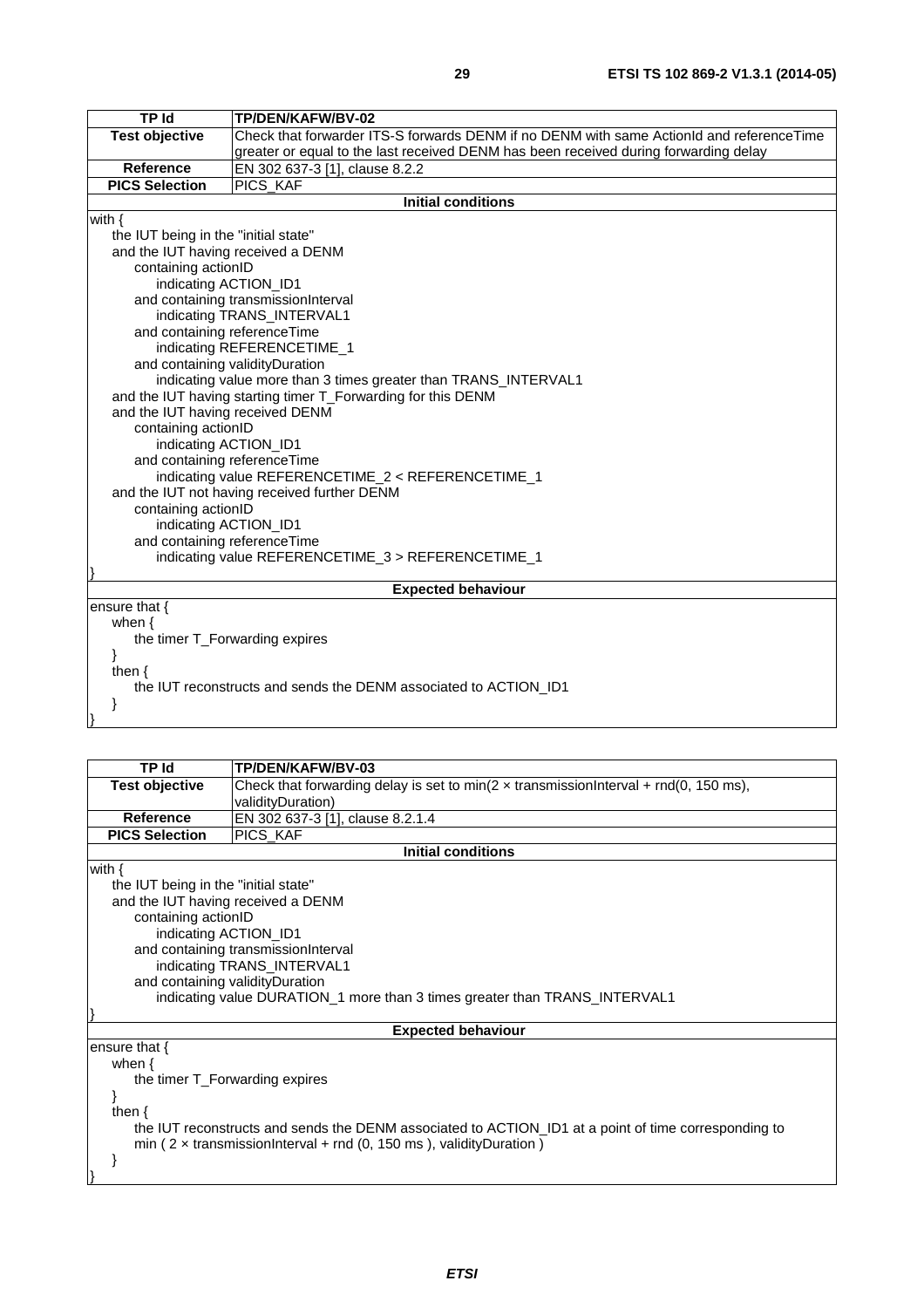| <b>TP Id</b>                                                     | TP/DEN/KAFW/BV-04                                                         |  |  |
|------------------------------------------------------------------|---------------------------------------------------------------------------|--|--|
| <b>Test objective</b>                                            | Check that Forwarder ITS-S replaces the ITS PDU header of forwarded DENMs |  |  |
| Reference                                                        | EN 302 637-3 [1], clause 8.2.1.6                                          |  |  |
| <b>PICS Selection</b>                                            | PICS_KAF                                                                  |  |  |
|                                                                  | <b>Initial conditions</b>                                                 |  |  |
| with $\{$                                                        |                                                                           |  |  |
| the IUT being in the "initial state"                             |                                                                           |  |  |
| and the IUT having received a DENM                               |                                                                           |  |  |
| containing actionID                                              |                                                                           |  |  |
| indicating ACTION_ID1                                            |                                                                           |  |  |
|                                                                  | and containing transmissionInterval                                       |  |  |
|                                                                  | indicating TRANS_INTERVAL1                                                |  |  |
| and containing validity Duration                                 |                                                                           |  |  |
| indicating value more than 3 times greater than TRANS_INTERVAL1  |                                                                           |  |  |
| and the IUT having starting timer T_Forwarding for this DENM     |                                                                           |  |  |
| and the IUT not having received further DENM                     |                                                                           |  |  |
| containing actionID                                              |                                                                           |  |  |
| indicating ACTION_ID1                                            |                                                                           |  |  |
|                                                                  |                                                                           |  |  |
| <b>Expected behaviour</b>                                        |                                                                           |  |  |
| ensure that $\{$                                                 |                                                                           |  |  |
| when $\{$                                                        |                                                                           |  |  |
| the timer T_Forwarding expires                                   |                                                                           |  |  |
|                                                                  |                                                                           |  |  |
| then $\{$                                                        |                                                                           |  |  |
| the IUT reconstructs and sends the DENM associated to ACTION ID1 |                                                                           |  |  |
| containing ITS PDU header                                        |                                                                           |  |  |
| containing StationID                                             |                                                                           |  |  |
|                                                                  | indicating its own stationID                                              |  |  |
|                                                                  |                                                                           |  |  |

}

**TP Id TP/DEN/KAFW/BV-05 Test objective** Check that forwarder ITS-S does not change actionID<br>Reference EN 302 637-3 [1], clause 8.2.1.1 **EN 302 637-3 [\[1](#page-4-0)], clause 8.2.1.1**<br>PICS\_KAF **PICS Selection Initial conditions** with { the IUT being in the "initial state" and the IUT having received a DENM containing actionID indicating ACTION\_ID1 and containing transmissionInterval indicating TRANS\_INTERVAL1 and containing validityDuration indicating value more than 3 times greater than TRANS\_INTERVAL1 and the IUT having starting timer T\_Forwarding for this DENM and the IUT not having received further DENM containing actionID indicating ACTION\_ID1 } **Expected behaviour** ensure that { when { the timer T\_Forwarding expires } then { the IUT reconstructs and sends the DENM containing management container containing actionID indicating ACTION\_ID1 } }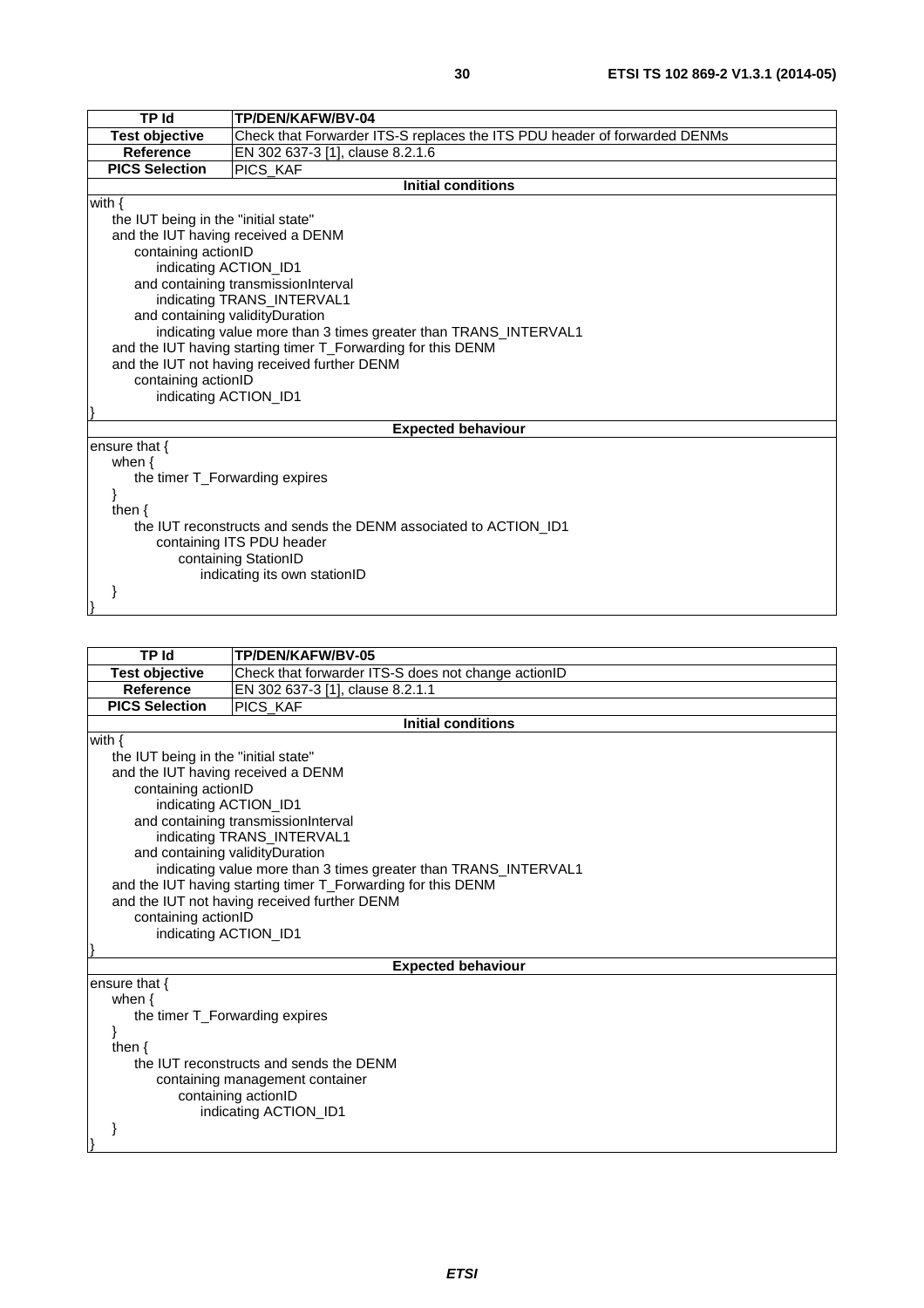|          | ٦ |  |
|----------|---|--|
| ۰.<br>۰. |   |  |

| TP Id                                                            | TP/DEN/KAFW/BV-06                                                          |  |  |
|------------------------------------------------------------------|----------------------------------------------------------------------------|--|--|
| <b>Test objective</b>                                            | Check that forwarder ITS-S does not change referenceTime                   |  |  |
| <b>Reference</b>                                                 | EN 302 637-3 [1], clause 8.2.1.2                                           |  |  |
| <b>PICS Selection</b>                                            | PICS KAF                                                                   |  |  |
|                                                                  | Initial conditions                                                         |  |  |
| with $\{$                                                        |                                                                            |  |  |
| the IUT being in the "initial state"                             |                                                                            |  |  |
| and the IUT having received a DENM                               |                                                                            |  |  |
| containing actionID                                              |                                                                            |  |  |
| indicating ACTION_ID1                                            |                                                                            |  |  |
|                                                                  | and containing transmissionInterval                                        |  |  |
|                                                                  | indicating TRANS_INTERVAL1                                                 |  |  |
| and containing validityDuration                                  |                                                                            |  |  |
|                                                                  | indicating value DURATION_1 more than 3 times greater than TRANS_INTERVAL1 |  |  |
| and containing referenceTime                                     |                                                                            |  |  |
|                                                                  | indicating REFERENCETIME_1                                                 |  |  |
|                                                                  | and the IUT having starting timer T_Forwarding for this DENM               |  |  |
|                                                                  | and the IUT not having received further DENM                               |  |  |
| containing actionID                                              |                                                                            |  |  |
| indicating ACTION_ID1                                            |                                                                            |  |  |
| <b>Expected behaviour</b>                                        |                                                                            |  |  |
| ensure that $\{$                                                 |                                                                            |  |  |
| when $\{$                                                        |                                                                            |  |  |
| the timer T_Forwarding expires                                   |                                                                            |  |  |
|                                                                  |                                                                            |  |  |
| then $\{$                                                        |                                                                            |  |  |
| the IUT reconstructs and sends the DENM associated to ACTION_ID1 |                                                                            |  |  |
| containing management container                                  |                                                                            |  |  |
| containing referenceTime                                         |                                                                            |  |  |
| indicating REFERENCETIME_1                                       |                                                                            |  |  |
|                                                                  |                                                                            |  |  |
|                                                                  |                                                                            |  |  |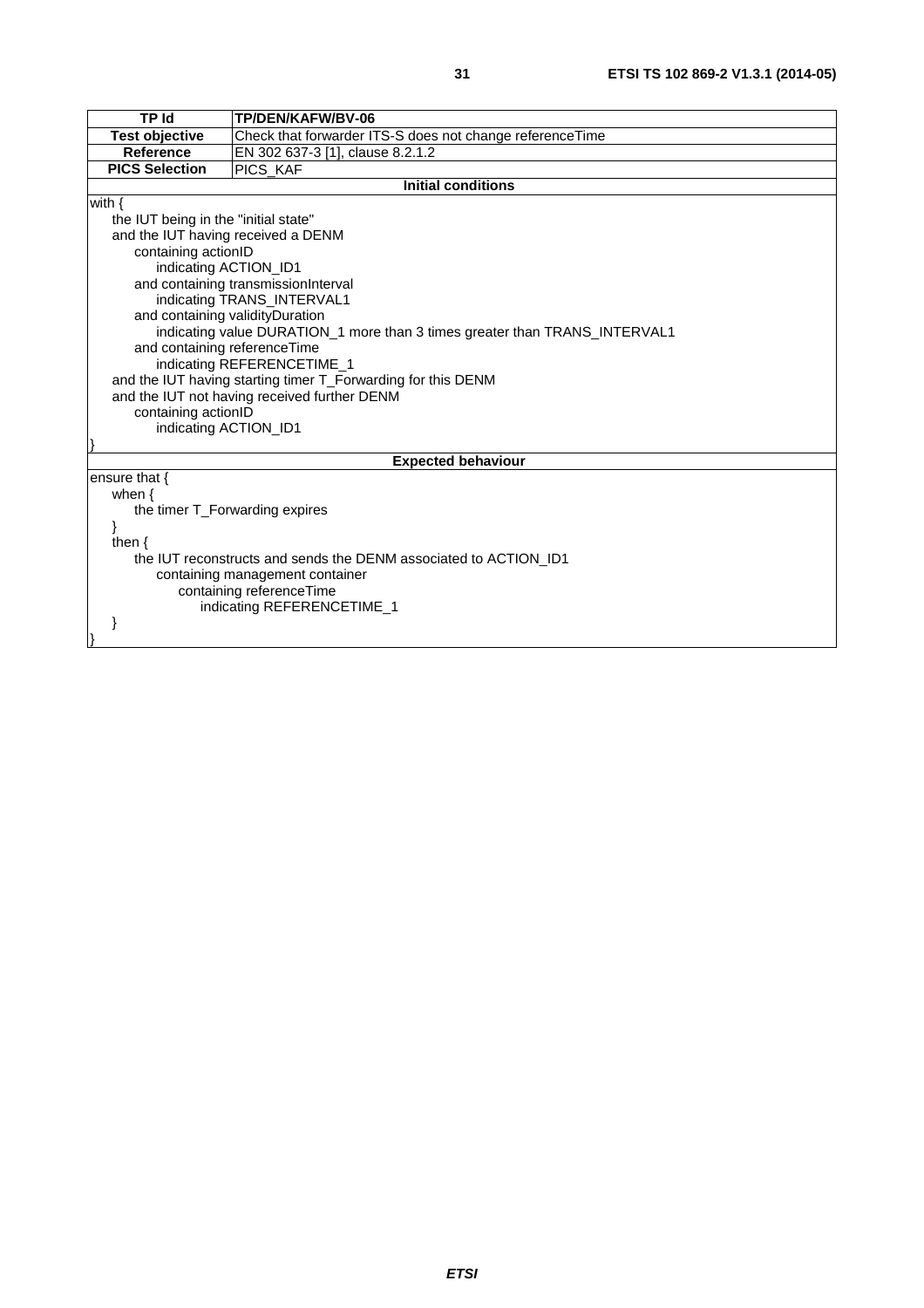|          | ×<br>I |  |
|----------|--------|--|
| ۰.<br>۰. |        |  |

| <b>TP Id</b>                                                     | TP/DEN/KAFW/BV-07                                                          |  |  |
|------------------------------------------------------------------|----------------------------------------------------------------------------|--|--|
| <b>Test objective</b>                                            | Check that forwarder ITS-S does not change isNegation                      |  |  |
| <b>Reference</b>                                                 | EN 302 637-3 [1], clause 8.2.1.3                                           |  |  |
| <b>PICS Selection</b>                                            | PICS_KAF                                                                   |  |  |
|                                                                  | <b>Initial conditions</b>                                                  |  |  |
| with $\{$                                                        |                                                                            |  |  |
| the IUT being in the "initial state"                             |                                                                            |  |  |
| and the IUT having received a DENM                               |                                                                            |  |  |
| containing actionID                                              |                                                                            |  |  |
| indicating ACTION_ID1                                            |                                                                            |  |  |
|                                                                  | and containing transmissionInterval                                        |  |  |
|                                                                  | indicating TRANS_INTERVAL1                                                 |  |  |
| and containing validity Duration                                 |                                                                            |  |  |
|                                                                  | indicating value DURATION_1 more than 3 times greater than TRANS_INTERVAL1 |  |  |
| and containing isNegation                                        |                                                                            |  |  |
|                                                                  | indicating ISNEGATION_1                                                    |  |  |
|                                                                  | and the IUT having starting timer T_Forwarding for this DENM               |  |  |
|                                                                  | and the IUT not having received further DENM                               |  |  |
| containing actionID                                              |                                                                            |  |  |
| indicating ACTION_ID1                                            |                                                                            |  |  |
|                                                                  |                                                                            |  |  |
|                                                                  | <b>Expected behaviour</b>                                                  |  |  |
| ensure that {                                                    |                                                                            |  |  |
| when $\{$                                                        |                                                                            |  |  |
|                                                                  | the timer T_Forwarding expires                                             |  |  |
|                                                                  |                                                                            |  |  |
| then $\{$                                                        |                                                                            |  |  |
| the IUT reconstructs and sends the DENM associated to ACTION ID1 |                                                                            |  |  |
| containing management container                                  |                                                                            |  |  |
| containing isNegation                                            |                                                                            |  |  |
| indicating ISNEGATION_1                                          |                                                                            |  |  |
|                                                                  |                                                                            |  |  |
|                                                                  |                                                                            |  |  |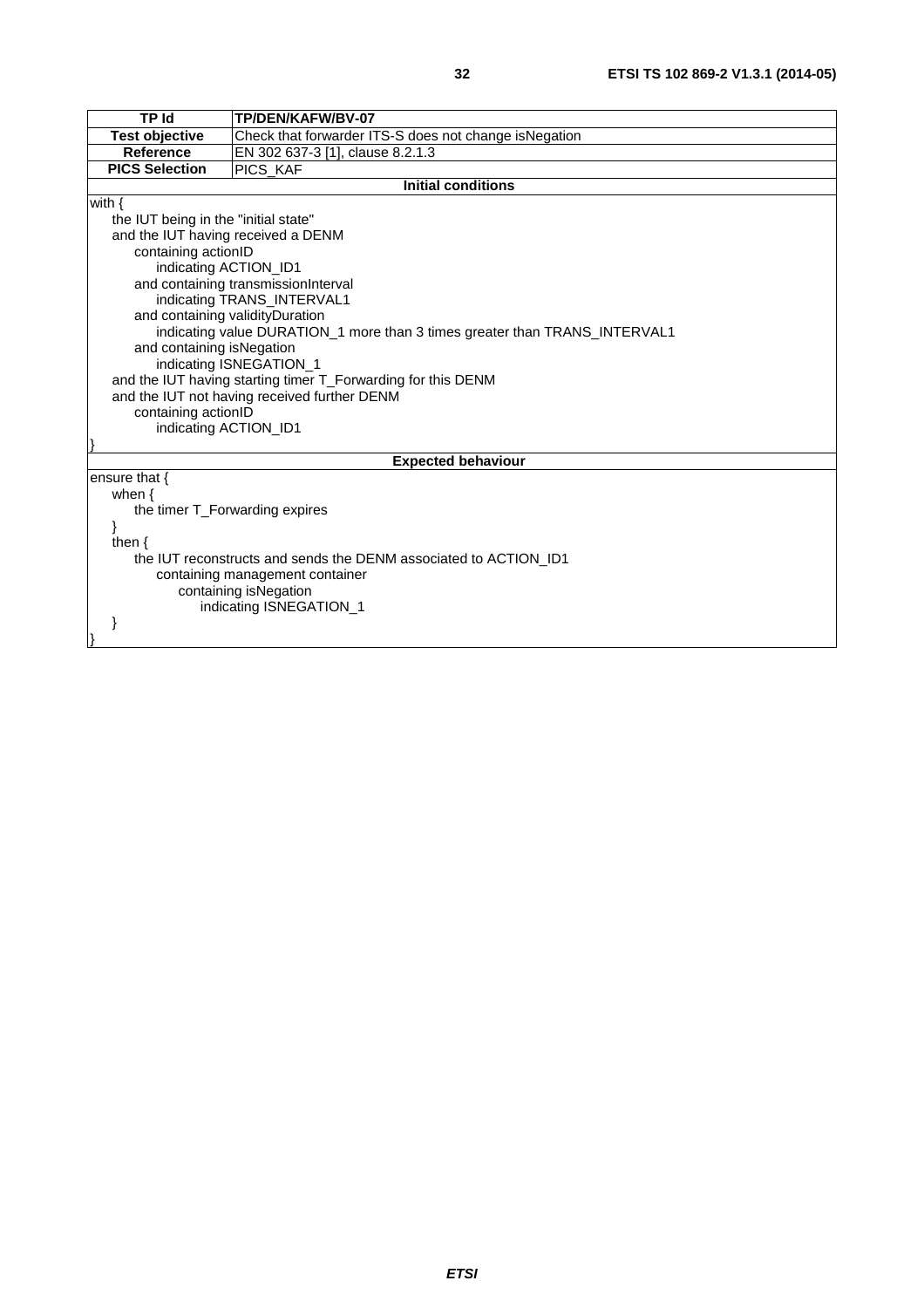| <b>TP Id</b>                                               | TP/DEN/KAFW/BV-08                                                                       |  |  |  |
|------------------------------------------------------------|-----------------------------------------------------------------------------------------|--|--|--|
| <b>Test objective</b>                                      | Check that Forwarder ITS-S does not modify management, situation, location and alacarte |  |  |  |
|                                                            | containers when forwarding a DENM                                                       |  |  |  |
| <b>Reference</b>                                           | EN 302 637-3 [1], clause 8.2.1.6                                                        |  |  |  |
| <b>PICS Selection</b>                                      | PICS_KAF                                                                                |  |  |  |
|                                                            | <b>Initial conditions</b>                                                               |  |  |  |
| with $\{$                                                  |                                                                                         |  |  |  |
| the IUT being in the "initial state"                       |                                                                                         |  |  |  |
| and the IUT having received a DENM                         |                                                                                         |  |  |  |
|                                                            | containing management container                                                         |  |  |  |
|                                                            | indicating MANAGEMENTCONTAINER_1                                                        |  |  |  |
|                                                            | and containing situation container                                                      |  |  |  |
|                                                            | indicating SITUATION_1                                                                  |  |  |  |
|                                                            | and containing location container                                                       |  |  |  |
| indicating LOCATION_1<br>and containing alacarte container |                                                                                         |  |  |  |
|                                                            | indicating ALACARTE_1                                                                   |  |  |  |
|                                                            | and the IUT having starting timer T_Forwarding for this DENM                            |  |  |  |
|                                                            | and the IUT not having received further DENM                                            |  |  |  |
| containing actionID                                        |                                                                                         |  |  |  |
| indicating ACTION_ID1                                      |                                                                                         |  |  |  |
|                                                            |                                                                                         |  |  |  |
|                                                            | <b>Expected behaviour</b>                                                               |  |  |  |
| ensure that {                                              |                                                                                         |  |  |  |
| when $\{$                                                  |                                                                                         |  |  |  |
| the timer T_Forwarding expires                             |                                                                                         |  |  |  |
|                                                            |                                                                                         |  |  |  |
| then $\{$                                                  |                                                                                         |  |  |  |
|                                                            | the IUT reconstructs and sends the DENM associated to ACTION_ID1                        |  |  |  |
|                                                            | containing management container                                                         |  |  |  |
| indicating MANACEMENTCONTAINER_1                           |                                                                                         |  |  |  |
| and containing situation container                         |                                                                                         |  |  |  |
| indicating SITUATION_1                                     |                                                                                         |  |  |  |
| and containing location container                          |                                                                                         |  |  |  |
| indicating LOCATION_1                                      |                                                                                         |  |  |  |
| and containing alacarte container                          |                                                                                         |  |  |  |
| indicating ALACARTE_1                                      |                                                                                         |  |  |  |
| ł                                                          |                                                                                         |  |  |  |
|                                                            |                                                                                         |  |  |  |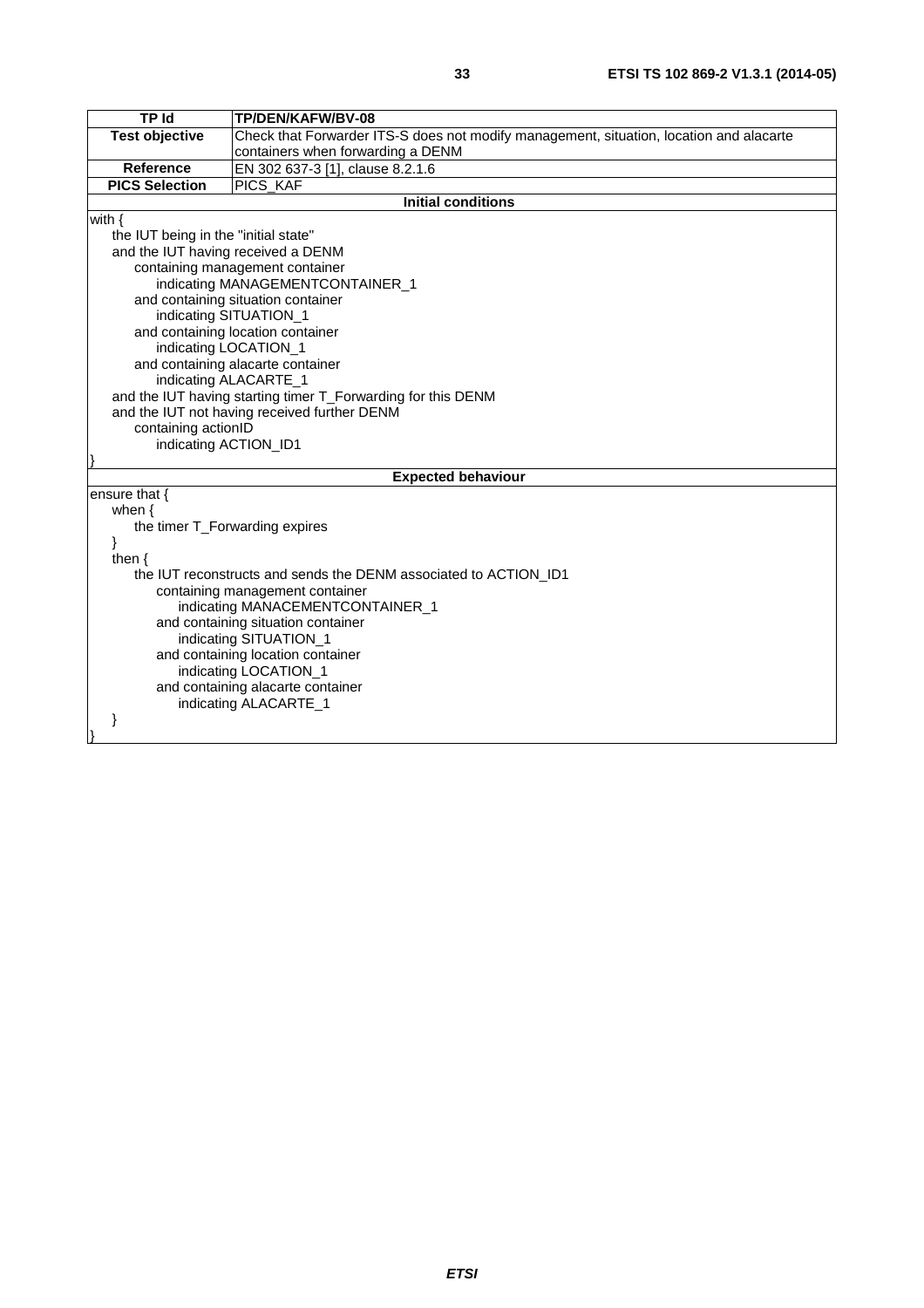| TP Id                                | TP/DEN/KAFW/BV-09                                                            |  |  |
|--------------------------------------|------------------------------------------------------------------------------|--|--|
| <b>Test objective</b>                | Check that forwarder ITS-S stops forwarding DENM after validity expiration   |  |  |
| Reference                            | EN 302 637-3 [1], clause 8.2.2                                               |  |  |
| <b>PICS Selection</b>                |                                                                              |  |  |
|                                      | <b>Initial conditions</b>                                                    |  |  |
| with $\{$                            |                                                                              |  |  |
| the IUT being in the "initial state" |                                                                              |  |  |
| and the IUT having received an event |                                                                              |  |  |
|                                      | containing management container                                              |  |  |
|                                      | containing actionID                                                          |  |  |
| indicating ACTION_ID1                |                                                                              |  |  |
|                                      | and containing validityDuration                                              |  |  |
|                                      | indicating DURATION_1                                                        |  |  |
|                                      | and the IUT having starting timer T_Forwarding for this DENM                 |  |  |
|                                      | and the IUT not having received further DENM                                 |  |  |
| containing actionID                  |                                                                              |  |  |
| indicating ACTION_ID1                |                                                                              |  |  |
|                                      |                                                                              |  |  |
|                                      | <b>Expected behaviour</b>                                                    |  |  |
| ensure that {                        |                                                                              |  |  |
| when $\{$                            |                                                                              |  |  |
|                                      | the IUT is alerted of expiration of the time associated with DURATION 1      |  |  |
|                                      |                                                                              |  |  |
| then $\{$                            |                                                                              |  |  |
|                                      | the IUT stops to reconstruct and to send the DENM associated with ACTION_ID1 |  |  |
|                                      |                                                                              |  |  |

}

| <b>TP Id</b>                                                                 | TP/DEN/KAFW/BV-10                                                                                    |  |  |  |  |
|------------------------------------------------------------------------------|------------------------------------------------------------------------------------------------------|--|--|--|--|
| Test objective                                                               | Check that forwarder ITS-S stops forwarding DENM if it is outside relevance area                     |  |  |  |  |
| Reference                                                                    | EN 302 637-3 [1], clause 8.2.2                                                                       |  |  |  |  |
| <b>PICS Selection</b>                                                        |                                                                                                      |  |  |  |  |
|                                                                              | <b>Initial conditions</b>                                                                            |  |  |  |  |
| with $\{$                                                                    |                                                                                                      |  |  |  |  |
| the IUT being in the "initial state"                                         |                                                                                                      |  |  |  |  |
| and the IUT having received an event                                         |                                                                                                      |  |  |  |  |
|                                                                              | containing management container                                                                      |  |  |  |  |
| containing actionID                                                          |                                                                                                      |  |  |  |  |
|                                                                              | indicating ACTION_ID1                                                                                |  |  |  |  |
|                                                                              | and the IUT having starting timer T_Forwarding for this DENM                                         |  |  |  |  |
|                                                                              | and the IUT not having received further DENM                                                         |  |  |  |  |
| containing actionID                                                          |                                                                                                      |  |  |  |  |
| indicating ACTION_ID1                                                        |                                                                                                      |  |  |  |  |
|                                                                              |                                                                                                      |  |  |  |  |
|                                                                              | <b>Expected behaviour</b>                                                                            |  |  |  |  |
| ensure that $\{$                                                             |                                                                                                      |  |  |  |  |
| when $\{$                                                                    |                                                                                                      |  |  |  |  |
|                                                                              | the IUT is alerted that its position is now outside of the relevance area associated with ACTION_ID1 |  |  |  |  |
|                                                                              |                                                                                                      |  |  |  |  |
| then $\{$                                                                    |                                                                                                      |  |  |  |  |
| the IUT stops to reconstruct and to send the DENM associated with ACTION_ID1 |                                                                                                      |  |  |  |  |
|                                                                              |                                                                                                      |  |  |  |  |
|                                                                              |                                                                                                      |  |  |  |  |
|                                                                              |                                                                                                      |  |  |  |  |